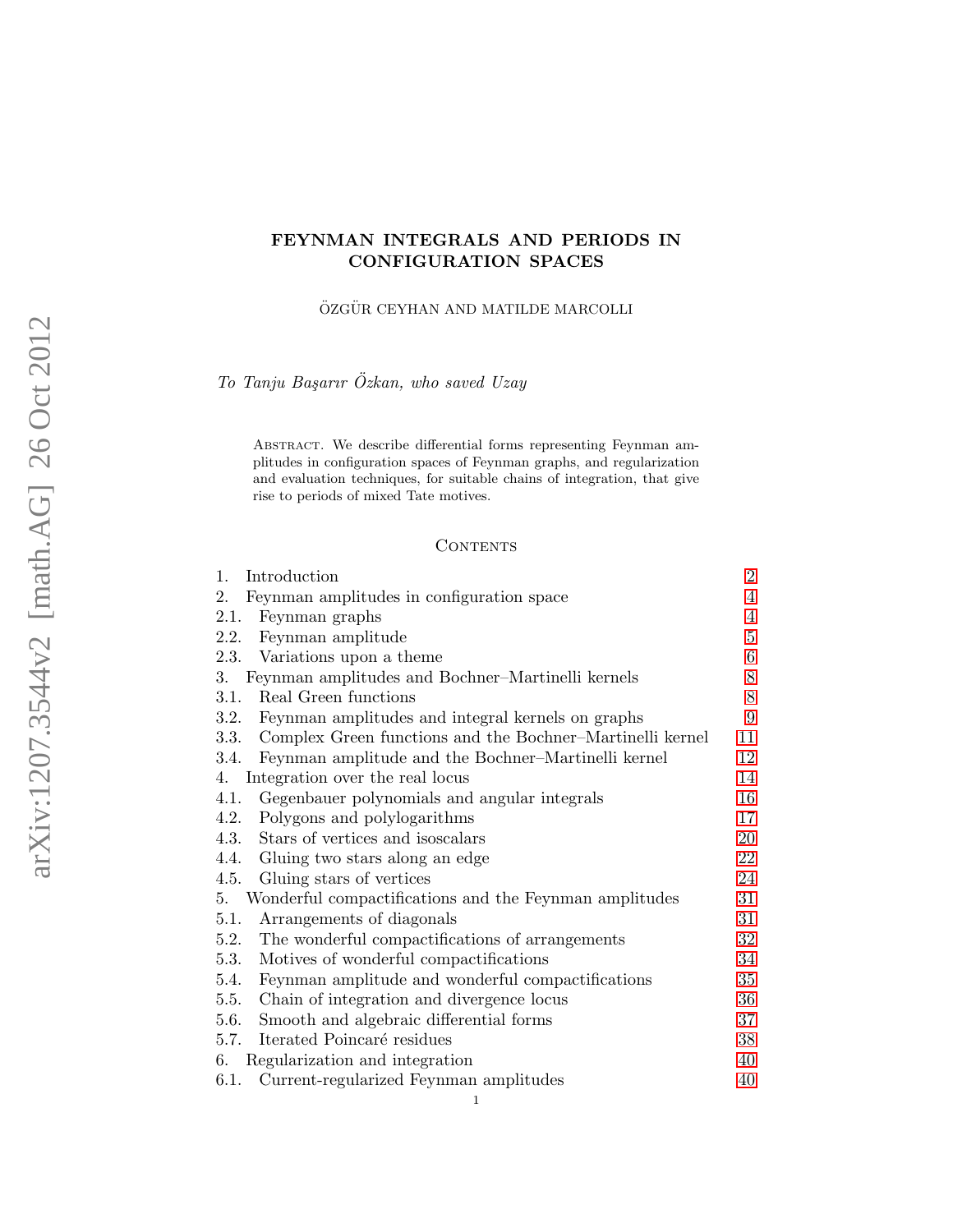| 6.2. Ambiguities of regularized Feynman integrals | 43 |  |
|---------------------------------------------------|----|--|
| 7. Other regularization methods                   | 45 |  |
| 7.1. Form regularization                          | 46 |  |
| 7.2. Deformation to the normal cone               | 47 |  |
| 7.3. Deformation and the motive                   | 48 |  |
| 7.4. Form regularization on the deformation       | 50 |  |
| 7.5. Deformation of the chain of integration      | 51 |  |
| 7.6. Regularized integral                         | 51 |  |
| References                                        |    |  |

#### 1. Introduction

<span id="page-1-0"></span>This work is a continuation of our investigation [\[12\]](#page-52-1) of algebro-geometric and motivic aspects of Feynman integrals in configuration spaces and their relation to periods of mixed Tate motives.

Section [2](#page-3-0) introduces algebraic varieties  $X^{\mathbf{V}_{\Gamma}}$  and  $Z^{\mathbf{V}_{\Gamma}}$  that describe configuration spaces associated to a Feynman graph  $\Gamma$ , and smooth differential forms on these varieties, with singularities along diagonals, that extend the Feynman rules and Feynman propagators in configuration spaces to varieties containing a dense affine space that represents the "physical space" on which the Feynman diagram integration lives. We consider three possible variants of the geometry, and of the corresponding differential form, respectively given by the forms [\(2.2\)](#page-4-1), [\(2.9\)](#page-6-0) and [\(2.12\)](#page-6-1), because this will allow us to present different methods of regularization and integration and show, in different ways, how the relation between Feynman integrals and periods of mixed Tate motives arises in the setting of configuration spaces.

The geometric setting builds upon our previous work [\[12\]](#page-52-1), and we will be referring to that source for several of the algebro-geometric arguments we need to use here. In terms of the Feynman amplitudes themselves, the main difference between the approach followed in this paper and the one of [\[12\]](#page-52-1) is that in our previous work we extended the Feynman propagator to the configuration space  $X^{\mathbf{V}_{\Gamma}}$  as an algebraic differential form, which then had singularities not only along the diagonals, but also along a quadric  $Z_{\Gamma}$  (the configuration space analog of the graph hypersurfaces describing singularities of Feynman amplitudes in momentum space). In this paper, we extend the Feynman propagator to a  $\mathcal{C}^{\infty}$  (non-algebraic) differential form on  $X^{\mathbf{V}_{\Gamma}}$ , which then has singularities only along the diagonals. In this way, we gain the fact that the motives involved are easy to control, and do not leave the class of Tate motives, while we move the difficulty in obtaining an interpretation of Feynman integrals as periods to the fact of working with a non-algebraic differential form. In the various sections of the paper we show different ways in which one can overcome this problem and end up with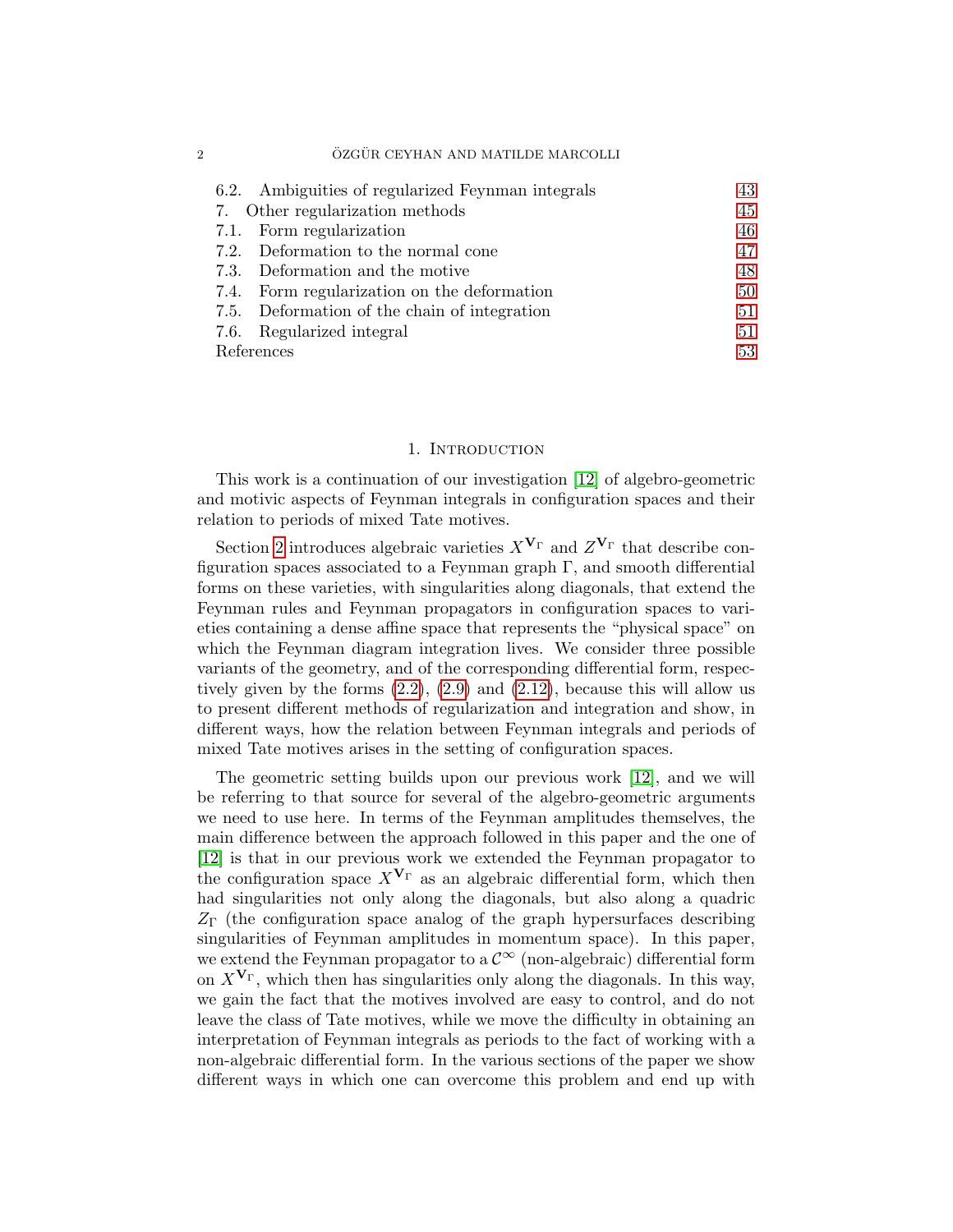evaluations of a suitably regularized Feynman amplitude that gives periods of mixed Tate motives (multiple zeta values, by the recent result of [\[11\]](#page-52-2)).

Section [3](#page-7-0) can be read independently of the rest of the paper (or can be skipped by readers more directly interested in our main results on periods). Its main purpose is to explain the relation between the Feynman amplitudes [\(2.2\)](#page-4-1), [\(2.9\)](#page-6-0) and [\(2.12\)](#page-6-1) and real and complex Green functions and the Bochner–Martinelli integral kernel operator. In particular, we show that the form of the Feynman amplitude leads naturally to a Bochner–Martinelli type theorem, adapted to the geometry of graph configuration spaces, which combines the usual Bochner–Martinelli theorem on complex manifolds [\[24\]](#page-52-3) and the notion of harmonic functions and Laplacians on graphs.

In Section [4,](#page-13-0) we consider the first form [\(2.2\)](#page-4-1) of the Feynman amplitude and its restriction to the affine space  $\mathbb{A}^{D\mathbf{V}_{\Gamma}}(\mathbb{R})$  in the real locus in the graph configuration space  $X^{\mathbf{V}_{\Gamma}}$ , with  $X = \mathbb{P}^D(\mathbb{C})$ . We first describe a setting generalizing a recent construction, by Spencer Bloch, of cycles in the configuration spaces  $X^{\mathbf{V}_{\Gamma}}$ . Our setting assigns a middle-dimensional relative cycle, with boundary on the union of diagonals, to any acyclic orientation on the graph. We then consider the development of the propagator into Gegenbauer orthogonal polynomials. This is a technique for the calculation of Feynman diagrams in configuration spaces (known as  $x$ -space technique) that is well established in the physics literature since at least the early '80s, [\[13\]](#page-52-4). We split these x-space integrals into contributions parameterized by the chains described above. The decompositions of the chains of integration, induces a corresponding decomposition of the Feynman integral into an angular and a radial part. In the case of dimension  $D = 4$ , and for polygon graphs these simplify into integrals over simplexes of polylogarithm functions, which give rise to zeta values. For more general graphs, each star of a vertex contributes a certain combination of integrals of triple integrals of spherical harmonics. These can be expressed in terms of isoscalar coefficients. We compute explicitly, in the case  $D = 4$  the top term of this expansion, and show that, when pairs of half edges are joined together to form an edge of the graph, one obtains a combination of nested sums that can be expressed in terms of Mordell–Tornheim and Apostol–Vu series.

Starting with §[5,](#page-30-0) we consider the form [\(2.9\)](#page-6-0) of the Feynman amplitude, which corresponds to a complexification, and a doubling of the dimension of the relevant configuration spaces  $Z^{\mathbf{V}_{\Gamma}} \simeq (X \times X)^{\mathbf{V}_{\Gamma}}$ . The advantage of passing to this formulation is that one is then dealing with a closed form, unlike the case of [\(2.2\)](#page-4-1) considered in the previous section, hence cohomological arguments become available. We first describe the simple modifications to the geometry of configuration spaces, with respect to the results of our previous work [\[12\]](#page-52-1), which are needed in order to deal with this doubling of dimension. We introduce the wonderful compactification  $F(X, \Gamma)$  of the configuration space  $Z^{\mathbf{V}_{\Gamma}}$ , which works pretty much as in the case of the wonderful compactification  $\overline{\text{Conf}}_{\Gamma}(X)$  of  $X^{\tilde{V}_{\Gamma}}$  described in [\[12\]](#page-52-1), [\[30\]](#page-53-0), [\[31\]](#page-53-1), with suitable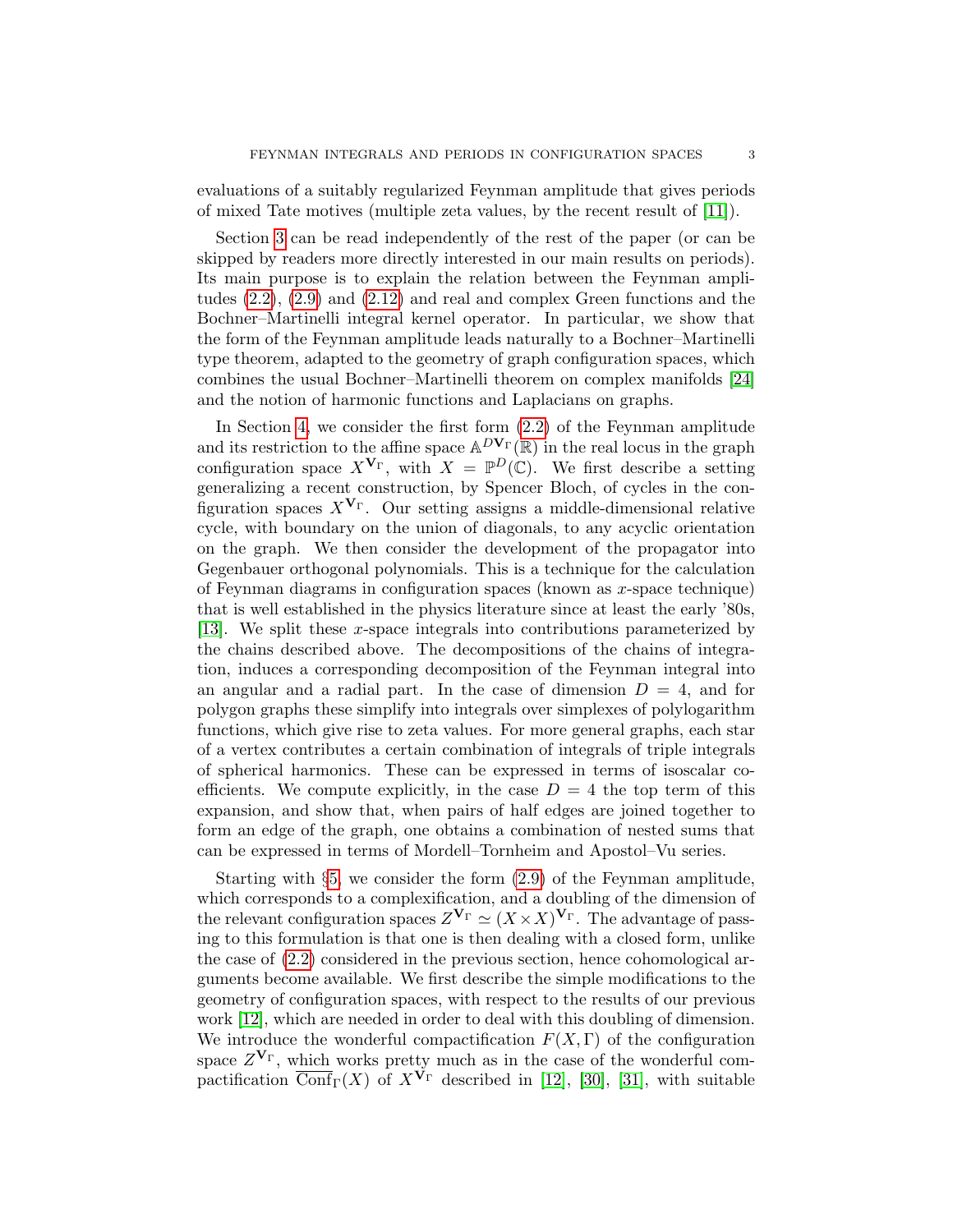modifications. The purpose of passing to the wonderful compactification is to realize the complement of the diagonals in the configuration space explicitly as the complement of a union of divisors intersecting transversely, so that we can describe de Rham cohomology classes in terms of representatives that are algebraic forms with logarithmic poles along the divisors. We also discuss, in this section, the properties of the motive of the wonderful compactification and we verify that, if the underlying variety  $X$  is a Tate motive, the wonderful compactification also is, and so are the unions and intersections of the divisors obtained in the construction. We also describe iterated Poincar´e residues of these forms along the intersections of divisors corresponding to  $\mathcal{G}_{\Gamma}$ -nests of biconnected induced subgraphs of the Feynman graph, according to the general theory of iterated Poincaré residues of forms with logarithmic poles,  $[1]$ ,  $[2]$ ,  $[15]$ ,  $[23]$ .

In §[6,](#page-39-0) we consider a first regularization method for the Feynman integral based on the amplitude [\(2.9\)](#page-6-0), which is essentially a cutoff regularization and is expressed in terms of principal-value currents and the theory of Coleff– Herrera residue currents, [\[8\]](#page-52-9), [\[14\]](#page-52-10). We show that, when we regularize the Feynman integral as a principal value current, the ambiguity is expressed by residue currents supported on the intersections of the divisors of the wonderful compactification, associated to the  $G<sub>Γ</sub>$ -nests, which are related to the iterated Poincaré residues described in §[5.](#page-30-0) In particular, when evaluated on algebraic test differential forms on these intersections, the currents describing the ambiguities take values that are periods of mixed Tate motives.

In §[7,](#page-44-0) we introduce a more directly algebro-geometric method of regularization of both the Feynman amplitude form [\(2.9\)](#page-6-0) and of the chain of integration, which is based on the deformation to the normal cone [\[18\]](#page-52-11), which we use to separate the chain of integration from the locus of divergences of the form. We check again that the motive of the deformation space constructed using the deformation to the normal cone remains mixed Tate, and we show once again that the regularized Feynman integral obtained in this way gives rise to a period.

### 2. Feynman amplitudes in configuration space

<span id="page-3-0"></span>In the following we let  $X$  be a  $D$ -dimensional smooth projective variety, which contains a dense subset isomorphic to an affine space  $A<sup>D</sup>$ , whose set of real points  $\mathbb{A}^D(\mathbb{R})$  we identify with Euclidean D-dimensional spacetime. For instance, we can take  $X = \mathbb{P}^D$ . We assume that D is even and we write  $D = 2\lambda + 2.$ 

<span id="page-3-1"></span>2.1. Feynman graphs. A  $graph \Gamma$  is a one-dimensional finite CW-complex. We denote the set of vertices of  $\Gamma$  by  $V_{\Gamma}$ , the set of edges by  $E_{\Gamma}$ , and the boundary map by  $\partial_{\Gamma} : \mathbf{E}_{\Gamma} \to (\mathbf{V}_{\Gamma})^2$ .

When an orientation is chosen on Γ, we write  $\partial_{\Gamma}(e) = \{s(e), t(e)\}\$ , the source and target vertices of the oriented edge e.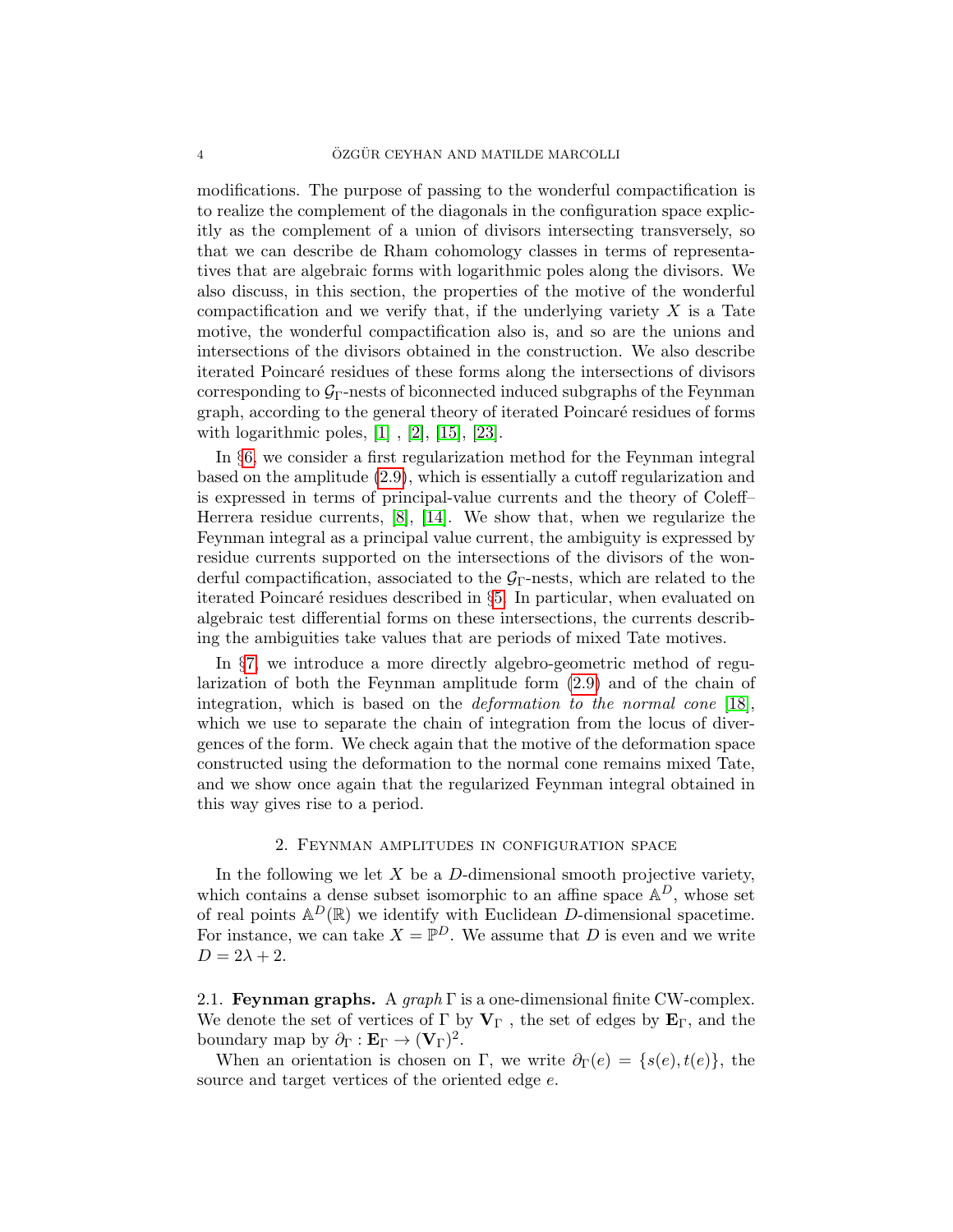A looping edge is an edge for which the two boundary vertices coincide and multiple edges are edges between the same pair of vertices. We assume that our graphs have no looping edges.

2.1.1. Induced subgraphs and quotient graphs. A subgraph  $\gamma \subseteq \Gamma$  is called an *induced subgraph* if its set of vertices  $\mathbf{E}_{\gamma}$  is equal to  $\partial_{\Gamma}^{-1}$  $\mathcal{L}^{-1}_\Gamma((\mathbf{V}_\gamma)^2),$  that is,  $\gamma$ has all the edges of  $\Gamma$  on the same set of vertices. We will denote by  $\mathbf{SG}(\Gamma)$ the set of all induced subgraphs of  $\Gamma$  and by

(2.1) 
$$
\mathbf{SG}_k(\Gamma) = \{ \gamma \in \mathbf{SG}(\Gamma) \mid |\mathbf{V}_{\gamma}| = k \},
$$

the subset  $\mathbf{SG}_k(\Gamma) \subseteq \mathbf{SG}(\Gamma)$  of all induced subgraphs with k vertices.

For  $\gamma \in \mathbf{SG}(\Gamma)$ , we denote by  $\Gamma//\gamma$  the graph obtained from  $\Gamma$  by shrinking each connected component of  $\gamma$  to a separate vertex. The quotient graph  $\Gamma/\gamma$  does not have looping edges since we consider only induced subgraphs.

<span id="page-4-0"></span>2.2. Feynman amplitude. When computing Feynman integrals in configuration space, one considers singular differential forms on  $X^{\mathbf{V}_{\Gamma}}$ , integrated on the real locus of this space.

<span id="page-4-3"></span>Definition 2.1. The Euclidean massless Feynman amplitude in configuration space is given by the differential form

(2.2) 
$$
\omega_{\Gamma} = \prod_{e \in \mathbf{E}_{\Gamma}} \frac{1}{\|x_{s(e)} - x_{t(e)}\|^{2\lambda}} \bigwedge_{v \in \mathbf{V}_{\Gamma}} dx_v.
$$

<span id="page-4-4"></span><span id="page-4-1"></span>The form [\(2.2\)](#page-4-1) defines a  $\mathcal{C}^{\infty}$ -differential form on the configuration space

(2.3) 
$$
\operatorname{Conf}_{\Gamma}(X) = X^{\mathbf{V}_{\Gamma}} \setminus \cup_{e \in \mathbf{E}_{\Gamma}} \Delta_e,
$$

with singularities along the diagonals

<span id="page-4-2"></span>(2.4) 
$$
\Delta_e = \{ (x_v | v \in V_\Gamma) | x_{s(e)} = x_{t(e)} \}.
$$

Remark 2.2. The diagonals [\(2.4\)](#page-4-2) corresponding to edges between the same pair of vertices are the same, consistently with the fact that the notion of degeneration that defines the diagonals is based on "collisions of points" and not on contraction of the edges connecting them. This suggests that we may want to exclude graphs with multiple edges. However, multiple edges play a role in the definition of Feynman amplitudes (see Definition [2.1](#page-4-3) above and §4 of [\[12\]](#page-52-1)) hence we allow this possibility. On the other hand, the definition of configuration space is void in the presence of looping edges, since the diagonal  $\Delta_e$  associated to a looping edge is the whole space  $X^{\mathbf{V}_{\Gamma}}$ , and its complement is empty. Thus, our assumption that graphs have no looping edges is aimed at excluding this geometrically trivial case.

**Remark 2.3.** Our choice of  $||x_{s(e)} - x_{t(e)}||^2$  in the Feynman propagator differs from the customary choice of propagator (see for instance [\[12\]](#page-52-1)) where  $(x_{s(e)} - x_{t(e)})^2$  is used instead, but these two expressions agree on the locus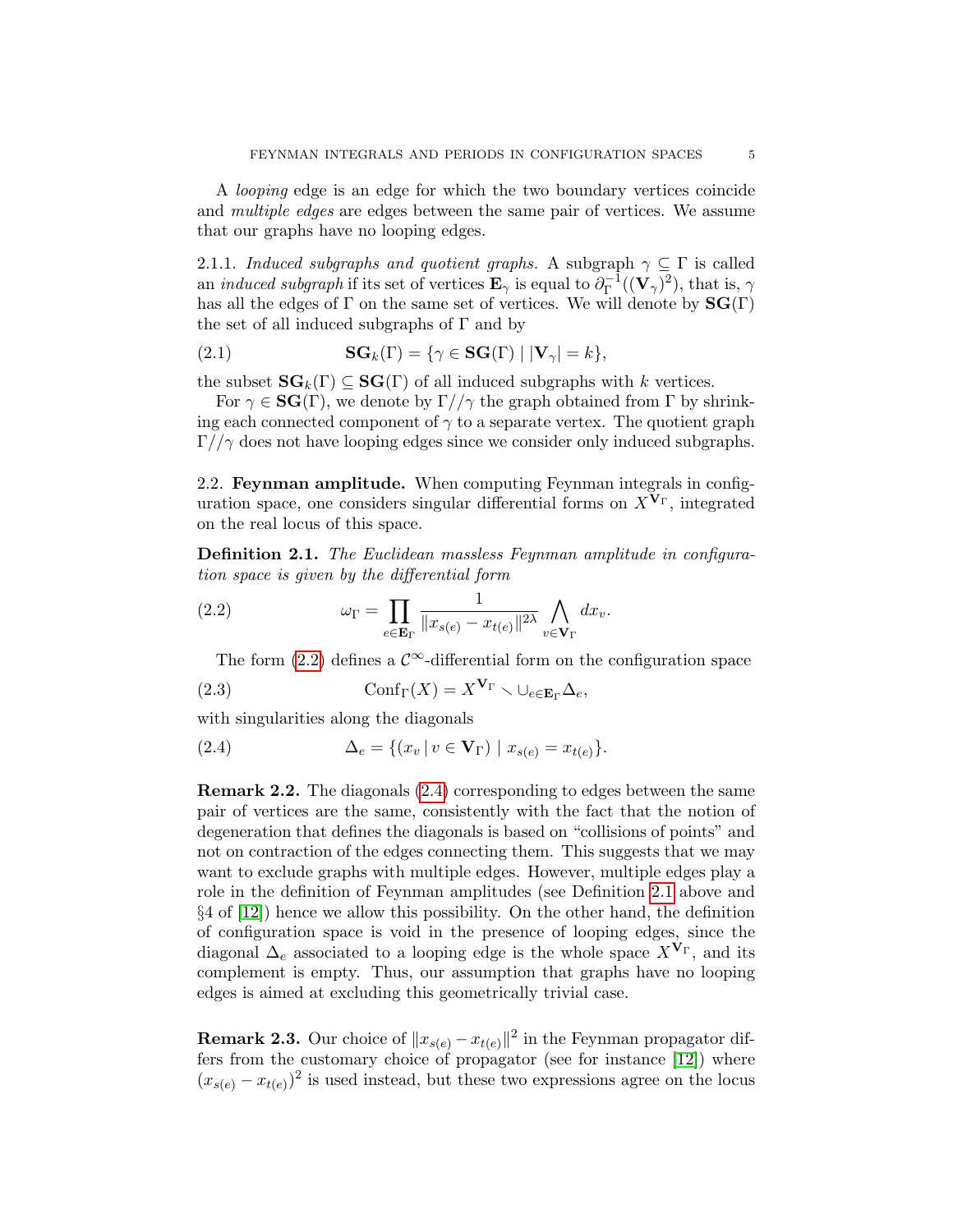$X^{\mathbf{V}_{\Gamma}}(\mathbb{R})$  of real points, which is the chain of integration of the Feynman amplitude. The latter choice gives a manifestly algebraic differential form, but at the cost of introducing a hypersurface  $\mathcal{Z}_{\Gamma}$  in  $X^{\mathbf{V}_{\Gamma}}$  where the singularities of the form occur, which makes it difficult to control explicitly the nature of the motive. Our choice here only gives a  $\mathcal{C}^{\infty}$  differential form, but the domain of definition is now simply  $\mathrm{Conf}_{\Gamma}(X)$ , whose motivic nature is much easier to understand, see [\[12\]](#page-52-1).

Formally (before considering the issue of divergences), the Feynman integral is obtained by integrating the form [\(2.2\)](#page-4-1) on the locus of real points of the configuration space.

Definition 2.4. The chain of integration for the Feynman amplitude is taken to be the set of real points of this configuration space,

$$
\sigma_{\Gamma} = X(\mathbb{R})^{\mathbf{V}_{\Gamma}}.
$$

The form [\(2.2\)](#page-4-1) defines a top form on  $\sigma_{\Gamma}$ . There are two sources of di-vergences in integrating the form [\(2.2\)](#page-4-1) on  $\sigma_{\Gamma}$ : the intersection between the chain of integration and the locus of divergences of  $\omega_{\Gamma}$ ,

<span id="page-5-2"></span>
$$
\sigma_{\Gamma} \cap \cup_e \Delta_e = \cup_e \Delta_e(\mathbb{R})
$$

and the behavior at infinity, on  $\Delta_{\infty} := X \setminus \mathbb{A}^D$ . In physics terminology, these correspond, respectively, to the ultraviolet and infrared divergences.

We will address these issues in §[4](#page-13-0) below.

<span id="page-5-0"></span>2.3. Variations upon a theme. In addition to the form [\(2.2\)](#page-4-1) considered above, we will also consider other variants, which will allow us to discuss different possible methods to address the question of periods and in particular the occurrence of multiple zeta values in Feynman integrals in configuration spaces.

2.3.1. Complexified case. In this setting, instead of the configuration space  $X^{\mathbf{V}_{\Gamma}}$  and its locus of real points  $\sigma = \tilde{X}^{\mathbf{V}_{\Gamma}}(\mathbb{R})$ , we will work with a slightly different space, obtained as follows.

As above, let X be a smooth projective variety, and Z denote the product  $X \times X$ . Let  $p: Z \to X$ ,  $p: z = (x, y) \mapsto x$  be the projection.

Given a graph Γ, the *configuration space*  $F(X, \Gamma)$  of Γ in Z is the complement

(2.6) 
$$
Z^{\mathbf{V}_{\Gamma}} \setminus \bigcup_{e \in \mathbf{E}_{\Gamma}} \Delta_e^{(Z)} \cong (X \times X)^{\mathbf{V}_{\Gamma}} \setminus \bigcup_{e \in \mathbf{E}_{\Gamma}} \Delta_e^{(Z)},
$$

in the cartesian product  $Z^{\mathbf{V}_{\Gamma}} = \{(z_v \mid v \in \mathbf{V}_{\Gamma})\}$  of the *diagonals associated* to the edges of  $\Gamma$ ,

<span id="page-5-1"></span>(2.7) 
$$
\Delta_e^{(Z)} \cong \{(z_v \mid v \in \mathbf{V}_{\Gamma}) \in Z^{\mathbf{V}_{\Gamma}} \mid p(z_{s(e)}) = p(z_{t(e)})\}.
$$

The relation between the configuration space  $F(X, \Gamma)$  and the previously considered Conf $\Gamma(X)$  of [\(2.3\)](#page-4-4) is described by the following.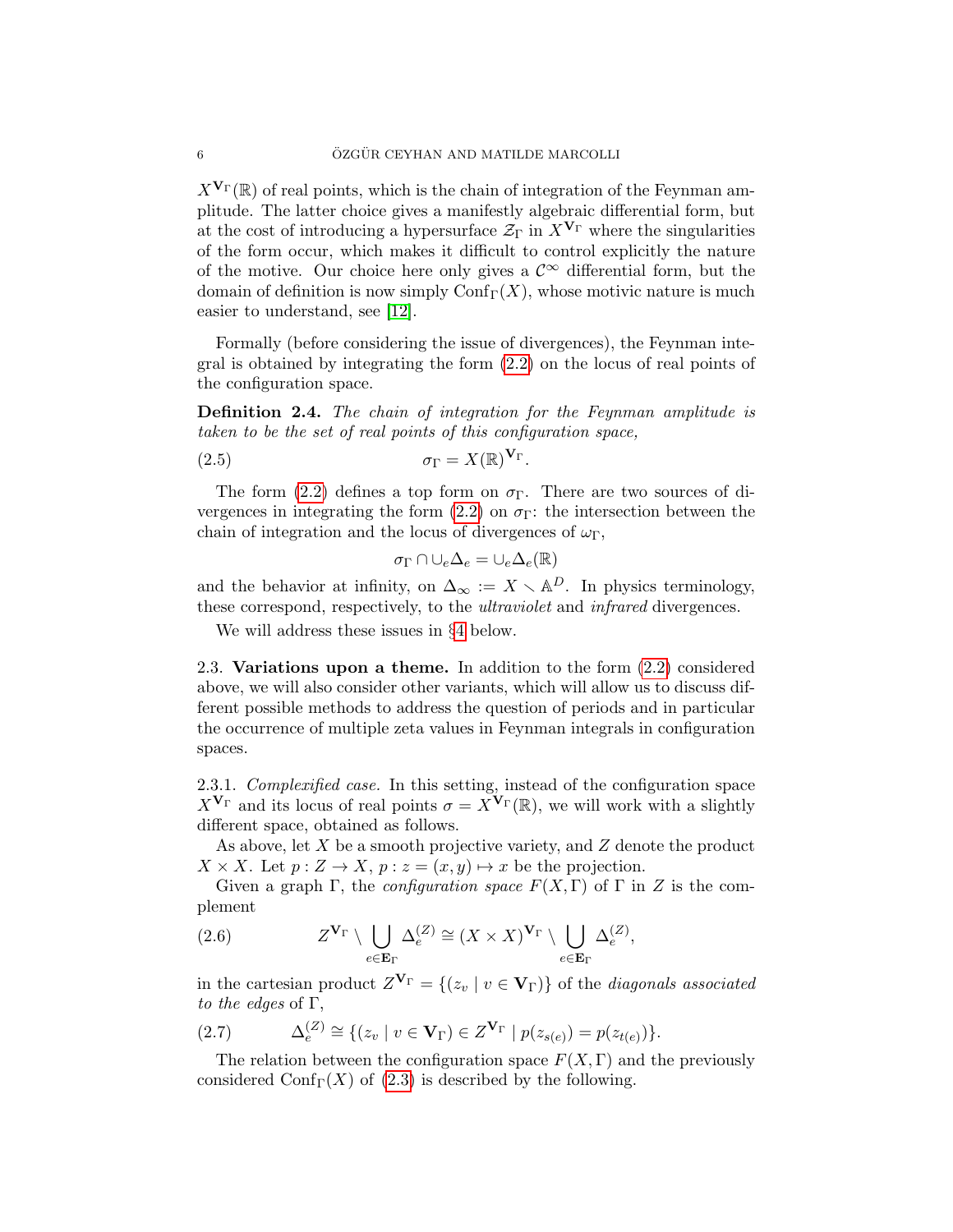**Lemma 2.5.** The configuration space  $F(X, \Gamma)$  is isomorphic to

(2.8) 
$$
F(X,\Gamma) \simeq \text{Conf}_{\Gamma}(X) \times X^{\mathbf{V}_{\Gamma}},
$$

and the diagonals [\(2.7\)](#page-5-1) and related to those of [\(2.4\)](#page-4-2) by  $\Delta_e^{(Z)} \cong \Delta_e \times X^{\mathbf{V}_{\Gamma}}$ .

<span id="page-6-3"></span>2.3.2. Feynman amplitudes in the complexified case. We assume that the smooth projective variety  $Z$  contains a dense open set isomorphic to affine space  $\mathbb{A}^{\bar{2}D}$ , with coordinates  $z = (x_1, \ldots, x_D, y_1, \ldots, y_D)$ .

<span id="page-6-4"></span>**Definition 2.6.** Given a Feynman  $\Gamma$  with no looping edges, we define the corresponding Feynman amplitude (weight) as

<span id="page-6-0"></span>(2.9) 
$$
\omega_{\Gamma}^{(Z)} = \prod_{e \in \mathbf{E}_{\Gamma}} \frac{1}{\|x_{s(e)} - x_{t(e)}\|^{2D-2}} \bigwedge_{v \in \mathbf{V}_{\Gamma}} dx_v \wedge d\bar{x}_v,
$$

where  $||x_{s(e)} - x_{t(e)}|| = ||p(z)_{s(e)} - p(z)_{t(e)}||$  and where the differential forms  $dx_v$  and  $d\bar{x}_v$  denote, respectively, the holomorphic volume form  $dx_{v,1} \wedge \cdots \wedge dx_v$  $dx_{v,D}$  and its conjugate. The chain of integration is given, in this case, by the range of the projection

<span id="page-6-5"></span>(2.10) 
$$
\sigma^{(Z,y)} = X^{\mathbf{V}_{\Gamma}} \times \{y = (y_v)\} \subset Z^{\mathbf{V}_{\Gamma}} = X^{\mathbf{V}_{\Gamma}} \times X^{\mathbf{V}_{\Gamma}},
$$

for a fixed choice of a point  $y = (y_v | v \in V_\Gamma)$ .

The form [\(2.9\)](#page-6-0) is a closed  $\mathcal{C}^{\infty}$  differential form on  $F(X,\Gamma)$  of degree  $2\dim_{\mathbb{C}} X^{\mathbf{V}_{\Gamma}} = \dim_{\mathbb{C}} Z^{\mathbf{V}_{\Gamma}} = 2D|\mathbf{V}_{\Gamma}|$ , hence it defines a cohomology class in  $H^{2D|\mathbf{V}_{\Gamma}|}(F(X,\Gamma)),$  and it gives a top form on the locus  $\sigma^{(Z,y)}$ .

In this case, the divergences of  $\int_{\sigma^{(Z,y)}} \omega_{\Gamma}^{(Z)}$  $T<sup>(2)</sup>$  are coming from the union of the diagonals  $\cup_{e \in \mathbf{E}_{\Gamma}} \Delta_e^{(Z)}$  and from the divisor at infinity

(2.11) 
$$
\Delta_{\infty,\Gamma}^{(Z)} := \sigma^{(Z,y)} \smallsetminus \mathbb{A}^{D|\mathbf{V}_{\Gamma}|}(\mathbb{C}) \times \{y\}.
$$

We will address the behavior of the integrand near the loci  $\cup_{e \in \mathbf{E}_{\Gamma}} \Delta_e^{(Z)}$  and  $\Delta_{\infty}^{(Z)}$  $\frac{z}{z}$  and the appropriate regularization of the Feynman amplitude and the chain of integration in §[5](#page-30-0) below. When convenient, we will choose coordinates so as to identify the affine space  $\mathbb{A}^{D|\mathbf{V}_{\Gamma}|}(\mathbb{C}) \times \{y\} \subset \sigma^{(Z,y)}$  with a real affine space  $\mathbb{A}^{2D|\mathbf{V}_{\Gamma}|}(\mathbb{R})$ .

<span id="page-6-2"></span>2.3.3. Feynman amplitudes and complex Green forms. A variant of the amplitude  $\omega_{\Gamma}^{(Z)}$  $\Gamma$ <sup>(2)</sup> of [\(2.9\)](#page-6-0), which we will discuss briefly in §[3,](#page-7-0) is related to the complex Green forms. In this setting, instead of [\(2.9\)](#page-6-0) one considers the closely related form

<span id="page-6-1"></span>
$$
(2.12) \qquad \hat{\omega}_{\Gamma} = \prod_{e \in \mathbf{E}_{\Gamma}} \frac{1}{\|x_{s(e)} - x_{t(e)}\|^{2D-2}} \bigwedge_{v \in \mathbf{V}_{\Gamma}} \sum_{k=1}^{D} (-1)^{k-1} dx_{v,[k]} \wedge d\bar{x}_{v,[k]},
$$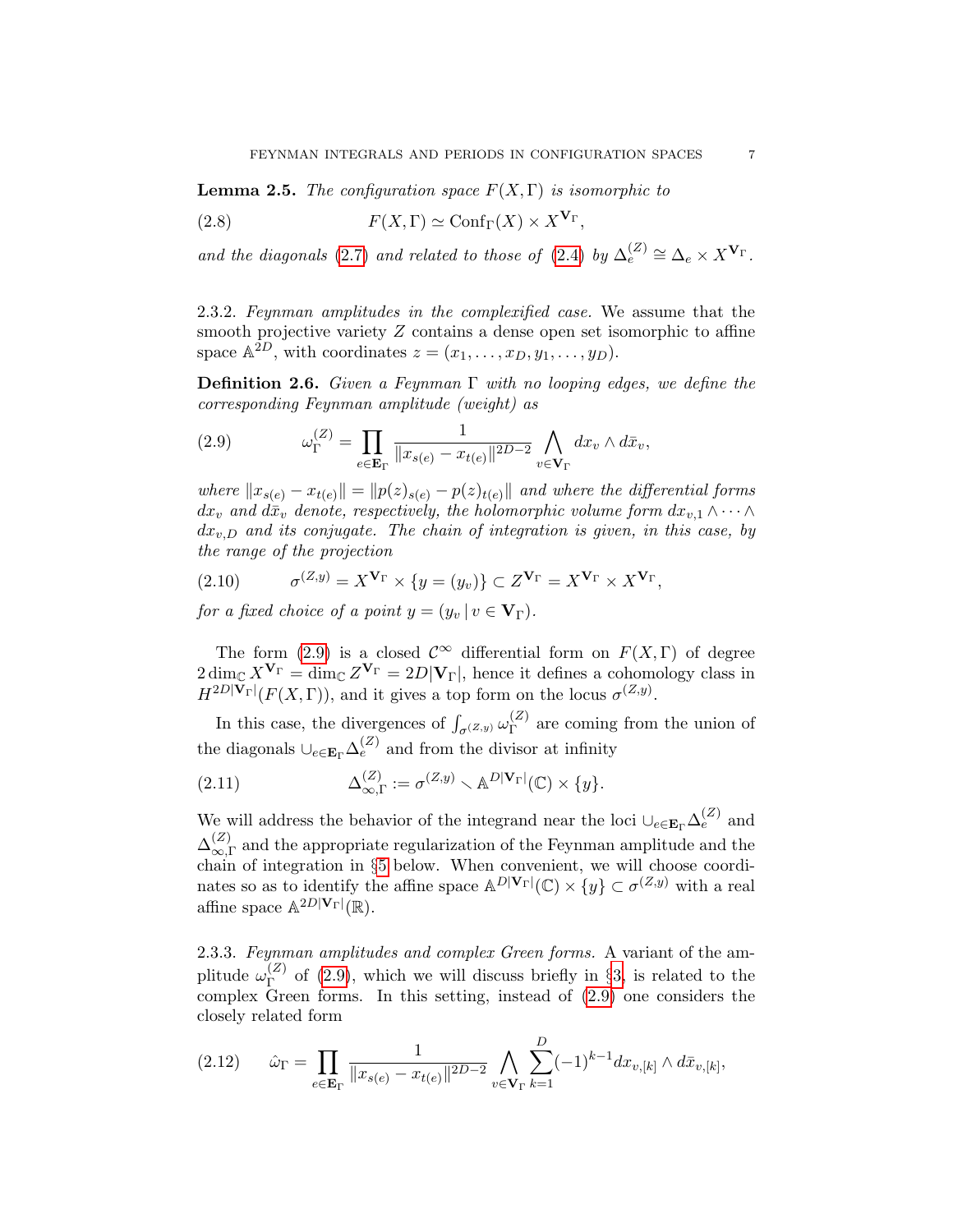where the forms  $dx_{v,[k]}$  and  $d\bar{x}_{v,[k]}$  denote

$$
dx_{v,[k]} = dx_{v,1} \wedge \cdots \wedge \widehat{dx_{v,k}} \wedge \cdots \wedge dx_{v,D},
$$
  

$$
d\bar{x}_{v,[k]} = d\bar{x}_{v,1} \wedge \cdots \wedge \widehat{dx_{v,k}} \wedge \cdots \wedge d\bar{x}_{v,D},
$$

respectively, with the factor  $dx_{v,k}$  and  $d\bar{x}_{v,k}$  removed.

Notice how, unlike the form considered in [\(2.9\)](#page-6-0), which is defined on the affine  $\mathbb{A}^{2D|\mathbf{V}_{\Gamma}|} \subset Z^{\mathbf{V}_{\Gamma}}$ , the form  $(2.12)$  has the same degree of homogeneity  $2D-2$  in the numerator and denominator, when the graph  $\Gamma$  has no multiple edges, hence it is invariant under rescaling of the coordinates by a common non-zero scalar factor.

<span id="page-7-2"></span>2.3.4. Distributional interpretation. In the cases discussed above, the amplitudes defined by [\(2.2\)](#page-4-1) and [\(2.9\)](#page-6-0) can be given a distributional interpretation, as a pairing of a distribution

$$
(2.13)\qquad \qquad \prod_{e \in \mathbf{E}_{\Gamma}} \frac{1}{\|x_{s(e)} - x_{t(e)}\|^{\alpha}}
$$

where  $\alpha$  is either  $2\lambda = D - 2$  or  $2D - 2$ , or  $2D$ , and test forms given in the various cases, respectively, by

- (1) forms  $\phi(x_v) \bigwedge_{v \in \mathbf{V}_{\Gamma}} dx_v$ , with  $\phi$  a test function in  $\mathcal{C}^{\infty}(\mathbb{A}^{D|\mathbf{V}_{\Gamma}|}(\mathbb{R}))$ ;  $v \in V_\Gamma$
- (2) forms  $\phi(z_v) \bigwedge_{v \in \mathbf{V}_{\Gamma}} dx_v \wedge d\bar{x}_v$ , with  $\phi(z_v) = \phi(p(z_v)) = \phi(x_v)$  a test function in  $\mathcal{C}^{\infty}(X^{\mathbf{\dot{V}}_{\Gamma}}(\mathbb{C}))$ ;

,

### <span id="page-7-0"></span>3. Feynman amplitudes and Bochner–Martinelli kernels

We describe the relation between the Feynman amplitude  $\omega_{\Gamma}$  of [\(2.2\)](#page-4-1) and the Green functions of the Laplacian and we compute  $d\omega_{\Gamma}$  in terms of an integral kernel associated to the graph  $\Gamma$  and the affine space  $\mathbb{A}^{D|\mathbf{V}_{\Gamma}|} \subset X^{\mathbf{V}_{\Gamma}}$ . We also discuss the relation between the Feynman amplitude  $\omega_{\Gamma}^{(Z)}$  $_{\Gamma}^{(2)}$  of  $(2.9)$ , in the complexified case, and the Bochner–Martinelli kernel.

<span id="page-7-1"></span>3.1. Real Green functions. The Green function for the real Laplacian on  $\mathbb{A}^D(\mathbb{R})$ , with  $D = 2\lambda + 2$ , is given by

(3.1) 
$$
G_{\mathbb{R}}(x,y) = \frac{1}{\|x-y\|^{2\lambda}}
$$

Consider then the differential form  $\omega = G_{\mathbb{R}}(x, y) dx \wedge dy$ . This corresponds to the Feynman amplitude [\(2.2\)](#page-4-1) in the case of the graph consisting of a single edge, with configuration space  $(X \times X) \setminus \Delta$ , with  $\Delta = \{(x, y) | x = y\}$  the diagonal.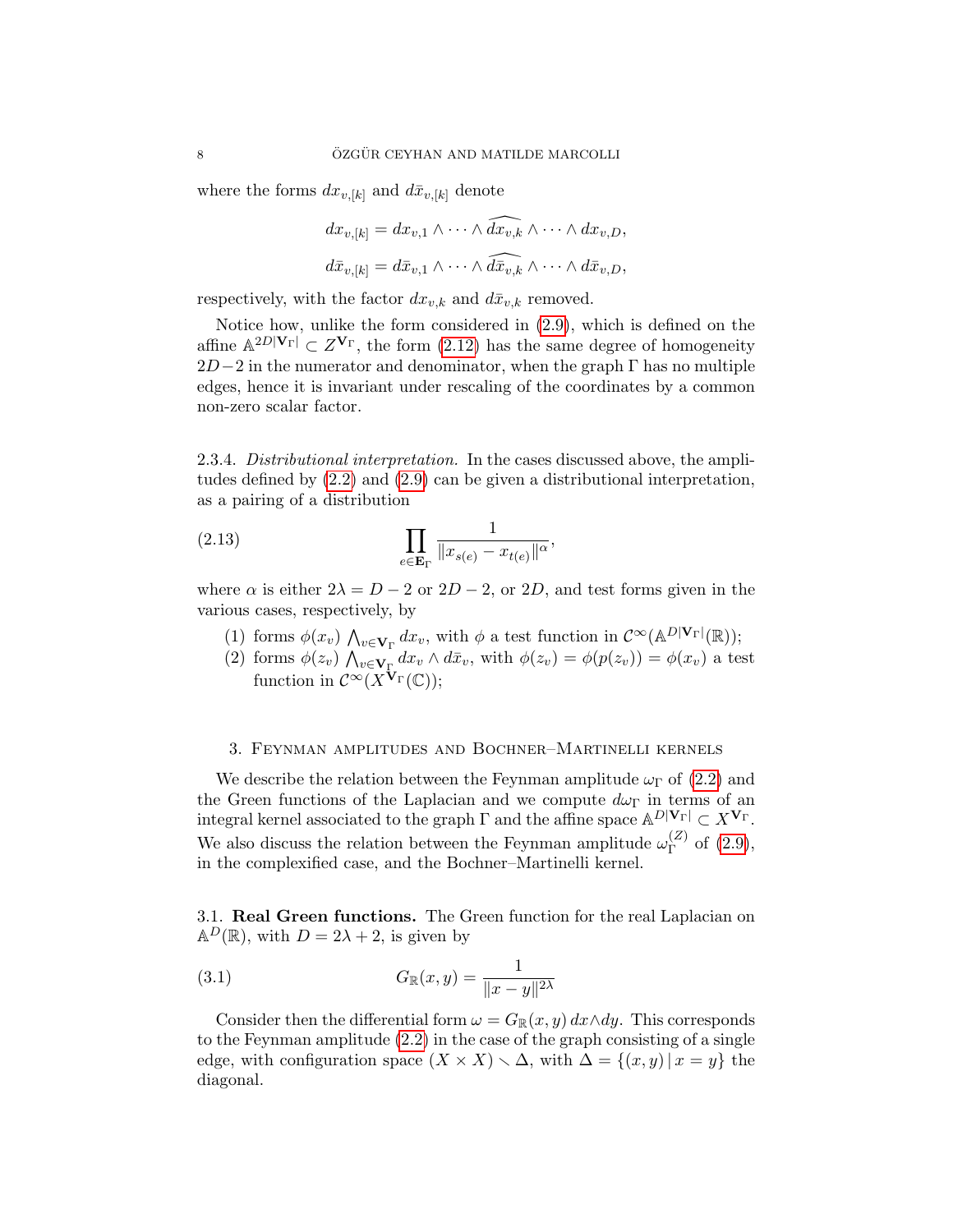**Lemma 3.1.** The form  $\omega = G_{\mathbb{R}}(x, y) dx \wedge dy$  is not closed. Its differential is given by

<span id="page-8-1"></span>(3.2) 
$$
d\omega = -\lambda \sum_{k=1}^{D} \frac{(x_k - y_k)}{\|x - y\|^D} \left( dx \wedge dy \wedge d\bar{x}_k - dx \wedge dy \wedge d\bar{y}_k \right).
$$

Proof. We have

$$
d\omega = \bar{\partial}\omega = \sum_{k=1}^{D} \frac{\partial G_{\mathbb{R}}}{\partial \bar{x}_k} dx \wedge dy \wedge d\bar{x}_k + \sum_{k=1}^{D} \frac{\partial G_{\mathbb{R}}}{\partial \bar{y}_k} dx \wedge dy \wedge d\bar{y}_k.
$$

We then see that

$$
\frac{\partial ||x - y||^{-2\lambda}}{\partial \bar{x}_k} = -\lambda \frac{(x_k - y_k)}{||x - y||^D}, \quad \text{and} \quad \frac{\partial ||x - y||^{-2\lambda}}{\partial \bar{y}_k} = \lambda \frac{(x_k - y_k)}{||x - y||^D},
$$

so that we obtain  $(3.2)$ .

<span id="page-8-0"></span>3.2. Feynman amplitudes and integral kernels on graphs. We first consider the form defining the Feynman amplitude  $\omega_{\Gamma}$  of [\(2.2\)](#page-4-1). It is not a closed form. In fact, we compute here explicitly its differential  $d\omega_{\Gamma}$  in terms of some integral kernels associated to graphs.

<span id="page-8-2"></span>Recall that, given a graph  $\Gamma$  and a vertex  $v \in V_{\Gamma}$ , the graph  $\Gamma \setminus \{v\}$  has (3.3)  $\mathbf{V}_{\Gamma \setminus \{v\}} = \mathbf{V}_{\Gamma} \setminus \{v\}, \text{ and } \mathbf{E}_{\Gamma \setminus \{v\}} = \mathbf{E}_{\Gamma} \setminus \{e \in \mathbf{E}_{\Gamma} \mid v \in \partial(e)\},$ that is, one removes a vertex along with its star of edges.

**Definition 3.2.** Suppose given a graph  $\Gamma$  and a vertex  $v \in V_{\Gamma}$ . We define the differential form

$$
(3.4) \qquad \kappa_{\Gamma,v}^{\mathbb{R}}(x) = (-1)^{|\mathbf{V}_{\Gamma}|} \epsilon_v \sum_{e:\,v \in \partial(e)} \epsilon_e \sum_{k=1}^D \frac{(x_{s(e),k} - x_{t(e),k})}{\|x_{s(e)} - x_{t(e)}\|^D} dx_v \wedge d\bar{x}_{v,k}
$$

in the coordinates  $x = (x_v | v \in V_\Gamma)$ , where the sign  $\epsilon_e = \pm 1$  is positive or negative according to whether  $v = s(e)$  or  $v = t(e)$  and the sign  $\epsilon_v = \pm 1$  is defined by

<span id="page-8-3"></span>
$$
\epsilon_v \big(\bigwedge_{w \neq v} dx_w\big) \wedge dx_v = \bigwedge_{v' \in \mathbf{V}_{\Gamma}} dx_{v'}.
$$

Given an oriented graph  $\Gamma$ , we then consider the integral kernel

(3.5) 
$$
\mathcal{K}_{\mathbb{R},\Gamma}(x) = \lambda \sum_{v \in \mathbf{V}_{\Gamma}} \omega_{\Gamma \setminus \{v\}} \wedge \kappa_{\Gamma,v}^{\mathbb{R}}(x),
$$

where  $\omega_{\Gamma \setminus \{v\}}$  is the form [\(2.2\)](#page-4-1) for the graph [\(3.3\)](#page-8-2).

<span id="page-8-4"></span>**Proposition 3.3.** The differential d $\omega_{\Gamma}$  is the integral kernel  $\mathcal{K}_{\mathbb{R},\Gamma}$  of [\(3.5\)](#page-8-3).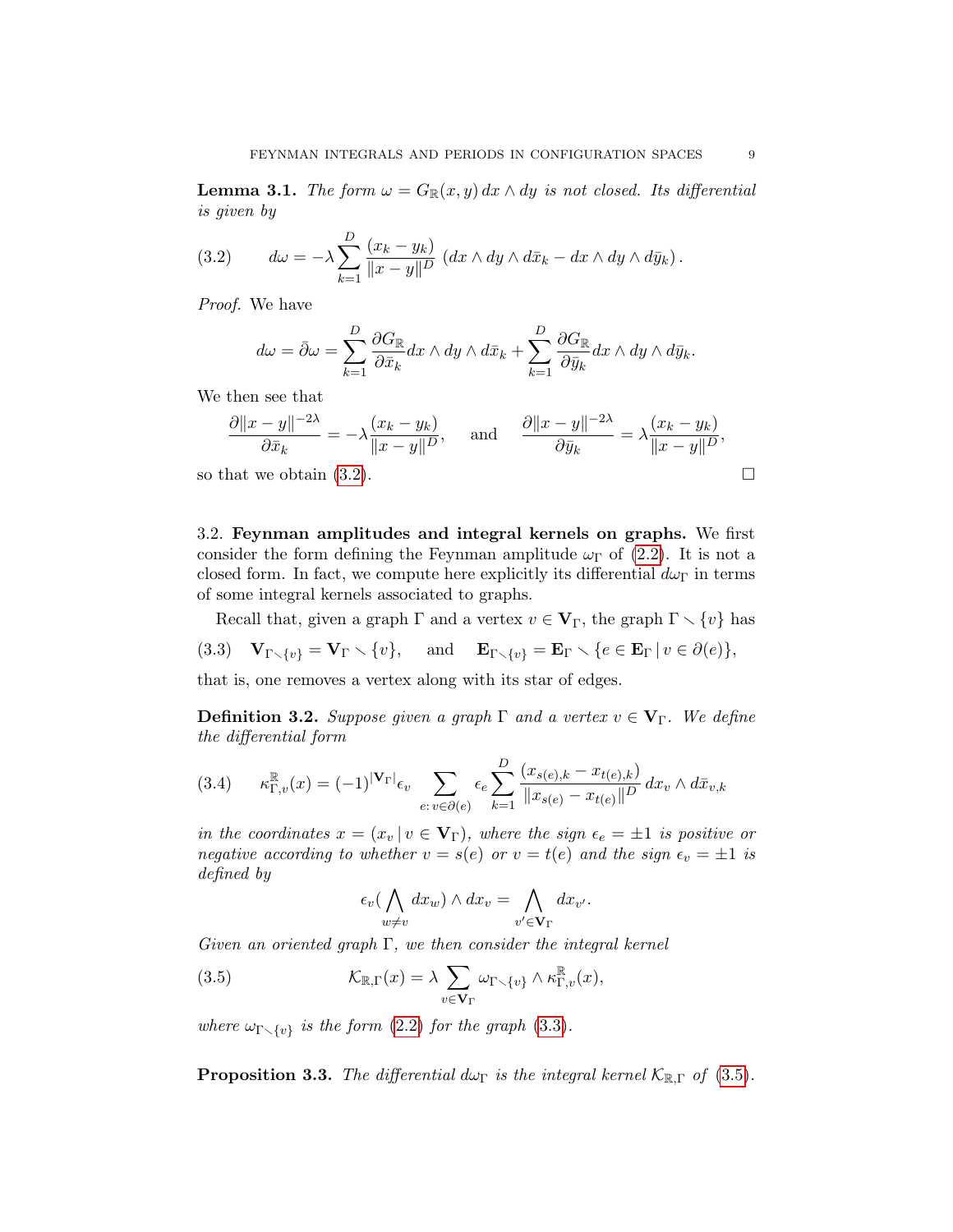*Proof.* First observe that, for  $\omega_{\Gamma}$  the Feynman amplitude of [\(2.2\)](#page-4-1), we have  $d\omega_{\Gamma} = \bar{\partial}\omega_{\Gamma}$ , that is,

$$
d\omega_{\Gamma} = \sum_{v \in \mathbf{V}_{\Gamma}} \sum_{k=1}^{D} (-1)^{\mathbf{V}_{\Gamma}} \frac{\partial}{\partial \bar{x}_{v,k}} \omega_{\Gamma} \wedge d\bar{x}_{v,k}.
$$

We have

$$
\partial_{\bar{x}_{v,k}} \left( \prod_{e} \frac{1}{\|x_{s(e)} - x_{t(e)}\|^{2\lambda}} \right) =
$$
\n
$$
\left( \prod_{e:v \notin \partial e} \frac{1}{\|x_{s(e)} - x_{t(e)}\|^{2\lambda}} \right) \cdot \left( \sum_{e:v = t(e)} \bar{\partial}_{x_{v,k}} \frac{1}{\|x_{s(e)} - x_v\|^{2\lambda}} \right)
$$
\n
$$
- \left( \prod_{e:v \notin \partial e} \frac{1}{\|x_{s(e)} - x_{t(e)}\|^{2\lambda}} \right) \cdot \left( \sum_{e:v = s(e)} \bar{\partial}_{x_{v,k}} \frac{1}{\|x_{t(e)} - x_v\|^{2\lambda}} \right)
$$
\n
$$
= \lambda \cdot \left( \prod_{e:v \notin \partial e} \frac{1}{\|x_{s(e)} - x_{t(e)}\|^{2\lambda}} \right) \cdot \left( \sum_{e:v = s(e)} \frac{(x_{s(e),k} - x_{v,k})}{\|x_{s(e)} - x_v\|^{D}} \right),
$$

where we used the fact that, for  $z, w \in \mathbb{A}^D$ , one has

$$
\frac{\partial}{\partial \bar{w}_k} \frac{1}{\|z - w\|^{2\lambda}} = -\frac{\lambda (w_k - z_k)}{\|z - w\|^{D}}.
$$

We also introduce the notation

(3.6) 
$$
v_v(x) = \prod_{e: v \notin \partial(e)} \frac{1}{\|x_{s(e)} - x_{t(e)}\|^{2\lambda}},
$$

so that we find

$$
d\omega_{\Gamma} = \lambda (-1)^{\mathbf{V}_{\Gamma}} \sum_{v \in \mathbf{V}_{\Gamma}} v_v(x) \bigwedge_{w \neq v} dx_w \wedge \kappa_{\Gamma,v}^{\mathbb{R}}(x).
$$

We then identify the term  $v_v(x) \wedge_{w \neq v} dx_w$  with the form  $\omega_{\Gamma \smallsetminus \{v\}}$ .

 $\Box$ 

It is easy to see that this recovers [\(3.2\)](#page-8-1) in the case of the graph consisting of two vertices and a single edge between them.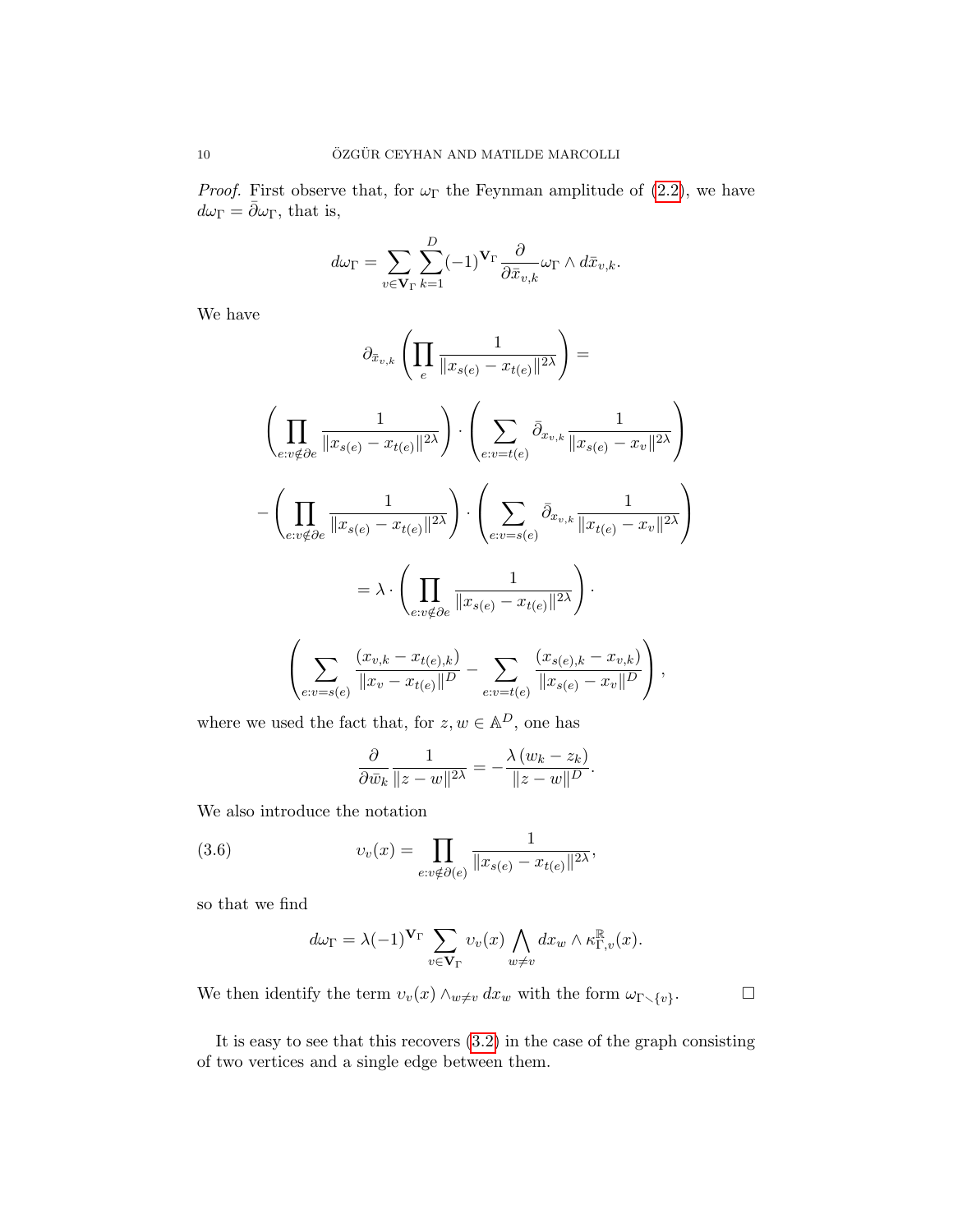<span id="page-10-0"></span>3.3. Complex Green functions and the Bochner–Martinelli kernel. On  $\mathbb{A}^D(\mathbb{C}) \subset X$  the complex Laplacian

$$
\Delta = \sum_{k=1}^{D} \frac{\partial^2}{\partial x_k \partial \bar{x}_k}.
$$

has a fundamental solution of the form  $(D > 1)$ 

(3.7) 
$$
G_{\mathbb{C}}(x,y) = \frac{-(D-2)!}{(2\pi i)^D ||x-y||^{2D-2}}.
$$

The Bochner–Martinelli kernel is given by

(3.8) 
$$
\mathcal{K}_{\mathbb{C}}(x,y) = \frac{(D-1)!}{(2\pi i)^D} \sum_{k=1}^D (-1)^{k-1} \frac{\bar{x}_k - \bar{y}_k}{\|x-y\|^{2D}} d\bar{x}_{[k]} \wedge dx,
$$

where we write

$$
dx = dx_1 \wedge \cdots \wedge dx_D
$$
 and  $d\bar{x}_{[k]} = d\bar{x}_1 \wedge \cdots \wedge d\bar{x}_k \wedge \cdots \wedge d\bar{x}_D$ ,

with the k-th factor removed. The following facts are well known (see [\[24\]](#page-52-3),  $§3.2$  and  $[29]$ :

(3.9) 
$$
\mathcal{K}_{\mathbb{C}}(x, y) = \sum_{k=1}^{D} (-1)^{k-1} \frac{\partial G_{\mathbb{C}}}{\partial x_k} d\bar{x}_{[k]} \wedge dx
$$

$$
= (-1)^{D-1} \partial_x G_{\mathbb{C}} \wedge \sum_{k=1}^{D} d\bar{x}_{[k]} \wedge dx_{[k]}.
$$

where  $\partial_x$  and  $\bar{\partial}_x$  denote the operators  $\partial$  and  $\bar{\partial}$  in the variables  $x = (x_k)$ . For fixed y, the coefficients of  $\mathcal{K}_{\mathbb{C}}(x, y)$  are harmonic functions on  $\mathbb{A}^D \setminus \{y\}$  and  $\mathcal{K}_{\mathbb{C}}(x, y)$  is closed,  $d_x\mathcal{K}(x, y) = 0$ . Moreover, the Bochner–Martinelli integral formula holds: for a bounded domain  $\Sigma$  with piecewise smooth boundary ∂Σ, a function  $f \in C^2(\overline{\Sigma})$  and for  $y \in \Sigma$ , (3.10)

<span id="page-10-1"></span>
$$
f(y) = \int_{\partial \Sigma} f(x) \mathcal{K}_{\mathbb{C}}(x, y) + \int_{\Sigma} \Delta(f)(x) G_{\mathbb{C}}(x, y) d\bar{x} \wedge dx - \int_{\partial \Sigma} G_{\mathbb{C}}(x, y) \mu_f(x),
$$

where  $\mu_f(x)$  is the form

(3.11) 
$$
\mu_f(x) = \sum_{k=1}^D (-1)^{D+k-1} \frac{\partial f}{\partial \bar{x}_k} dx_{[k]} \wedge d\bar{x}.
$$

The integral [\(3.10\)](#page-10-1) vanishes when  $y \notin \Sigma$ . A related Bochner–Martinelli integral, which can be derived from [\(3.10\)](#page-10-1) (see Thm 1.3 of [\[29\]](#page-53-2)) is of the form

<span id="page-10-2"></span>(3.12) 
$$
f(y) = \int_{\partial \Sigma} f(x) \mathcal{K}_{\mathbb{C}}(x, y) - \int_{\Sigma} \bar{\partial} f \wedge \mathcal{K}_{\mathbb{C}}(x, y),
$$

for  $y \in \Sigma$  and  $f \in \mathcal{C}^1(\overline{\Sigma})$ , with  $\overline{\partial} f = \sum_k \partial_{\overline{x}_k} f \, d\overline{x}_k$ .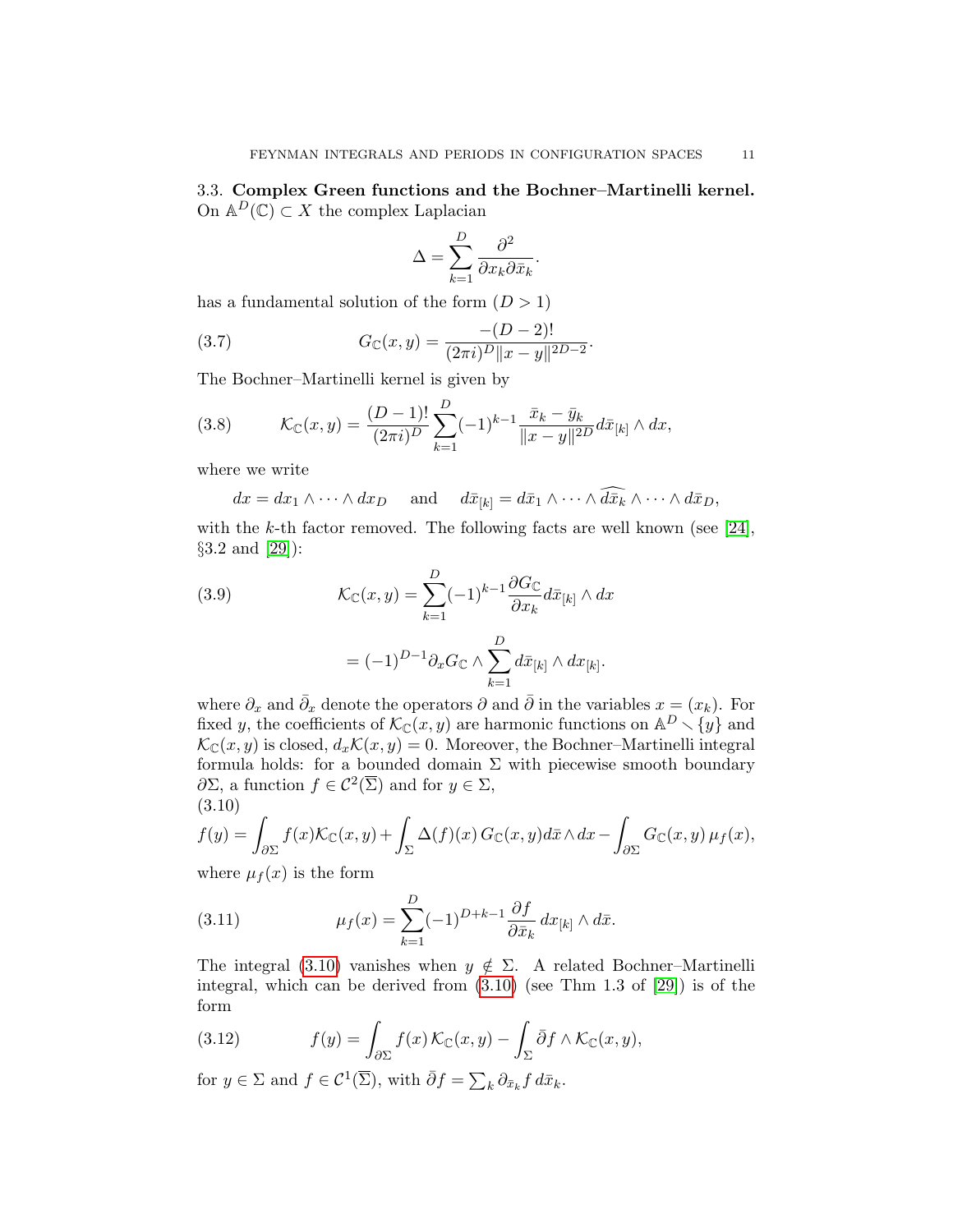Similarly, one can consider Green forms associated to the Laplacians on  $\Omega^{p,q}$  forms and related Bochner–Martinelli kernels, see [\[41\]](#page-53-3).

<span id="page-11-0"></span>3.4. Feynman amplitude and the Bochner–Martinelli kernel. We now consider the Feynman amplitude  $\hat{\omega}_{\Gamma}$  of [\(2.12\)](#page-6-1) in the complexified case discussed in §[2.3.3.](#page-6-2) We first introduce a Bochner–Martinelli kernel for graphs.

3.4.1. Bochner–Martinelli kernel for graphs. We define Bochner–Martinelli kernels for graphs in the following way.

**Definition 3.4.** Suppose given an oriented graph  $\Gamma$  and a vertex  $v \in V_{\Gamma}$ . We set

<span id="page-11-1"></span>
$$
(3.13) \qquad \kappa_{\Gamma,v}^{\mathbb{C}} = \sum_{e:v \in \partial(e)} \epsilon_e \sum_{k=1}^{D} (-1)^{k-1} \frac{(\bar{x}_{s(e),k} - \bar{x}_{t(e),k})}{\|x_{s(e)} - x_{t(e)}\|^{2D}} dx_v \wedge d\bar{x}_{v,[k]}
$$

and

$$
(3.14) \qquad \kappa_{\Gamma,v}^{\mathbb{C},*} = \sum_{e:v \in \partial(e)} \epsilon_e \sum_{k=1}^D (-1)^{k-1} \frac{(x_{s(e),k} - x_{t(e),k})}{\|x_{s(e)} - x_{t(e)}\|^{2D}} dx_{v,[k]} \wedge d\bar{x}_v,
$$

where the sign  $\epsilon_e$  is  $\pm 1$  depending on whether  $v = s(e)$  or  $v = t(e)$ .

3.4.2. Bochner–Martinelli integral on graphs. There is an analog of the classical Bochner–Martinelli integral [\(3.12\)](#page-10-2) for the kernel [\(3.13\)](#page-11-1) of graphs.

We first recall some well known facts about the Laplacian on graphs, see e.g. [\[7\]](#page-52-12). Given a graph Γ, one defines the exterior differential  $\delta$  from functions on  $V_{\Gamma}$  to functions on  $E_{\Gamma}$  by

$$
(\delta h)(e) = h(s(e)) - h(t(e))
$$

and the  $\delta^*$  operator from functions on edges to functions on vertices by

$$
(\delta^*\xi)(v) = \sum_{e:v=s(e)} \xi(e) - \sum_{e:v=t(e)} \xi(e).
$$

Thus, the Laplacian  $\Delta_{\Gamma} = \delta^* \delta$  on  $\Gamma$  is given by

$$
(\Delta_{\Gamma} f)(v) = \sum_{e:v=s(e)} (h(v) - h(t(e)) - \sum_{e:v=t(e)} (h(s(e)) - h(v))
$$

$$
= N_v h(v) - \sum_{e:v \in \partial(e)} h(v_e),
$$

where  $N_v$  is the number of vertices connected to v by an edge, and  $v_e$  is the other endpoint of e (we assume as usual that  $\Gamma$  has no looping edges). Thus, a harmonic function h on a graph is a function on  $V_{\Gamma}$  satisfying

<span id="page-11-2"></span>(3.15) 
$$
h(v) = \frac{1}{N_v} \sum_{e:v \in \partial(e)} h(v_e).
$$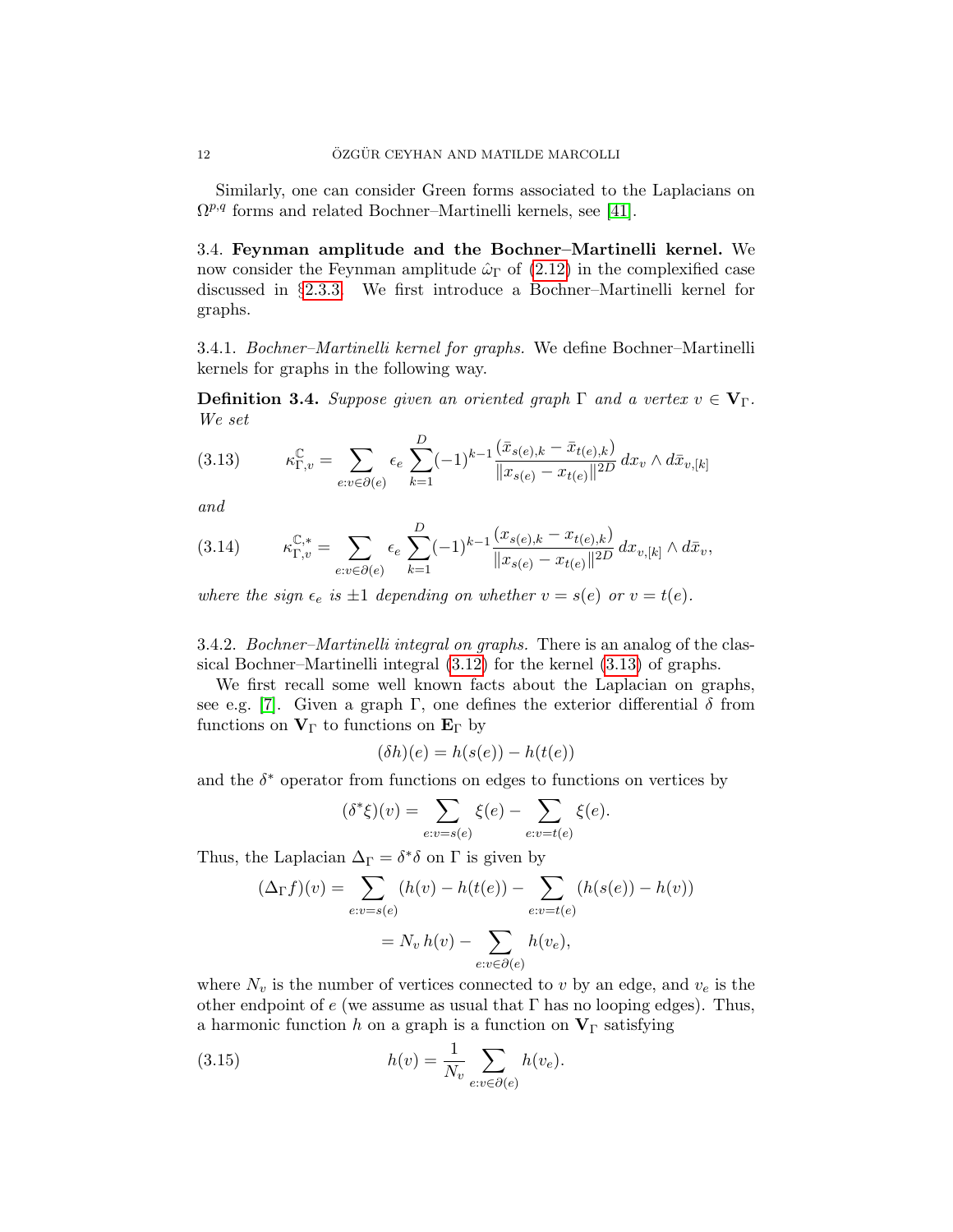Motivated by the usual notion of graph Laplacian  $\Delta_{\Gamma}$  and the harmonic condition [\(3.15\)](#page-11-2) for graphs recalled here above, we introduce an operator

<span id="page-12-0"></span>(3.16) 
$$
(\Delta_{\Gamma,v} f)(x) = \sum_{e:v \in \partial(e)} f(x_{v_e}),
$$

which assigns to a complex valued function f defined on  $\mathbb{A}^D \subset X$  a complex valued function  $\Delta_{\Gamma,v} f$  defined on  $X^{\mathbf{V}_{\Gamma}}$ .

We then have the following result.

**Proposition 3.5.** Let f be a complex valued function defined on  $\mathbb{A}^D \subset X$ . Also suppose given a bounded domain  $\Sigma$  with piecewise smooth boundary  $\partial \Sigma$ in  $\mathbb{A}^D$  and assume that f is  $\mathcal{C}^1$  on  $\overline{\Sigma}$ . For a given  $v \in V_{\Gamma}$  consider the set  $of x = (x_w) \in A^{D|\mathbf{V}_{\Gamma}|} \subset X^{\mathbf{V}_{\Gamma}}$ , such that  $x_{v_e} \in \Sigma$  for all  $v_e \neq v$  endpoints of edges e with  $v \in \partial(e)$ . For such  $x = (x_w)$  we have (3.17)

$$
(\Delta_{\Gamma,v}f)(x) = \frac{(D-1)!}{(2\pi i)^D N_v} \left( \int_{\partial \Sigma} f(x_v) \kappa_{\Gamma,v}^{\mathbb{C}}(x) - \int_{\Sigma} \bar{\partial}_{x_v} f(x_v) \wedge \kappa_{\Gamma,v}^{\mathbb{C}}(x) \right),
$$

where the integration on  $\Sigma$  and  $\partial \Sigma$  is in the variable  $x_v$  and  $\Delta_{\Gamma,v} f$  is defined as in [\(3.16\)](#page-12-0).

Proof. We have

$$
\int_{\partial \Sigma} f(x_v) \kappa_{\Gamma,v}^{\mathbb{C}}(x) dx = \sum_{e:v \in \partial(e)} \epsilon_e \int_{\partial \Sigma} f(x_v) \sum_{k=1}^D (-1)^{k-1} \frac{(\bar{x}_{s(e),k} - \bar{x}_{t(e),k})}{\|x_{s(e)} - x_{t(e)}\|^{2D}} \eta_v
$$

where

$$
\eta_v = dx_v \wedge d\bar{x}_{v,[k]}.
$$

We write the integral as

$$
\sum_{e:v=s(e)} \int_{\partial \Sigma} f(x_v) \sum_{k=1}^{D} (-1)^{k-1} \frac{(\bar{x}_{v,k} - \bar{x}_{v_e,k})}{\|x_v - x_{v_e}\|^{2D}} \eta_v
$$

$$
- \sum_{e:v=t(e)} \int_{\partial \Sigma} f(x_v) \sum_{k=1}^{D} (-1)^{k-1} \frac{(\bar{x}_{v_e,k} - \bar{x}_{v,k})}{\|x_v - x_{v_e}\|^{2D}} \eta_v
$$

$$
= \sum_{e:v \in \partial(e)} \int_{\partial \Sigma} f(x_v) \sum_{k=1}^{D} (-1)^{k-1} \frac{(\bar{x}_{v,k} - \bar{x}_{v_e,k})}{\|x_v - x_{v_e}\|^{2D}} \eta_v.
$$

The case of the integral on  $\Sigma$  is analogous. We then apply the classical result [\(3.12\)](#page-10-2) about the Bochner–Martinelli integral and we obtain

$$
\int_{\partial \Sigma} f(x) \kappa_{\Gamma,v}^{\mathbb{C}}(x) - \int_{\Sigma} \bar{\partial}_{x_v} f(x) \wedge \kappa_{\Gamma,v}^{\mathbb{C}}(x) = \frac{(2\pi i)^D}{(D-1)!} \sum_{e:v \in \partial(e)} f(x_{v_e}).
$$

 $\Box$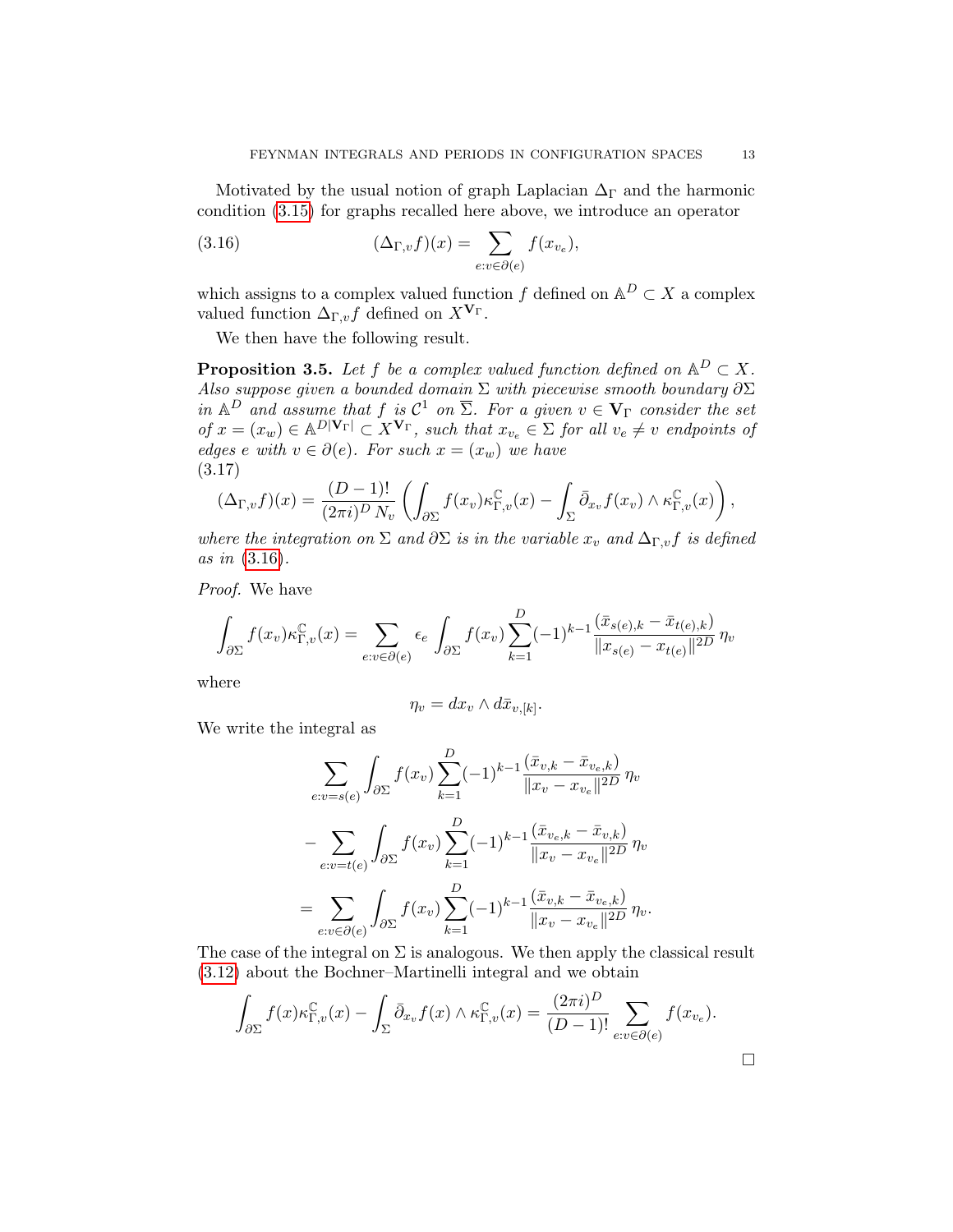3.4.3. Feynman amplitude and Bochner–Martinelli kernel. The Bochner– Martinelli kernel of graphs defined above is related to the Feynman amplitude [\(2.12\)](#page-6-1) by the following.

**Proposition 3.6.** Let  $\hat{\omega}_{\Gamma}$  be the Feynman amplitude [\(2.12\)](#page-6-1). Then

(3.18) 
$$
\partial \hat{\omega}_{\Gamma} = \sum_{v \in \mathbf{V}_{\Gamma}} \epsilon_v \hat{\omega}_{\Gamma \setminus \{v\}} \wedge \kappa_{\Gamma,v}^{\mathbb{C}}
$$

(3.19) 
$$
\bar{\partial}\hat{\omega}_{\Gamma} = \sum_{v \in \mathbf{V}_{\Gamma}} \epsilon_v \ \hat{\omega}_{\Gamma \setminus \{v\}} \wedge (-1)^{D-1} \kappa_{\Gamma,v}^{\mathbb{C},*},
$$

where the sign  $\epsilon_v$  is defined by

$$
\epsilon_v \left( \bigwedge_{w \neq v} \sum_k (-1)^{k-1} dx_{w,[k]} \wedge d\bar{x}_{w,[k]} \right) \wedge \left( \sum_k (-1)^{k-1} dx_{v,[k]} \wedge d\bar{x}_{v,[k]} \right) =
$$

$$
\bigwedge_{v' \in \mathbf{V}_{\Gamma}} \sum_k (-1)^{k-1} dx_{v',[k]} \wedge d\bar{x}_{v',[k]}.
$$

*Proof.* The argument is analogous to Proposition [3.3.](#page-8-4)

## 4. Integration over the real locus

<span id="page-13-0"></span>In this section we consider the Feynman amplitudes  $\omega_{\Gamma}$  defined in [\(2.2\)](#page-4-1) and the domain  $\sigma_{\Gamma}$  defined in [\(2.5\)](#page-5-2). We give an explicit formulation of the integral in terms of an expansion of the real Green functions  $\|x_{s(e)}-x_{t(e)}\|^{-2\lambda}$ in Gegenbauer polynomials, based on a technique well known to physicists (the x-space method, see [\[13\]](#page-52-4)). We consider the integrand restricted to the real locus  $X(\mathbb{R})^{\mathbf{V}_{\Gamma}}$ , and express it in polar coordinates, separating out an angular integral and a radial integral. We identify a natural subdivision of the domain of integration into chains that are indexed by acyclic orientations of the graph. In the special case of dimension  $D = 4$ , we express the integrand in terms closely related to multiple polylogarithm functions.

Spencer Bloch recently introduced a construction of cycles in the relative homology  $H_*(X^{\mathbf{V}_{\Gamma}}, \cup_e \Delta_e)$  of the graph configuration spaces, that explicitly yield multiple zeta values as periods [\[10\]](#page-52-13). We use here a variant of his construction, which will have a natural interpretation in terms of the  $x$ -space method for the computation of the Feynman amplitudes in configuration spaces.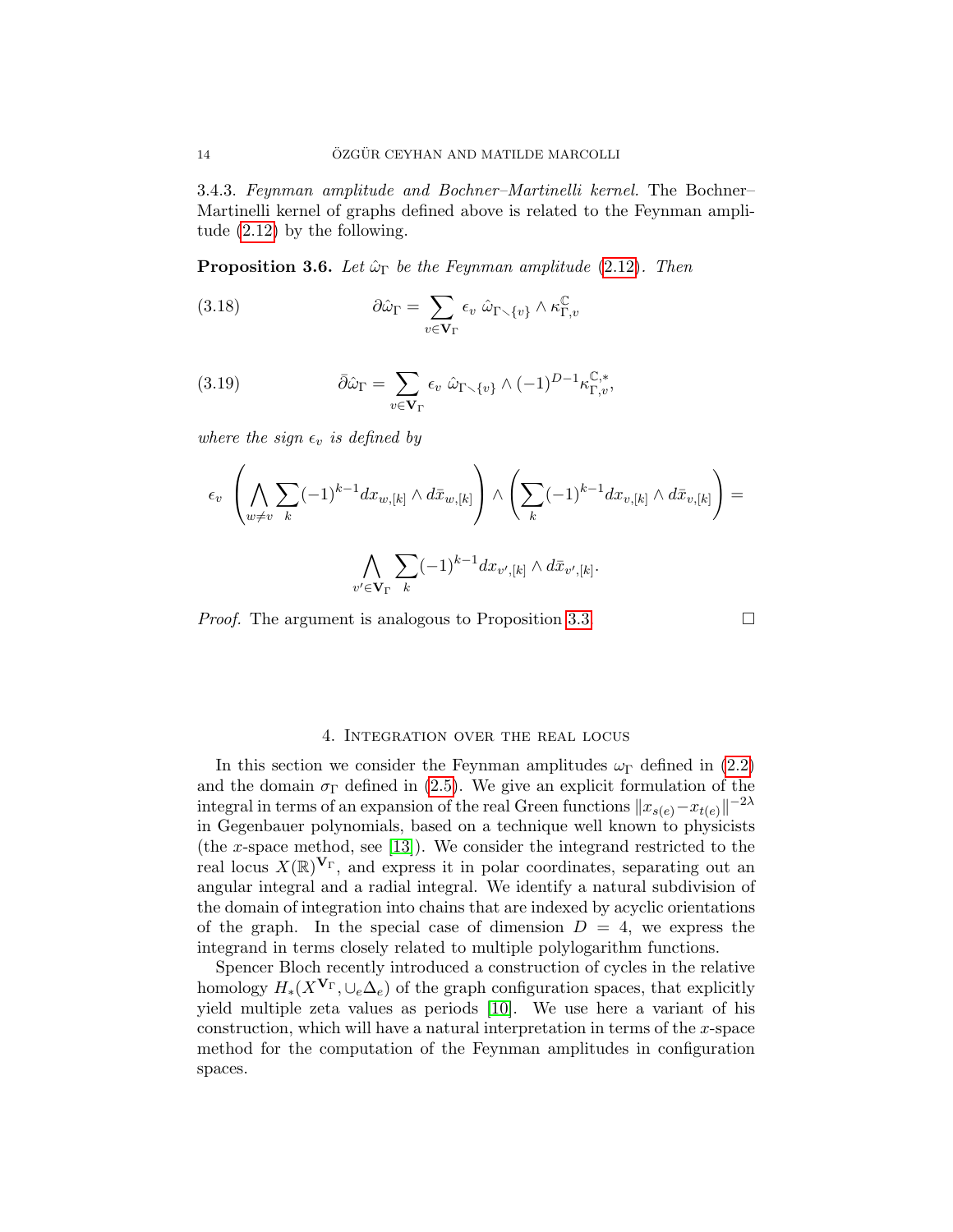4.0.4. Directed acyclic graph structures.

<span id="page-14-2"></span>**Definition 4.1.** Let  $\Gamma$  be a finite graph without looping edges. Let  $\Omega(\Gamma)$ denote the set of edge orientations on  $\Gamma$  such that the resulting directed graph is a directed acyclic graph.

It is well known that all finite graphs without looping edges admit such orientations. In fact, the number of possible orientations that give it the structure of a directed acyclic graph are given by  $(-1)^{V_{\Gamma}}P_{\Gamma}(-1)$ , where  $P_{\Gamma}(t)$  is the chromatic polynomial of the graph Γ, see [\[39\]](#page-53-4).

The following facts about directed acyclic graphs are also well known, and we recall them here for later use.

- Each orientation  $o \in \Omega(\Gamma)$  determines a partial ordering on the vertices of the graph Γ, by setting  $w \geq_0 v$  whenever there is an oriented path of edges from v to w in the directed graph  $(\Gamma, \mathbf{o})$ .
- In every directed acyclic graph there is at least a vertex with no incoming edges and at least a vertex with no outgoing edges.

4.0.5. Relative cycles from directed acyclic structures. Given a graph  $\Gamma$  we consider the space  $X^{\mathbf{V}_{\Gamma}}$ . On the dense subset  $\mathbb{A}^D(\mathbb{R}) = X(\mathbb{R}) \setminus \Delta_{\infty}(\mathbb{R})$  of the chain of integration  $\sigma_{\Gamma}$ , we use polar coordinates with  $x_v = r_v \omega_v$ , with  $r_v \in \mathbb{R}_+$  and  $\omega_v \in S^{D-1}$ .

<span id="page-14-1"></span>**Definition 4.2.** Let  $o \in \Omega(\Gamma)$  be an acyclic orientation. Consider the chain

<span id="page-14-0"></span>(4.1) 
$$
\Sigma_{\mathbf{o}} := \{ (x_v) \in X^{\mathbf{V}_{\Gamma}}(\mathbb{R}) : r_w \ge r_v \text{ whenever } w \ge \mathbf{o} \text{ } v \},
$$

with boundary  $\partial \Sigma_0$  contained in  $\cup_{e \in \mathbf{E}_{\Gamma}} \Delta_e$ . It defines a middle dimensional relative homology class

$$
[\Sigma_{\mathbf{o}}] \in H_{|\mathbf{V}_{\Gamma}|}(X^{\mathbf{V}_{\Gamma}}, \cup_{e \in \mathbf{E}_{\Gamma}} \Delta_e).
$$

The following simple observation will be useful in the Feynman integral calculation we describe later in this section.

**Lemma 4.3.** Let  $o \in \Omega(\Gamma)$  be an acyclic orientation and  $\Sigma_o$  the chain defined in [\(4.1\)](#page-14-0). Then  $\Sigma_0 \setminus \bigcup_v \{r_v = 0\}$  is a bundle with fiber  $(S^{D-1})^{\mathbf{V}_{\Gamma}}$ over a base

(4.2) 
$$
\overline{\Sigma}_{\mathbf{o}} = \{ (r_v) \in (\mathbb{R}_+^*)^{\mathbf{V}_{\Gamma}} : r_w \ge r_v \text{ whenever } w \ge \mathbf{o} \text{ } v \}.
$$

*Proof.* This is immediate from the polar coordinate form  $x_v = r_v \omega_v$ , with  $r_v \in \mathbb{R}_+^*$  and  $\omega_v \in S^{D-1}$ . В последните последните последните последните последните последните последните последните последните последн<br>В последните последните последните последните последните последните последните последните последните последнит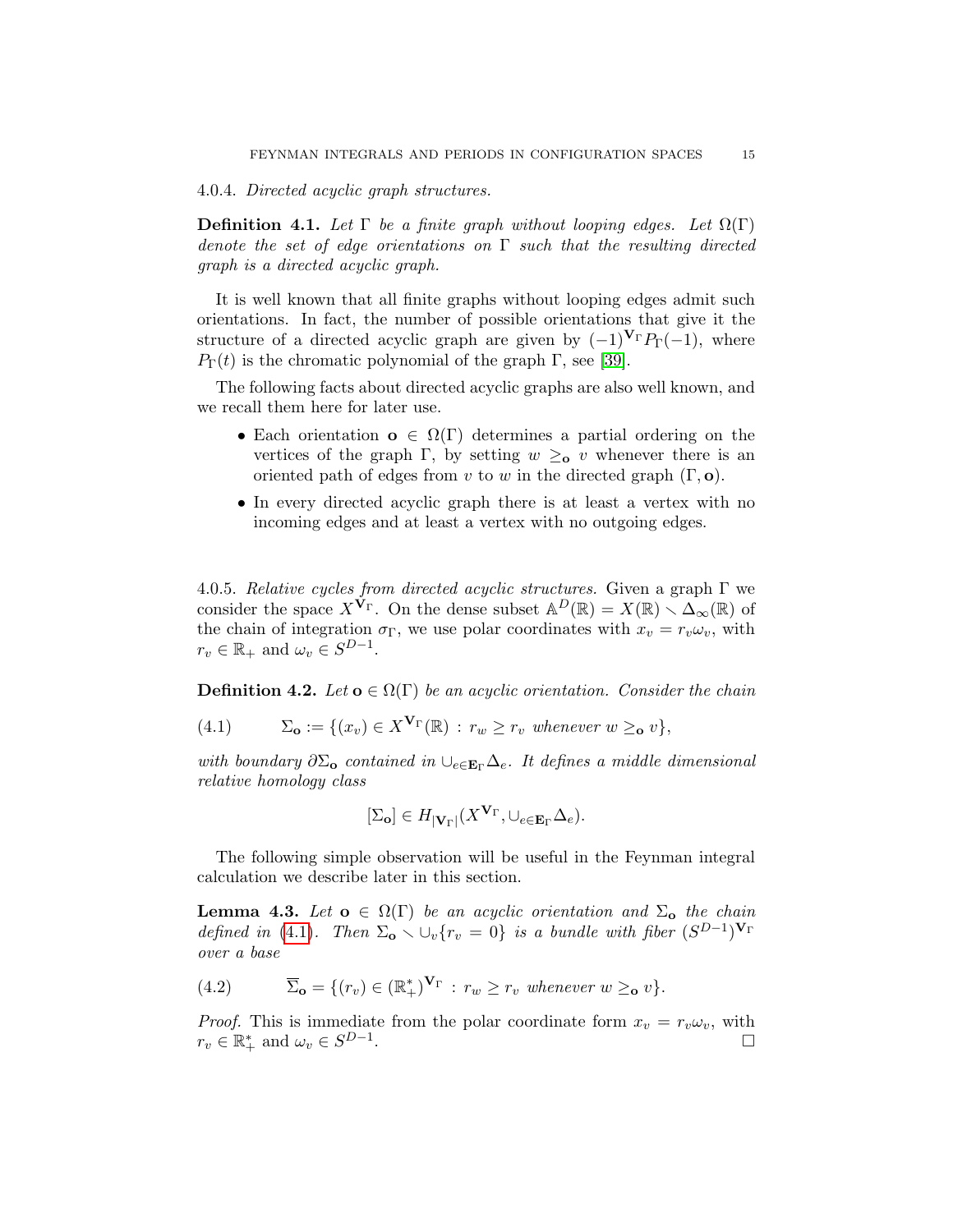<span id="page-15-0"></span>4.1. Gegenbauer polynomials and angular integrals. One of the techniques developed by physicists to compute Feynman amplitudes, by passing from momentum to configuration space, relies on the expansion in Gegenbauer polynomials, see for instance [\[13\]](#page-52-4) and the recent [\[34\]](#page-53-5).

The Gegenbauer polynomials (or ultraspherical polynomials) are defined through the generating function

<span id="page-15-1"></span>(4.3) 
$$
\frac{1}{(1 - 2tx + t^2)^{\lambda}} = \sum_{n=0}^{\infty} C_n^{(\lambda)}(x) t^n,
$$

for  $|t| < 1$ . For  $\lambda > -1/2$ , they satisfy

(4.4) 
$$
\int_{-1}^1 C_n^{(\lambda)}(x) C_m^{(\lambda)}(x) (1-x^2)^{\lambda-1/2} dx = \delta_{n,m} \frac{\pi 2^{1-2\lambda} \Gamma(n+2\lambda)}{n!(n+\lambda)\Gamma(\lambda)^2}.
$$

We use what is known in the physics literature as the  $x$ -space method (see [\[13\]](#page-52-4)) to reformulate the integration involved in the Feynman amplitude calculation in a way that involves the relative chains of Definition [4.2.](#page-14-1)

**Theorem 4.4.** In even dimension  $D = 2\lambda + 2$ , the integral  $\int_{\sigma_{\Gamma}} \omega_{\Gamma}$  of the form [\(2.2\)](#page-4-1) on the chain  $\sigma_{\Gamma}$  can be rewritten in the form

<span id="page-15-2"></span>
$$
(4.5) \qquad \sum_{\mathbf{o}\in\Omega(\Gamma)} m_{\mathbf{o}} \int_{\Sigma_{\mathbf{o}}} \prod_{e\in\mathbf{E}_{\Gamma}} r_{t_{\mathbf{o}}(e)}^{-2\lambda} \left( \sum_{n} \left( \frac{r_{s_{\mathbf{o}}(e)}}{r_{t_{\mathbf{o}}(e)}} \right)^{n} C_{n}^{(\lambda)}(\omega_{s_{\mathbf{o}}(e)} \cdot \omega_{t_{\mathbf{o}}(e)}) \right) dV,
$$

for some positive integers  $m_{\bf o}$ , and with volume element  $dV = \prod_v d^D x_v =$  $\prod_v r_v^{D-1} dr_v d\omega_v.$ 

Proof. We write the integral in polar coordinates, with

$$
d\omega = \sin^{D-2}(\phi_1)\sin^{D-3}(\phi_2)\cdots\sin(\phi_{D-2})d\phi_1\cdots d\phi_{D-1}
$$

the volume element on the sphere  $S^{D-1}$  and  $d^{D}x_{v} = r_{v}^{D-1}dr_{v} d\omega_{v}$ .

In dimension  $D = 2\lambda + 2$ , by [\(4.3\)](#page-15-1), the Newton potential has an expansion in Gegenbauer polynomials, so that

(4.6) 
$$
\frac{1}{\|x_{s(e)} - x_{t(e)}\|^{2\lambda}} = \frac{1}{\rho_e^{2\lambda} (1 + (\frac{r_e}{\rho_e})^2 - 2\frac{r_e}{\rho_e} \omega_{s(e)} \cdot \omega_{t(e)})^{\lambda}}
$$

$$
= \rho_e^{-2\lambda} \sum_{n=0}^{\infty} (\frac{r_e}{\rho_e})^n C_n^{(\lambda)}(\omega_{s(e)} \cdot \omega_{t(e)}),
$$

where  $\rho_e = \max{\{|x_{s(e)}\|, \|x_{t(e)}\|\}}$  and  $r_e = \min{\{|x_{s(e)}\|, \|x_{t(e)}\|\}}$  and with  $\omega_v \in S^{D-1}.$ 

We can subdivide the integration into open sectors where, for each edge, either  $r_{s(e)} < r_{t(e)}$  or the converse holds, so that each term  $\rho_e^{-2\lambda}$  is  $r_{t(e)}^{-2\lambda}$  $t(e)$ <sup>-2 $\lambda$ </sup> (or  $r_{s(e)}^{-2\lambda}$  $\binom{-2\lambda}{s(e)}$  and each term  $(r_e/\rho_e)^n$  is  $(r_{s(e)}/r_{t(e)})^n$  (or its reciprocal). In other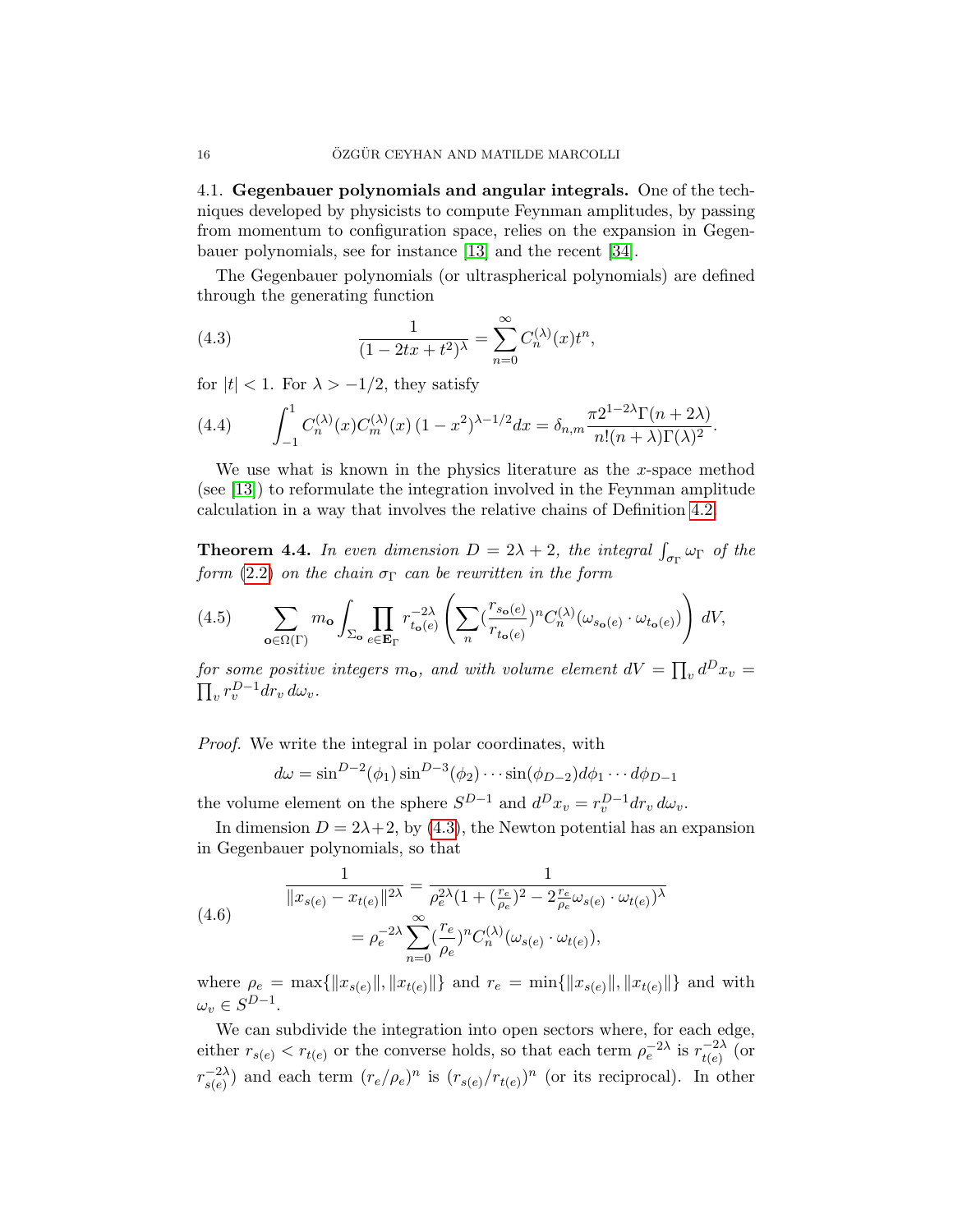words, let **b** denote an assignment of either  $r_{s(e)} < r_{t(e)}$  or  $r_{s(e)} > r_{t(e)}$  at each edge, which we write simply as  $\mathbf{b}(r_{s(e)}, r_{t(e)})$ , and let

$$
\bar{\mathcal{R}}_{\mathbf{b}} = \{ (r_v) \in (\mathbb{R}_+^*)^{\mathbf{V}_{\Gamma}} \mid \mathbf{b}(r_{s(e)}, r_{t(e)}) \text{ for } e \in \mathbf{E}_{\Gamma} \}
$$

and  $\mathcal{R}_{\bf b} = \bar{\mathcal{R}}_{\bf b} \times (S^{D-1})^{\mathbf{V}_{\Gamma}}$ . Then we identify the domain of integration with  $\cup_{\mathbf{b}}\mathcal{R}_{\mathbf{b}}$ , up to a set of measure zero. The set  $\mathcal{R}_{\mathbf{b}}$  is empty unless the assignment **b** defines a strict partial ordering of the vertices of  $\Gamma$ , in which case **b** determines an acyclic orientation  $\mathbf{o} = \mathbf{o}(\mathbf{b})$  of  $\Gamma$ , as described in Definition [4.1.](#page-14-2) In this case, then, the chain of integration corresponding to the sector  $\mathcal{R}_{\bf b}$  is the chain  $\Sigma_{\bf o}$  of Definition [4.2,](#page-14-1) with  $\rho_e = r_{t_{\bf o}(e)}$  and  $r_e =$  $r_{s_0(e)}$ . Thus, the domain of integration can be identified with  $\cup_{o\in\Omega(\Gamma)} m_o \Sigma_o$ , where  $m<sub>o</sub>$  is a multiplicity, taking into account the fact that different strict partial orderings may define the same acyclic orientation.

The integral [\(4.5\)](#page-15-2) can be approached by first considering a family of angular integrals

<span id="page-16-2"></span>(4.7) 
$$
\mathcal{A}_{(n_e)_{e \in \mathbf{E}_{\Gamma}}} = \int_{(S^{D-1})^{\mathbf{V}_{\Gamma}}} \prod_{e} C_{n_e}^{(\lambda)}(\omega_{s(e)} \cdot \omega_{t(e)}) \prod_{v} d\omega_v,
$$

labelled by all choices of integers  $n_e$  for  $e \in \mathbf{E}_\Gamma$ . The evaluation of these angular integrals will lead to an expression  $A_{n_e}$  in the  $n_e$ , so that one obtains a radial integral

<span id="page-16-5"></span>(4.8) 
$$
\sum_{\mathbf{o}\in\Omega(\Gamma)} m_{\mathbf{o}} \int_{\bar{\Sigma}_{\mathbf{o}}} \prod_{e\in \mathbf{E}_{\Gamma}} \mathcal{F}(r_{s_{\mathbf{o}}(e)}, r_{t_{\mathbf{o}}(e)}) \prod_{v} r_v^{D-1} dr_v
$$

where

<span id="page-16-1"></span>(4.9) 
$$
\mathcal{F}(r_{s_{\mathbf{o}}(e)}, r_{t_{\mathbf{o}}(e)}) = r_{t_{\mathbf{o}}(e)}^{-2\lambda} \sum_{n_e} \mathcal{A}_{n_e} \left(\frac{r_{s_{\mathbf{o}}(e)}}{r_{t_{\mathbf{o}}(e)}}\right)^{n_e}.
$$

<span id="page-16-0"></span>4.2. Polygons and polylogarithms. We first discuss the very simple example of a polygon graph, where one sees polylogarithms and zeta values arising in the expression [\(4.9\)](#page-16-1) and its integration on the domains  $\bar{\Sigma}_{o}$ . In the following subsections we will analyze the more general structure of these integrals for more complicated graphs.

4.2.1. The angular integral for polygons in arbitrary dimension. The angular integral for polygon graphs has the following explicit expression.

<span id="page-16-4"></span>**Proposition 4.5.** Let  $\Gamma$  be a polygon with k edges. Then the angular integral [\(4.7\)](#page-16-2) depends on a single variable  $n \in \mathbb{N}$  and is given by

<span id="page-16-3"></span>(4.10) 
$$
\mathcal{A}_n = \left(\frac{\lambda 2\pi^{\lambda+1}}{\Gamma(\lambda+1)(n+\lambda)}\right)^k \cdot \dim \mathcal{H}_n(S^{2\lambda+1}),
$$

and  $\mathcal{H}_n(S^{2\lambda+1})$  is the space of harmonic functions of degree n on the sphere  $S^{2\lambda+1}$ .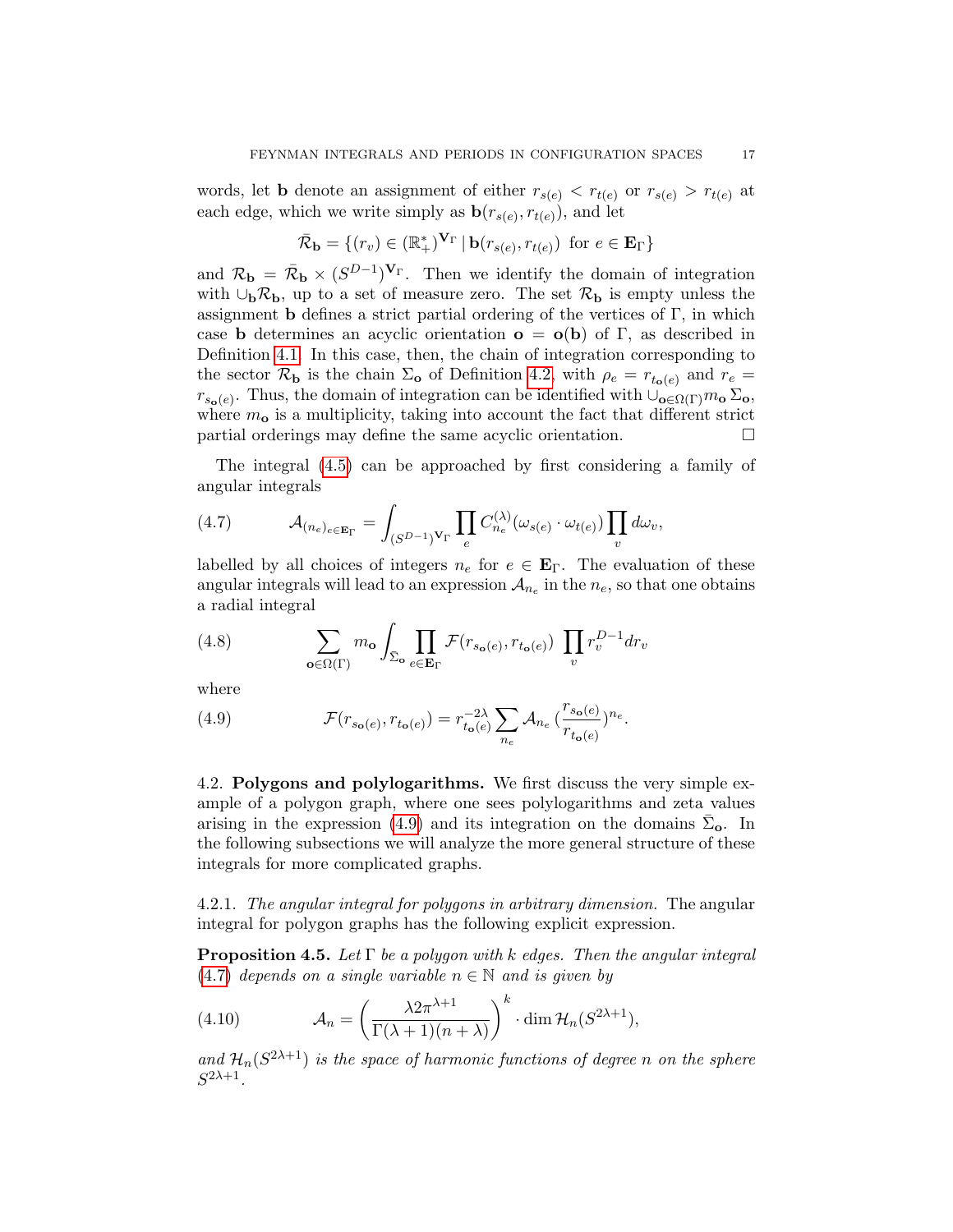Proof. The angular integral, in this case, is simply given by

$$
\int_{(S^{D-1})^{\mathbf{V}_{\Gamma}}} C_{n_1}^{(\lambda)}(\omega_{v_k} \cdot \omega_{v_1}) C_{n_2}^{(\lambda)}(\omega_{v_1} \cdot \omega_{v_2}) \cdots C_{n_k}^{(\lambda)}(\omega_{v_{k-1}} \cdot \omega_{v_k}) \prod_{v \in \mathbf{V}_{\Gamma}} d\omega_v,
$$

which is independent of the orientation. We then use the fact that the Gegenbauer polynomials satisfy([\[6\]](#page-52-14) Vol.2, Lemma 4, §11.4)

$$
(4.11)\quad \int_{S^{D-1}} C_m^{(\lambda)}(\omega_1 \cdot \omega) C_n^{(\lambda)}(\omega \cdot \omega_2) d\omega = \delta_{n,m} \frac{\lambda \operatorname{Vol}(S^{D-1})}{n + \lambda} C_n^{(\lambda)}(\omega_1 \cdot \omega_2),
$$

with  $Vol(S^{D-1}) = 2\pi^{\lambda+1}/\Gamma(\lambda+1)$ . Thus, we obtain

(4.12) 
$$
\mathcal{A}_n = \left(\frac{\lambda 2\pi^{\lambda+1}}{\Gamma(\lambda+1)}\right)^{k-1} \frac{1}{(n+\lambda)^{k-1}} \int_{S^{D-1}} C_n^{(\lambda)}(\omega \cdot \omega) d\omega,
$$

where  $n = n_1 = \cdots = n_k$  and where the remaining integral is just

<span id="page-17-2"></span>
$$
\int_{S^{D-1}} C_n^{(\lambda)}(\omega \cdot \omega) d\omega = C_n^{(\lambda)}(1) Vol(S^{D-1}).
$$

The value of  $C_n^{(\lambda)}(1)$  can be seen using the fact that the Gegenbauer polynomials are related to the *zonal spherical harmonics* (see [\[40\]](#page-53-6), §4, and [\[21\]](#page-52-15), [\[33\]](#page-53-7), [\[44\]](#page-53-8))  $Z_{\omega_1}^{(n)}(\omega_2)$  by

(4.13) 
$$
C_n^{(\lambda)}(\omega_1 \cdot \omega_2) = c_{D,n} Z_{\omega_1}^{(n)}(\omega_2),
$$

for  $D = 2\lambda + 2$ , with  $\omega_1, \omega_2 \in S^{D-1}$ , where the coefficient  $c_{D,n}$  is given by

<span id="page-17-1"></span>(4.14) 
$$
c_{D,n} = \frac{Vol(S^{D-1})(D-2)}{2n + D - 2}.
$$

In turn, the zonal spherical harmonics are expressed in terms of an orthonormal basis  $\{Y_j\}$  of the Hilbert space  $\mathcal{H}_n(S^{D-1})$  of spherical harmonics on  $S^{D-1}$  of degree n, as

(4.15) 
$$
Z_{\omega_1}^{(n)}(\omega_2) = \sum_{j=1}^{\dim \mathcal{H}_n(S^{D-1})} Y_j(\omega_1) \overline{Y_j(\omega_2)}.
$$

The dimension of the space  $\mathcal{H}_n(S^{D-1})$  of spherical harmonics is given by

<span id="page-17-0"></span>
$$
\dim \mathcal{H}_n(S^{D-1}) = \binom{D-1+n}{n} - \binom{D-3+n}{n-2}.
$$

Using [\(4.15\)](#page-17-0), we then have

$$
\int_{S^{D-1}} C_n^{(\lambda)}(\omega \cdot \omega) d\omega = c_{D,n} \int_{S^{D-1}} Z_{\omega}^{(n)}(\omega) d\omega
$$
  
\n
$$
= c_{D,n} \sum_{j=1}^{\dim \mathcal{H}_n(S^{D-1})} \int_{S^{D-1}} |Y_j(\omega)|^2 d\omega = c_{D,n} \dim \mathcal{H}_n(S^{D-1}),
$$
  
\n
$$
\text{ves } C_n^{(\lambda)}(1) = \frac{2\lambda \dim \mathcal{H}_n(S^{D-1})}{2(n+1)}.
$$

which gives  $C_n^{(\lambda)}(1) = \frac{2\lambda \dim \mathcal{H}_n(S^{D-1})}{2(n+\lambda)}$  $2(n+\lambda)$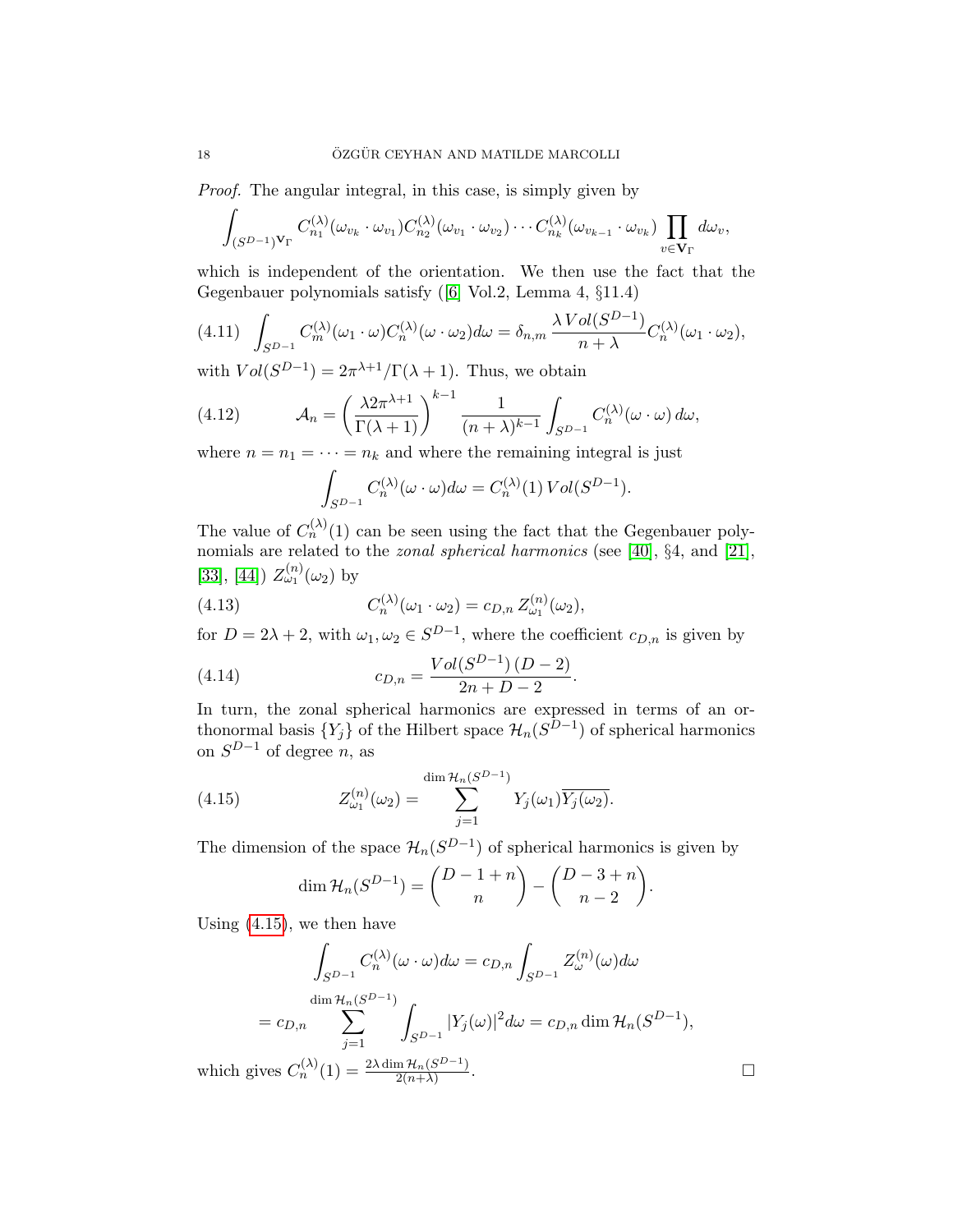4.2.2. Polygon amplitudes in dimension four. We now specialize to the case where  $D = 4$  and  $\lambda = 1$  and we show how one obtains integrals of polylogarithm functions

$$
\mathrm{Li}_s(z) = \sum_{n=1}^{\infty} \frac{z^n}{n^s}.
$$

**Proposition 4.6.** Let  $\Gamma$  be a polygon with k edges and let  $D = 4$ . Then the Feynman amplitude is given by the integral

(4.16) 
$$
(2\pi^2)^k \sum_{\mathbf{o}} m_{\mathbf{o}} \int_{\bar{\Sigma}_{\mathbf{o}}} \text{Li}_{k-2}(\prod_i \frac{r_{w_i}^2}{r_{v_i}^2}) \prod_v r_v dr_v,
$$

where the vertices  $v_i$  and  $w_i$  are the sources and tails of the oriented paths determined by **o**.

Proof. We write the terms in the integrand [\(4.5\)](#page-15-2) as

(4.17) 
$$
\prod_{e \in \mathbf{E}_{\Gamma}} \rho_e^{-2\lambda} \left( \sum_n (\frac{r_e}{\rho_e})^n C_n^{(\lambda)}(\omega_{s(e)} \cdot \omega_{t(e)}) \right) =
$$

$$
(\rho_1 \cdots \rho_k)^{-2\lambda} \sum_{n_1, \ldots, n_k} \left(\frac{r_1}{\rho_1}\right)^{n_1} \cdots \left(\frac{r_k}{\rho_N}\right)^{n_k} C_{n_1}^{(\lambda)}(\omega_{s(e_1)} \cdot \omega_{t(e_1)}) \cdots C_{n_k}^{(\lambda)}(\omega_{s(e_k)} \cdot \omega_{t(e_k)})
$$

and we perform the angular integral as in [\(4.10\)](#page-16-3). In the case  $D = 4$  we have

$$
\dim \mathcal{H}_n(S^3) = \binom{n+3}{n} - \binom{n+1}{n-2} = (n+1)^2.
$$

Thus, the angular integral of Proposition [4.5](#page-16-4) becomes

(4.18) 
$$
\mathcal{A}_n = \frac{(2\pi^2)^k}{(n+1)^{k-2}}.
$$

We then write the radial integrand as in [\(4.8\)](#page-16-5). An acyclic orientation  $o \in \mathbb{C}$  $\Omega(\Gamma)$ , subdivides the polygon  $\Gamma$  into oriented paths  $\gamma_i$  such that  $s_{\gamma_i} = s_{\gamma_{i-1}}$ and  $t_{\gamma_i} = t_{\gamma_{i+1}}$  or  $s_{\gamma_i} = s_{\gamma_{i+1}}$  and  $t_{\gamma_i} = t_{\gamma_{i-1}}$ . Correspondingly, the set of vertices is subdivided into  $\mathbf{V}_{\Gamma} = \{v_i\} \cup \{w_i\} \cup \{v \notin \{v_i, w_i\}\}\$  with  $v_i$  the sources and  $w<sub>i</sub>$  the tails of the oriented paths and the remaining vertices partitioned into internal vertices of each oriented path. We then have

$$
\mathcal{F}(r_{s(e)}, r_{t(e)}) = (2\pi^2)^k \left(\prod_e r_{t(e)}^{-2}\right) \sum_{n\geq 0} \frac{1}{(n+1)^{k-2}} \left(\prod_i \frac{r_{v_i}^2}{r_{w_i}^2}\right)^n
$$

$$
= (2\pi^2)^k \left(\prod_e r_{t(e)}^{-2}\right) \left(\prod_i \frac{r_{w_i}^2}{r_{v_i}^2}\right) \sum_{n\geq 1} \frac{1}{n^{k-2}} \left(\prod_i \frac{r_{v_i}^2}{r_{w_i}^2}\right)^n.
$$

Since each  $w_i$  is counted twice as target of an edge and the internal vertices of the oriented paths are counted only once, we obtain

(4.19) 
$$
\prod_{e} \mathcal{F}(r_{s(e)}, r_{t(e)}) \prod_{v} r_v^3 dv = (2\pi^2)^k \cdot \text{Li}_{k-2}(\prod_{i} \frac{r_{w_i}^2}{r_{v_i}^2}) \prod_{v} r_v dr_v.
$$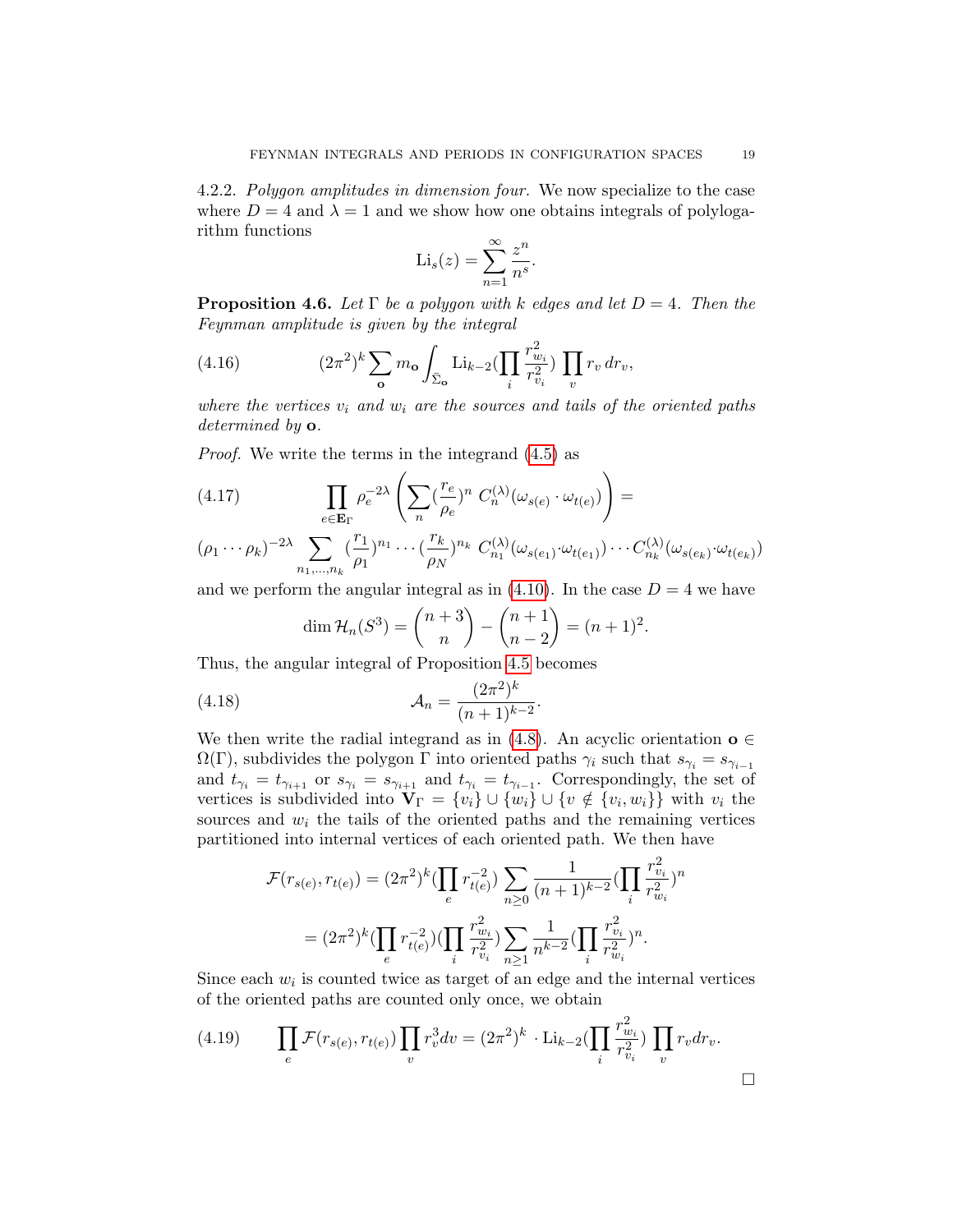4.2.3. Zeta values. After a cutoff regularization, these integrals produce combinations of zeta values with coefficients that are rationals combinations of powers of  $2\pi i$ . To see how this happens, we look explicitly at the contribution of an acyclic orientations of the polygon consisting of just two oriented paths  $\gamma_1$  and  $\gamma_2$  with source v and target w, respectively with  $k_1$ and  $k_2$  internal vertices. The other summands can be handled similarly. By changing variables to  $t = r_v^2/r_w^2$ ,  $t_i = r_{v_i}^2/r_w^2$  for  $v_i$  the internal edges of  $\gamma_1$ and  $s_i = r_{v_i}^2 / r_w^2$  for  $v_i$  the internal edges of  $\gamma_2$ , we obtain

$$
\bigwedge_{v \in \mathbf{V}_{\gamma}} r_v dr_v = \pm 2^{1-k} r_w^{2k+1} dr_w dt \bigwedge_i dt_i \wedge ds_i.
$$

After factoring out a divergence along  $\Delta_{\infty} = X \setminus \mathbb{A}^4$ , coming from the integration of the  $r_w$  term, which gives a pole along the divisor  $\Delta_{\infty}$ , one obtains an integral of the form

$$
2\pi^{2k} \int_{\bar{\Sigma}_1 \cap \bar{\Sigma}_2} \text{Li}_{k-2}(t) dt \prod_i dt_i ds_i,
$$

where  $\bar{\Sigma}_{\mathbf{o}} = \bar{\Sigma}_1 \cap \bar{\Sigma}_2$  with  $\bar{\Sigma}_1 = \{(t, t_i, s_i) | t \le t_1 \le \cdots \le t_{k_1-1} \le 1\}$  and  $\bar{\Sigma}_2 = \{(t, t_i, s_i) | t \leq s_1 \leq \cdots \leq s_{k_2-1} \leq 1\}.$  One can use the relation [\[17\]](#page-52-16)

<span id="page-19-1"></span>(4.20) 
$$
\int x^m \text{Li}_n(x) dx = \frac{1}{m+1} x^{m+1} \text{Li}_n(x) - \frac{1}{m+1} \int x^m \text{Li}_{n-1}(x) dx,
$$

to reduce the integral to a combination of zeta values.

<span id="page-19-0"></span>4.3. Stars of vertices and isoscalars. To see how more complicated expressions can arise in the integrands, which eventually lead to the presence of multiple zeta values, it is convenient to regard graphs as being built out of stars of vertices pasted together by suitably matching the half edges, where by the *star of a vertex* we mean a single vertex  $v$  of valence  $k$  with  $k$  halfedges  $e_i$  attached to it. One can then built the Feynman integral by first identifying the contribution of the star of a vertex, which is obtained by integrating in the variables  $r_v$  and  $\omega_v$  of the central vertex v, and results in a function of variables  $r_{v_j}$  and  $\omega_{v_j}$ , for each of the edges  $e_j$ . One then obtains the integral for the graph, which gives a number (possibly after a regularization), by matching the half edges and identifying the corresponding variables and integrating over them.

We first introduce the analog of the angular integral [\(4.7\)](#page-16-2) for the case of a graph with half-edges. While in the case of a usual graph, where all half-edges are paired to form edges, the angular integral  $(4.7)$  is a number, in the case with open (unpaired) half-edges it is a function of the variables of the half edges, which we denote by  $\mathcal{A}_n(\underline{\omega})$ , where  $\underline{n} = (n_1, \ldots, n_\ell)$  and  $\underline{\omega} = (\omega_1, \ldots, \omega_\ell)$  are vectors of integers  $n_j \in \mathbb{N}$ , for each half-edge  $e_j$ , and of variables  $\omega_j \in S^{D-1}$ . We will sometime denote these variables by  $\omega_{v_j}$ , where  $v_j$  simply denotes the end of the half-edge  $e_j$ . We will equivalently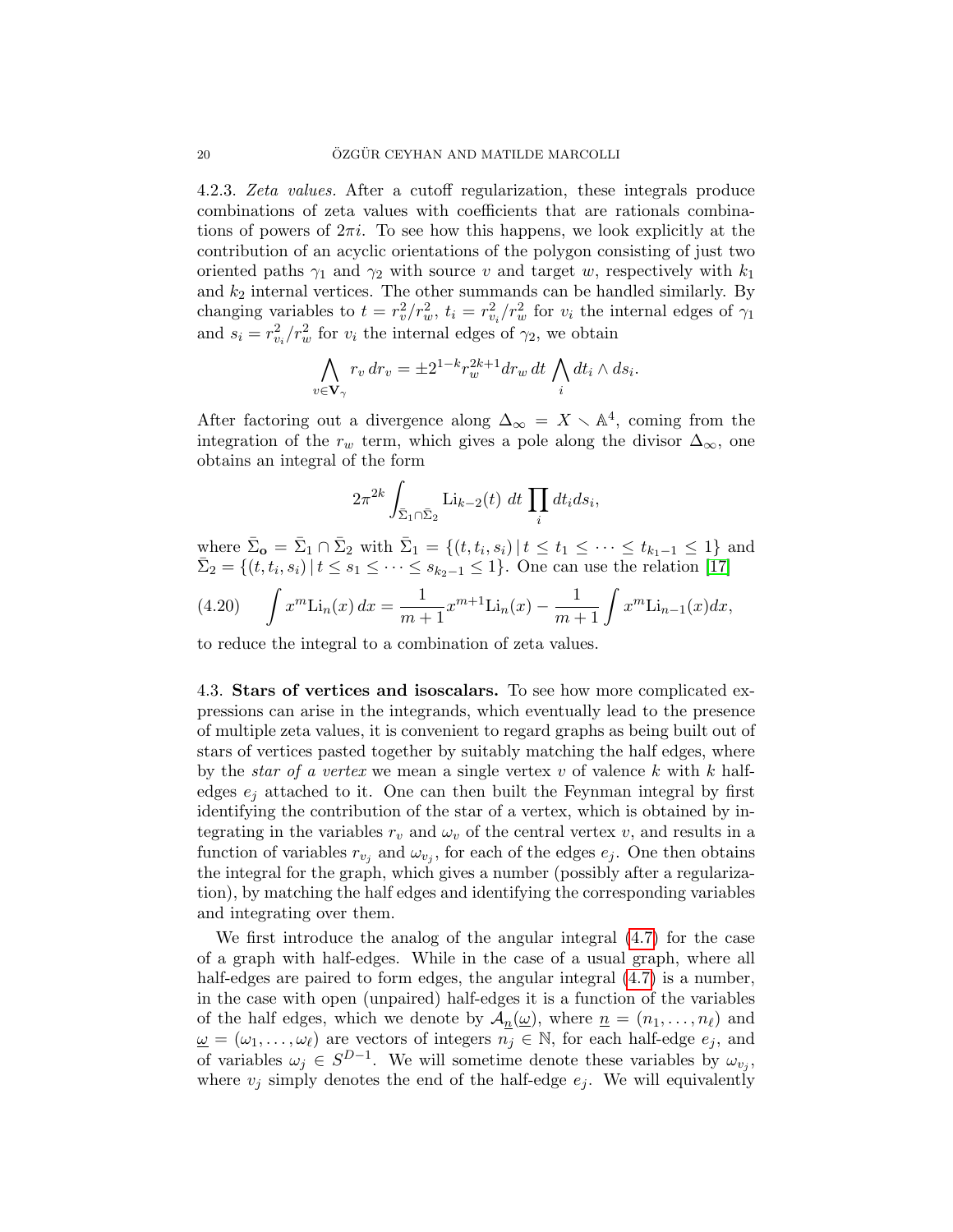use the notation  $\mathcal{A}_{\underline{n}}(\underline{\omega})$  or  $\mathcal{A}_{(n_j)}(\omega_{v_j})$ . In the case of the star of a vertex, the angular integral is of the form (4.21)

<span id="page-20-0"></span>
$$
\mathcal{A}_{\underline{n}}(\underline{\omega})=\int_{S^{D-1}}\prod_j C_{n_j}^{(\lambda)}(\omega_j\cdot\omega)\,d\omega,\,\,\text{with}\,\,\underline{n}=(n_j)_{e_j\in\mathbf{E}_\Gamma},\,\underline{\omega}=(\omega_j)_{e_j\in\mathbf{E}_\Gamma}.
$$

<span id="page-20-5"></span>**Lemma 4.7.** Let  $\Gamma$  be the star of a valence v vertex. Then the angular integral [\(4.21\)](#page-20-0) is given by the function

$$
\mathcal{A}_{(n_j)}(\omega_{v_j})=c_{D,n_1}\cdots c_{D,n_k}\ \tilde{\mathcal{A}}_{(n_j)}(\omega_{v_j}),
$$

(4.22)

<span id="page-20-1"></span>
$$
\tilde{\mathcal{A}}_{(n_j)}(\omega_{v_j}) = \sum_{\ell_1,\dots,\ell_k} \overline{Y_{\ell_1}^{(n_1)}(\omega_1)\cdots Y_{\ell_k}^{(n_k)}(\omega_k)} \int_{S^{D-1}} Y_{\ell_1}^{(n_1)}(\omega) \cdots Y_{\ell_k}^{(n_k)}(\omega) d\omega,
$$

where  $\{Y_{\ell}^{(n)}\}$  $\{\epsilon^{(n)}\}_{\ell=1,\dots,d_n}$  is an orthonormal basis of the space  $\mathcal{H}_n(S^{D-1})$  of spherical harmonics of degree n, and  $d_n = \dim \mathcal{H}_n(S^{D-1})$ , with the coefficients  $c_{D,n}$  as in [\(4.14\)](#page-17-1).

Proof. Using the relation  $(4.13)$ ,  $(4.15)$  between the Gegenbauer polynomials and the spherical harmonics, we rewrite the angular integral [\(4.21\)](#page-20-0) in the form  $(4.22)$ .

Thus, the evaluation of the angular integrals [\(4.22\)](#page-20-1) for stars of vertices relates to the well known problem of evaluating coupling coefficients for spherical harmonics,

<span id="page-20-3"></span>(4.23) 
$$
\langle Y_{\ell_1}^{(n_1)}, \dots, Y_{\ell_k}^{(n_k)} \rangle_D := \int_{S^{D-1}} Y_{\ell_1}^{(n_1)}(\omega) \cdots Y_{\ell_k}^{(n_k)}(\omega) d\omega.
$$

In the following we will be using the standard labeling of the basis  ${Y_{\ell}^{(n)}}$  $\left\{ \ell^{\left( n\right) }\right\}$ where, for fixed n, the indices  $\ell$  run over a set of  $(D - 2)$ -tuples

 $(m_{D-2}, m_{D-1}, \ldots, m_2, m_1)$  with  $n \ge m_{D-2} \ge \cdots \ge m_2 \ge |m_1|$ .

The spherical harmonics  $Y_{\ell}^{(n)}$  $\mathcal{L}^{(n)}$  have the symmetry

(4.24) 
$$
\overline{Y_{\ell}^{(n)}} = (-1)^{m_1} Y_{\overline{\ell}}^{(n)},
$$

where, for  $\ell = (m_{D-2}, m_{D-1}, \ldots, m_2, m_1)$ , one has

<span id="page-20-4"></span><span id="page-20-2"></span>
$$
\bar{\ell} := (m_{D-2}, m_{D-1}, \dots, m_2, -m_1).
$$

In the simplest case of a tri-valent vertex, these coefficients are also referred to as the Gaunt coefficients, and have been extensively studied, see for instance [\[4\]](#page-52-17), [\[28\]](#page-53-9), [\[36\]](#page-53-10). The Gaunt coefficients arising from the integration of three harmonic functions determine the coefficients of the expansion formula

(4.25) 
$$
Y_{\ell_1}^{(n_1)} Y_{\ell_2}^{(n_2)} = \sum_{n,\ell} \mathcal{K}_{D,n_i,n,\ell_i,\ell} Y_{\ell}^{(n)}
$$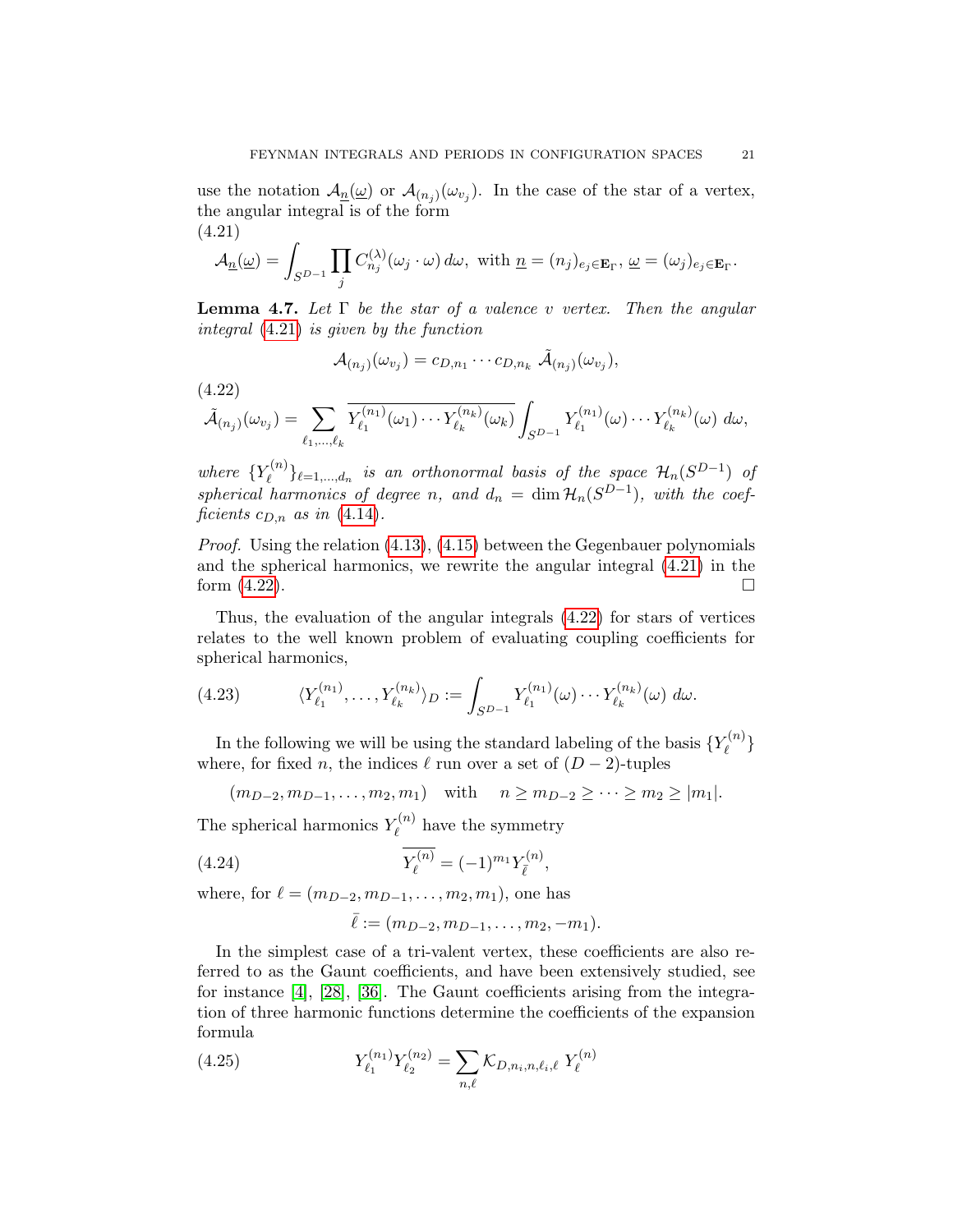that expresses the product of two harmonic functions in terms of a linear combination of other harmonic functions, with the cases where some of the factors are conjugated taken care of by the symmetry [\(4.24\)](#page-20-2). In the more general case [\(4.23\)](#page-20-3) one can therefore repeatedly apply [\(4.25\)](#page-20-4), hence we focus here on the example of the star of a tri-valent vertex.

The Gaunt coefficients  $\langle Y^{(n_1)}_{\ell_1} \rangle$  $Y_{\ell_1}^{(n_1)}, Y_{\ell_2}^{(n_2)} Y_{\ell_3}^{(n_3)}$  $\binom{n_3}{\ell_3}$  can be computed via Racah's factorizationlemma  $([4], [28])$  $([4], [28])$  $([4], [28])$  $([4], [28])$  $([4], [28])$  in terms of *isoscalar factors* and the Gaunt coefficients for  $D-1$ , according to (4.26)

<span id="page-21-4"></span>
$$
\langle Y_{\ell_1}^{(n_1)},Y_{\ell_2}^{(n_2)},Y_{\ell_3}^{(n_3)} \rangle_D = \left( \begin{array}{cc} n_1 & n_2 & n_3 \\ n'_1 & n'_2 & n'_3 \end{array} \right)_{D:D-1} \ \ \langle Y_{\ell_1'}^{(n'_1)},Y_{\ell_2'}^{(n'_2)},Y_{\ell_3'}^{(n'_3)} \rangle_{D-1},
$$

where  $\ell_i = (n'_i, \ell'_i)$  with  $n'_i = m_{D-2,i}$  and  $\ell'_i = (m_{D-3,i}, \ldots, m_{1,i})$ . An explicit expression of the isoscalar factors

<span id="page-21-3"></span>
$$
(4.27) \qquad \qquad \begin{pmatrix} n_1 & n_2 & n_3 \\ n'_1 & n'_2 & n'_3 \end{pmatrix}_{D:D-1}
$$

is given in [\[4\]](#page-52-17), [\[28\]](#page-53-9). We will discuss this more in detail in §[4.4](#page-21-0) and §[4.5](#page-23-0) below.

<span id="page-21-0"></span>4.4. Gluing two stars along an edge. We now consider the effect of patching together two trivalent stars by gluing two half edges with matching orientations.

**Lemma 4.8.** Let  $\mathcal{A}_{n,n_1,n_2}(\omega,\omega_1,\omega_2)$  and  $\mathcal{A}_{n',n_3,n_4}(\omega',\omega_3,\omega_4)$  be the angular integrals associated to two trivalent stars, as in Lemma [4.7.](#page-20-5) Then the angular integral of the graph obtained by joining the two stars at an edge is

<span id="page-21-2"></span>(4.28) 
$$
\mathcal{A}_{(n_i)_{i=1,\dots,4}}((\omega_i)_{i=1,\dots,4}) = \sum_{\ell_i} \prod_{i=1}^4 c_{D,n_i} \overline{Y_{\ell_i}^{(n_i)}(\omega_i)} \mathcal{K}_{n_i,\ell_i}(n),
$$

with coefficients  $\mathcal{K}_{n,\ell}(n)$  given by

<span id="page-21-1"></span>
$$
(4.29) \qquad \mathcal{K}_{n_i,\ell_i}(n) = c_{D,n}^2 \sum_{\ell=1}^{d_n} \langle Y_{\ell}^{(n)}, Y_{\ell_1}^{(n_1)}, Y_{\ell_2}^{(n_2)} \rangle_D \cdot \langle Y_{\ell}^{(n)}, Y_{\ell_3}^{(n_3)}, Y_{\ell_4}^{(n_4)} \rangle_D.
$$

*Proof.* The angular integral  $\mathcal{A}_{(n_i)_{i=1,\dots,4}}((\omega_i)_{i=1,\dots,4})$  is obtained by integrating along the variables of the matched half edges,

$$
\mathcal{A}_{(n_i)_{i=1,\dots,4}}((\omega_i)_{i=1,\dots,4})=c_{D,n}c_{D,n'}(\prod_{i=1}^4 c_{D,n_i})\cdot \tilde{\mathcal{A}}_{(n_i)_{i=1,\dots,4}}((\omega_i)_{i=1,\dots,4}),
$$

where  $\tilde{A}_{(n_i)_{i=1,\dots,4}}((\omega_i)_{i=1,\dots,4})$  is given by

$$
\int_{S^{D-1}} d\omega \sum_{\ell,\ell',\ell_i} \overline{Y_{\ell}^{(n)}(\omega) Y_{\ell'}^{(n')}(\omega)} \prod_i \overline{Y_{\ell_i}^{(n_i)}(\omega_i)} \left( \begin{array}{ccc} n & n_1 & n_2 \\ \ell & \ell_1 & \ell_2 \end{array} \right)_D \left( \begin{array}{ccc} n' & n_3 & n_4 \\ \ell' & \ell_3 & \ell_4 \end{array} \right)_D
$$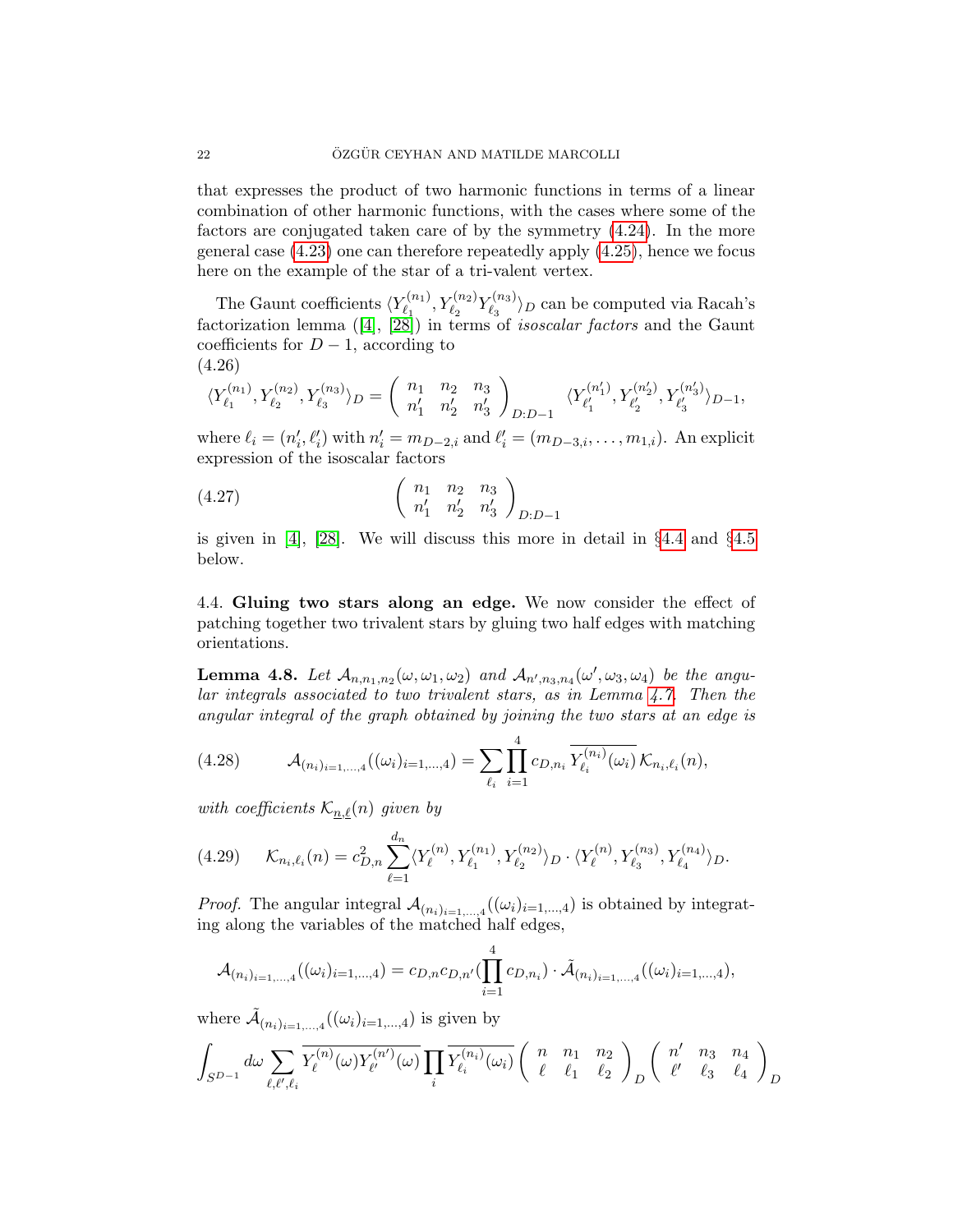where we used the shorthand notation

(4.30) 
$$
\begin{pmatrix} n & n_1 & n_2 \ \ell & \ell_1 & \ell_2 \end{pmatrix}_D := \langle Y^{(n)}_{\ell}, Y^{(n_1)}_{\ell_1}, Y^{(n_2)}_{\ell_2} \rangle_D.
$$

Using the orthogonality relations for the spherical harmonics, this gives

$$
(\prod_{i=1}^{4}c_{D,n_i})\sum_{\ell_1,\ell_2,\ell_3,\ell_4}\overline{Y^{(n_1)}_{\ell_1}(\omega_1)Y^{(n_2)}_{\ell_2}(\omega_2)Y^{(n_3)}_{\ell_3}(\omega_3)Y^{(n_4)}_{\ell_4}(\omega_4)}\ \ \mathcal{K}_{\underline{n},\underline{\ell}}(n),
$$

with the coefficients as in [\(4.29\)](#page-21-1).  $\Box$ 

The coefficients  $\mathcal{K}_{n,\ell}(n)$  are usually very involved to compute explicitly (see  $(3.3)$ ,  $(3.6)$  and  $(4.7)$  of  $[4]$ ). However, some terms simplify greatly in the case  $D = 4$ , and that will allow us to show the occurrence of functions closely related to multiple polylogarithm functions in §[4.5](#page-23-0) below. For later use, we give here the explicit computation, in dimension  $D = 4$ , of the coefficients  $\mathcal{K}_{n,\ell}(n)$ , in the particular case with  $\underline{\ell} = 0$ .

<span id="page-22-3"></span>**Proposition 4.9.** In the case where  $D = 4$ , the coefficient  $\mathcal{K}_{n,\ell}(n)$  with  $\ell_i = 0$  has the form

<span id="page-22-1"></span>(4.31) 
$$
\mathcal{K}_{\underline{n},\underline{0}}^{(D=4)}(n) = \left(\prod_{i=1}^{4} \frac{1}{(n_i+1)^{1/2}}\right) \frac{4\pi^4}{(n+1)^3},
$$

in the range where  $n+n_1+n_2$  and  $n+n_3+n_4$  are even and the inequalities  $|n_j - n_k| \leq n_i \leq n_j + n_k$  hold for  $(n_i, n_j, n_k)$  equal to  $(n, n_1, n_2)$  or  $(n, n_3, n_4)$ and transpositions, and are equal to zero outside of this range.

*Proof.* We use the fact that  $([4], (4.9)$  $([4], (4.9)$  $([4], (4.9)$  and  $[28], (22)$  and  $(23)$ ) the coefficients  $\langle Y_0^{(n_1)} \rangle$  $\langle Y_0^{(n_1)}, Y_0^{(n_2)}, Y_0^{(n_3)} \rangle_D$  are zero outside the range where

<span id="page-22-2"></span>(4.32) 
$$
\sum_{i} n_i \text{ is even and } |n_j - n_k| \le n_i \le n_j + n_k,
$$

while within this range they are given by the expression (4.33)

<span id="page-22-0"></span>
$$
\epsilon_D \frac{1}{\Gamma(D/2)} \left( \frac{(J+D-3)!}{(D-3)! \Gamma(J+D/2)} \prod_i \frac{(n_i + \frac{D}{2} - 1) \Gamma(J - n_i + \frac{D}{2} - 1)}{d_{n_i}^{(D)} (J - n_i)!} \right)^{1/2},
$$

where  $\epsilon_D$  is a sign,  $J = \frac{1}{2}$  $\frac{1}{2} \sum_i n_i$ , and  $d_{n_i}^{(D)} = \dim \mathcal{H}_{n_i}(S^{D-1})$ . In the particular case where  $D = 4$ , the expression [\(4.33\)](#page-22-0) reduces to

$$
\begin{pmatrix} n_1 & n_2 & n_3 \ 0 & 0 & 0 \end{pmatrix}_4 = \epsilon_4 \prod_i \frac{(n_i+1)^{1/2}}{(d_{n_i}^{(4)})^{1/2}} = \epsilon_4 \prod_i (n_i+1)^{-1/2},
$$

using again the fact that  $\dim \mathcal{H}_n(S^3) = (n+1)^2$ . Thus, we obtain

$$
\mathcal{K}_{n_i,\ell_i=0}^{(D=4)}(n) = c_{4,n}^2 \left( \begin{array}{cc} n & n_1 & n_2 \\ 0 & 0 & 0 \end{array} \right)_4 \left( \begin{array}{cc} n & n_3 & n_4 \\ 0 & 0 & 0 \end{array} \right)_4 =
$$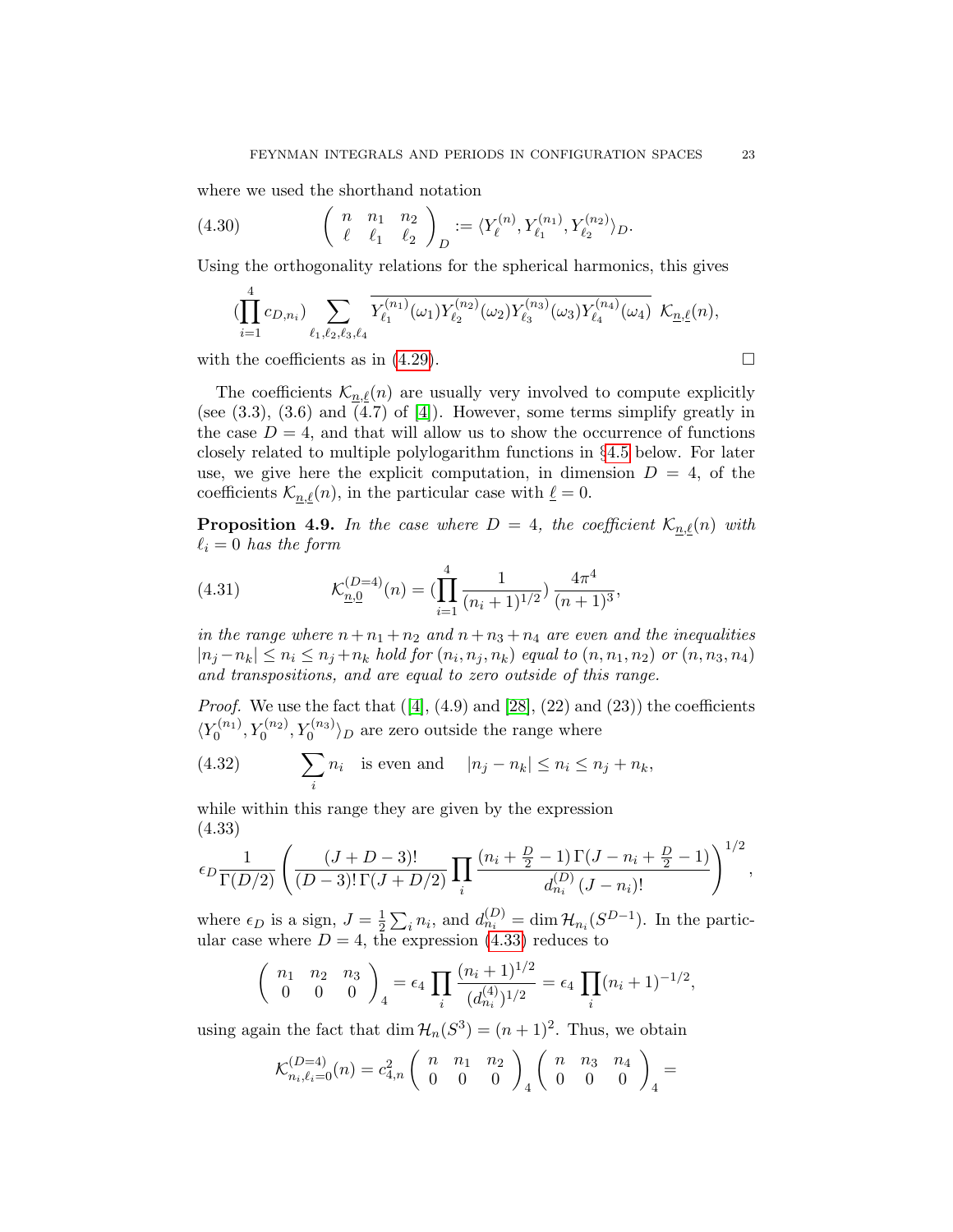$$
= \left(\frac{2\operatorname{Vol}(S^3)}{2(n+1)}\right)^2 \frac{1}{(n+1)} \prod_{i=1}^4 \frac{1}{(n_i+1)^{1/2}} = \prod_{i=1}^4 (n_i+1)^{-1/2} \frac{4\pi^4}{(n+1)^3}.
$$

<span id="page-23-0"></span>4.5. Gluing stars of vertices. We now consider the full integrand, including the radial variables and again look at the effect of gluing together two half edges of two trivalent stars. We will see that one can explicitly identify the leading term in the resulting expression in the integrand with a function closely related to multiple polylogarithms.

**Lemma 4.10.** Consider the star of a trivalent vertex, and let  $D = 4$ . After a change of variables  $t_i = r_{v_i}/r$ , with  $r = r_v$  for v the central vertex of the star, the integrand  $(4.8)$ , for an orientation  $\sigma$ , can be written as an expression  $\mathcal{I}_0(r, t_1, t_2, t_3, \omega_1, \omega_2, \omega_3) d\mathbf{r} dt_1 dt_2 dt_3$  of the form

<span id="page-23-3"></span>
$$
(4.34) \t r9 \prod_{i=1}^{3} t_i^{\alpha_i} \sum_{n_1, n_2, n_3} \mathcal{A}_{(n_1, n_2, n_3)}(\omega_1, \omega_2, \omega_3) t_1^{\epsilon_1 n_1} t_2^{\epsilon_2 n_2} t_3^{\epsilon_3 n_3} dr \prod_{i=1}^{3} dt_i,
$$

where  $\alpha_i = 1$  and  $\epsilon_i = 1$  if the half-edge  $e_i$  is outgoing in the orientation **o** and  $\alpha_i = 3$  and  $\epsilon_i = -1$  if it is incoming, and where  $\mathcal{A}_{\underline{n}}(\underline{\omega}) = \mathcal{A}_{(n_j)}(\omega_j)$  is the angular integral of Lemma [4.7](#page-20-5) with  $D = 4$ .

Proof. The integrand of [\(4.8\)](#page-16-5), for the case of a trivalent star, is of the form

<span id="page-23-1"></span>(4.35) 
$$
\prod_{i=1}^{3} \mathcal{F}(r_{s(e_i)}, r_{t(e_i)}) r^3 dr \prod_{i=1}^{3} r_{v_i}^3 dr_{v_i},
$$

with

$$
\prod_{i=1}^{3} \mathcal{F}(r_{s(e_i)}, r_{t(e_i)}) = (\prod_{i=1}^{3} r_{t(e_i)}^{-2}) \sum_{n} \mathcal{A}_{\underline{n}}(\underline{\omega}) \left(\frac{r_{s(e_1)}}{r_{t(e_1)}}\right)^{n_1} \left(\frac{r_{s(e_2)}}{r_{t(e_2)}}\right)^{n_2} \left(\frac{r_{s(e_3)}}{r_{t(e_3)}}\right)^{n_3}
$$

.

When combined with the volume form as in [\(4.35\)](#page-23-1), this can be rewritten as

<span id="page-23-2"></span>
$$
(4.36)\quad r^{\alpha_0}r_1^{\alpha_1}r_2^{\alpha_2}r_3^{\alpha_3}\sum_{n}\mathcal{A}_{n}(\underline{\omega})\left(\frac{r_1}{r}\right)^{\epsilon_1 n_1}\left(\frac{r_2}{r}\right)^{\epsilon_2 n_2}\left(\frac{r_3}{r}\right)^{\epsilon_3 n_3}dr\,dr_1dr_2dr_3,
$$

where the exponents  $\alpha_i$  are given by the table

|            | $\mathbf{o}_0$ | О1 | O <sub>2</sub> | O3 |
|------------|----------------|----|----------------|----|
| $\alpha_0$ |                | 3  |                |    |
| $\alpha_1$ |                | 3  |                |    |
| $\alpha_2$ |                | 3  | 3              |    |
| QЗ         |                | 3  | Х              | ર  |

where the orientation  $\mathbf{o}_0$  has all the half-edges of the star pointing outward,  $\mathbf{o}_1$  all pointing inward,  $\mathbf{o}_2$  has  $e_1$  outward and  $e_2$   $e_3$  inward and  $\mathbf{o}_3$  has  $e_1$  and  $e_2$  outward and  $e_3$  inward. All the other cases are obtained by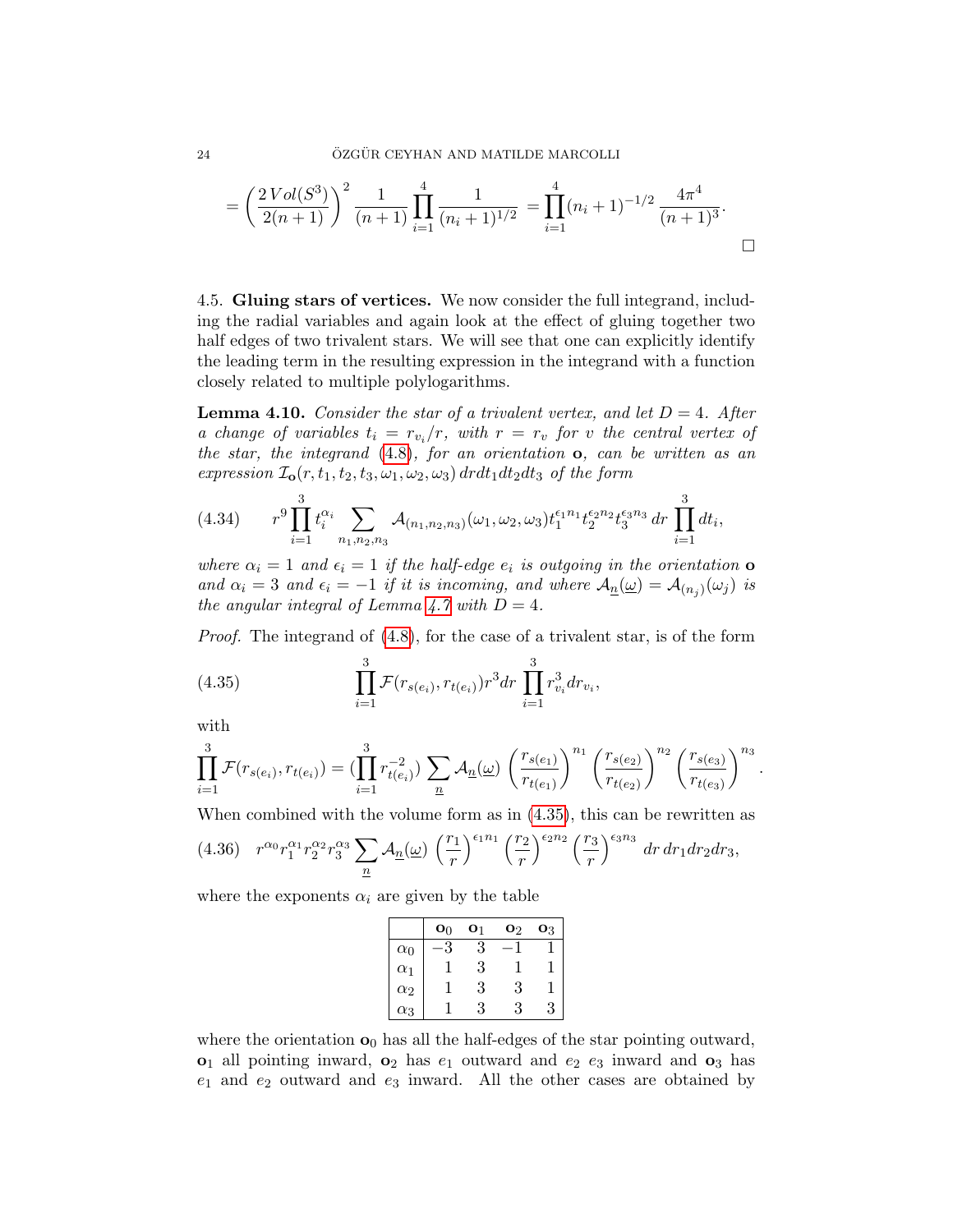relabeling of indices. After we change variables to  $t_i = r_{v_i}/r$ , we obtain  $dr \wedge \wedge_{i=1}^{3} dr_i = r^3 dr \wedge \wedge_{i=1}^{3} dt_i$  and [\(4.36\)](#page-23-2) becomes (4.37)

$$
\mathcal{I}_{\mathbf{O}}(r,(t_i),\underline{\omega}) = r^9 t_1^{\alpha_1} t_2^{\alpha_2} t_3^{\alpha_3} \sum_{\underline{n}} \mathcal{A}_{\underline{n}}(\underline{\omega}) (t_1)^{\epsilon_1 n_1} (t_2)^{\epsilon_2 n_2} (t_3)^{\epsilon_3 n_3} dr dt_1 dt_2 dt_3.
$$

We can now perform the gluing of two stars by matching an oriented half-edge of one trivalent star to an oriented half edge of the other, so that one obtains an oriented edge. This means integrating (4.38)

<span id="page-24-0"></span>
$$
\int_0^\infty \int_{\overline{\Sigma}} \int_{S^{D-1}} \mathcal{I}_o(r, t, t_1, t_2, \omega, \omega_1, \omega_2) \mathcal{I}_o(r, t, t_3, t_4, \omega, \omega_3, \omega_4) \, dr \, dt \, d\omega.
$$

There is an overall divergent factor arising from the integration of [\(4.38\)](#page-24-0) in the variable  $r$ , which can be taken care of by a cutoff regularization. Up to this divergence, one obtains an integrand  $\mathcal{I}(t_1, t_2, t_3, t_4, \omega_1, \omega_2, \omega_3, \omega_4)$ , as the result of gluing two trivalent stars by matching oriented half-edges to form an oriented edge e, which is given by

<span id="page-24-1"></span>
$$
(4.39) \mathcal{I}_{\mathbf{o}}(t_i,\omega_i) = \int_{\bar{\Sigma}} \int_{S^{D-1}} \mathcal{I}_{\mathbf{o}}(t,t_1,t_2,\omega,\omega_1,\omega_2) \mathcal{I}_{\mathbf{o}}(t,t_3,t_4,\omega,\omega_3,\omega_4) dt d\omega,
$$

where the domain of integration  $\bar{\Sigma} = \bar{\Sigma}(t_1, t_2, t_3, t_4)$  for the variable t is given by

$$
\bar{\Sigma} = \cap_{i,j:t(e_i) = s(e), s(e_j) = t(e)} \{ t \mid t_i \le t \le t_j \}.
$$

In the following we write  $\underline{t} = (t_1, t_2, t_3, t_4)$  and similarly for  $\underline{\omega}, \underline{n}$  and  $\underline{\ell}$ .

By combining  $(4.28)$  with  $(4.22)$ , we can rephrase  $(4.39)$  in terms of isoscalars. This gives a decomposition of  $\mathcal{I}_0(t_i, \omega_i)$  into a sum of terms of the form

$$
\mathcal{I}_{\mathbf{o}}(t_i, \omega_i) = \sum_{\underline{n}, \underline{\ell}} \mathcal{I}_{\mathbf{o}, \underline{\mathbf{n}}, \underline{\ell}}(t_i, \omega_i).
$$

We denote by  $\mathcal{I}_{\mathbf{0},0}(\underline{t},\underline{\omega})$  the leading term

(4.40) 
$$
\mathcal{I}_{\mathbf{o},\mathbf{0}}(t_i,\omega_i) = \sum_{\underline{n}} \mathcal{I}_{\mathbf{o},\underline{\mathbf{n}},\underline{\mathbf{0}}}(t_i,\omega_i),
$$

involving only the isoscalars with all  $\ell_i = 0$ . We have the following result computing the terms  $\mathcal{I}_{\mathbf{o},0}(t_i,\omega_i)$ .

<span id="page-24-3"></span>**Lemma 4.11.** In the case  $D = 4$ , the integrands  $\mathcal{I}_{\mathbf{o},0}(\underline{t},\underline{\omega})$  are explicitly given by (4.41)

<span id="page-24-2"></span>
$$
\mathcal{I}_{\mathbf{o},0}(\underline{t},\underline{\omega}) = \sum_{\underline{n}} (\prod_{i=1}^4 c_{D,n_i} \overline{Y_0^{(n_i)}(\omega_i)} \frac{t_i^{\alpha_i + \epsilon_i n_i} dt_i}{(n_i + 1)^{1/2}}) \int_{\bar{\Sigma}} t^4 dt \sum_{n} \frac{4\pi^2}{(n+1)^3} t^{\epsilon n},
$$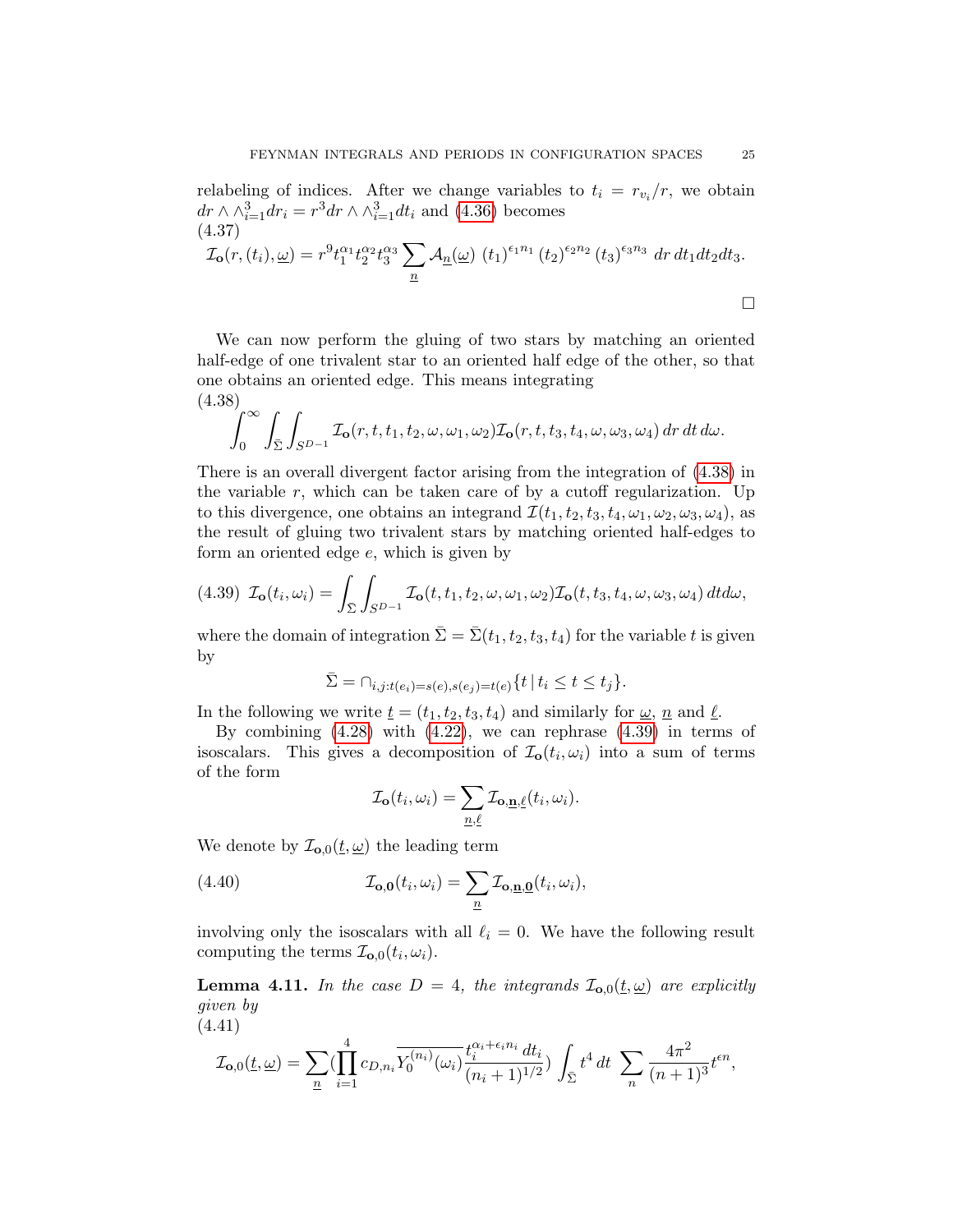where the sum over the indices n and  $\underline{n}$  is restricted by the constraints  $n +$  $n_1+n_2$  and  $n+n_3+n_4$  are even and the inequalities  $|n_j-n_k| \leq n_i \leq n_j+n_k$ hold for  $(n_i, n_j, n_k)$  equal to  $(n, n_1, n_2)$  or  $(n, n_3, n_4)$  and transpositions.

*Proof.* Using [\(4.39\)](#page-24-1) and [\(4.28\)](#page-21-2), [\(4.29\)](#page-21-1), [\(4.34\)](#page-23-3), we obtain for  $\mathcal{I}_{o}(t, \underline{\omega})$  the expression

$$
\sum_{\underline{n}}\sum_{\underline{\ell}}\left(\prod_{i=1}^{4}c_{D,n_{i}}\overline{Y_{\ell_{i}}^{(n_{i})}(\omega_{i})}t_{i}^{\alpha_{i}+\epsilon_{i}n_{i}}\,dt_{i}\right)\int_{\bar{\Sigma}}t^{4}\,dt\,\sum_{n}\mathcal{K}_{\underline{n},\underline{\ell}}(n)\,\,t^{\epsilon n}.
$$

The expression  $(4.41)$  then follows directly from the form  $(4.31)$  of the coefficients  $\mathcal{K}_{n,0}^{(D=4)}$  $\frac{(D=4)}{n,0}(n)$ . The factor  $t^4$  in the integral comes from the exponents  $\alpha = 1$  and  $\alpha = 3$  of the two half edges, which have matching orientations.  $\square$ 

Notice that, without the constraints on the summation range of the indices  $n, n_i$ , we would obtain again an integral of the general form  $(4.20)$ , involving polylogarithm functions  $\text{Li}_s(t^{\epsilon})$ , with  $s = 3 = k-2$  as in the case of polygons analyzed above. However, because not all values of  $n, n_i$  are allowed and one needs to impose the constraints of the form [\(4.32\)](#page-22-2), one obtains more interesting expressions. We first introduce some notation.

4.5.1. Summation domains and even condition. In the following we let  $\mathcal R$ denote a domain of summation for integers  $(n_1, \ldots, n_k)$ . We consider in particular the cases

<span id="page-25-0"></span>
$$
\mathcal{R} = \mathcal{R}_P^{(k)} := \{(n_1, \dots, n_k) | n_i > 0, i = 1, \dots, k\}
$$
  
(4.42) 
$$
\mathcal{R} = \mathcal{R}_{MP}^{(k)} := \{(n_1, \dots, n_k) | n_k > \dots > n_2 > n_1 > 0\}
$$
  

$$
\mathcal{R} = \mathcal{R}_T^{(3)} := \{(n_1, n_2, n_3) | n_2 > n_1, n_2 - n_1 < n_3 < n_2 + n_1\}.
$$

We denote by  $\mathrm{Li}_{s_1,\ldots,s_k}^{\mathcal{R}}(z_1,\ldots,z_k)$  the associated series

<span id="page-25-1"></span>(4.43) 
$$
\mathcal{L}_{s_1,\ldots,s_k}^{\mathcal{R}}(z_1,\ldots,z_k) = \sum_{(n_1,\ldots,n_k)\in\mathcal{R}} \frac{z_1^{n_1}\cdots z_k^{n_k}}{n_1^{s_1}\cdots n_k^{s_k}}.
$$

In the first two cases of  $(4.42)$ , this is, respectively, a product of polylogarithms  $\text{Li}_{s_1,\dots,s_k}^{R_P}(z_1,\dots,z_k) = \prod_j \text{Li}_{s_j}(z_j)$  and and a multiple polylogarithm  $\text{Li}_{s_1,\dots,s_k}^{\mathcal{R}_{MP}}(z_1,\dots,z_k) = \text{Li}_{s_1,\dots,s_k}(z_1,\dots,z_k)$ . We will discuss the third case more in detail below. We then define (4.44)

$$
\mathrm{Li}_{s_1,\ldots,s_k}^{\mathcal{R},\mathrm{even}}(z_1,\ldots,z_k) := \frac{1}{2} \left( \mathrm{Li}_{s_1,\ldots,s_k}^{\mathcal{R}}(z_1,\ldots,z_k) + \mathrm{Li}_{s_1,\ldots,s_k}^{\mathcal{R}}(-z_1,\ldots,-z_k) \right) \mathrm{Li}_{s_1,\ldots,s_k}^{\mathcal{R},\mathrm{odd}}(z_1,\ldots,z_k) := \frac{1}{2} \left( \mathrm{Li}_{s_1,\ldots,s_k}^{\mathcal{R}}(z_1,\ldots,z_k) - \mathrm{Li}_{s_1,\ldots,s_k}^{\mathcal{R}}(-z_1,\ldots,-z_k) \right).
$$

The odd  $\text{Li}_{s_1,...,s_k}^{\mathcal{R},\text{odd}}(z_1,...,z_k)$  is a direct generalization of the Legendre  $\chi$ function, while the even  $\text{Li}_{s_1,\dots,s_k}^{\mathcal{R},\text{even}}(z_1,\dots,z_k)$  corresponds to summing only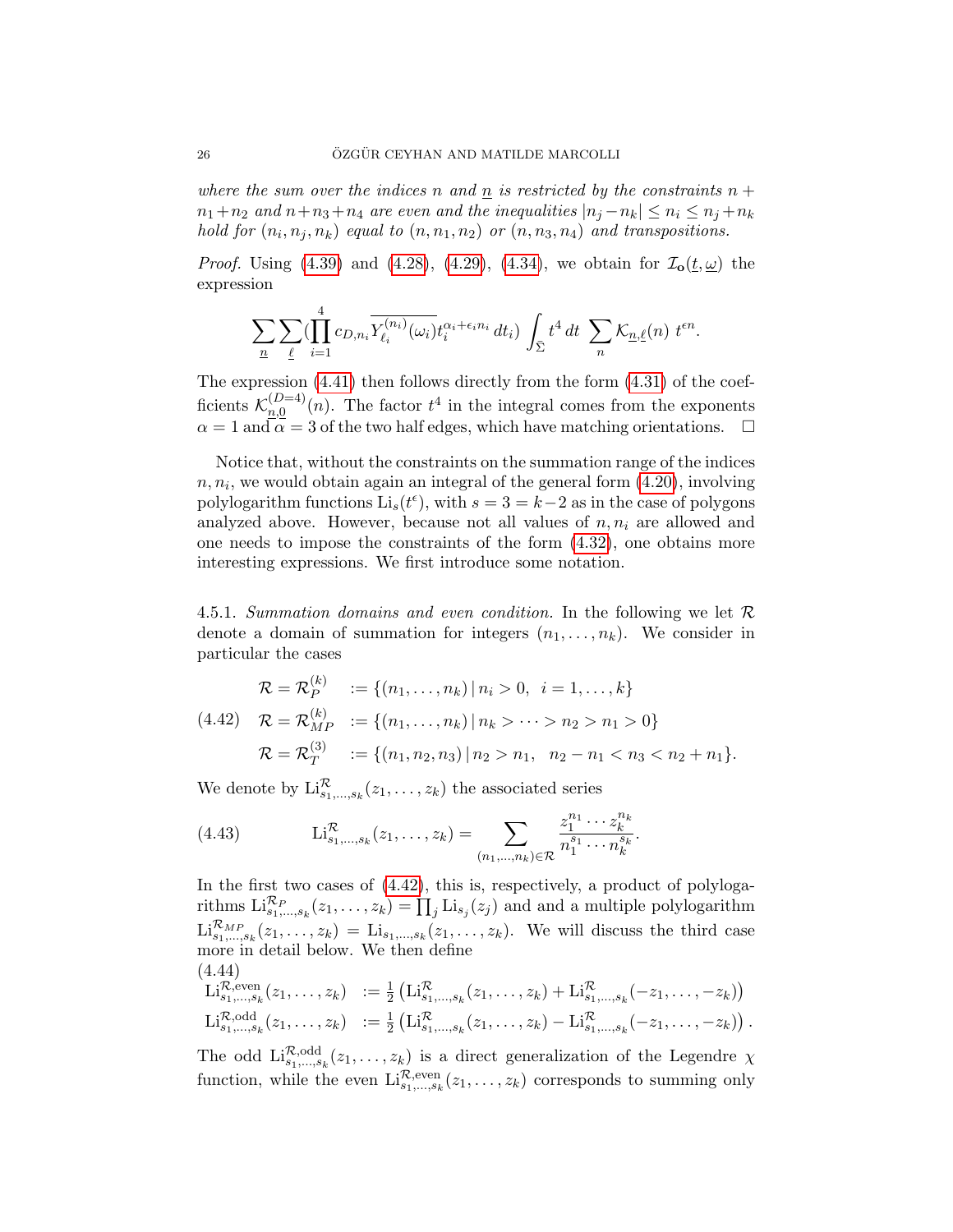over those indices in  $R$  whose sum is even,

<span id="page-26-1"></span>(4.45) 
$$
\text{Li}_{s_1,\dots,s_k}^{\mathcal{R},\text{even}}(z_1,\dots,z_k) = \sum_{(n_1,\dots,n_k)\in\mathcal{R},\,\sum_i n_i\in 2\mathbb{N}} \frac{z_1^{n_1}\cdots z_k^{n_k}}{n_1^{s_1}\cdots n_k^{s_k}}.
$$

More generally, one can also consider summations of the form

$$
(4.46) \qquad \mathrm{Li}_{s_1,\ldots,s_k}^{\mathcal{R},\mathcal{E}_1,\ldots,\mathcal{E}_k}(z_1,\ldots,z_k) = \sum_{(n_1,\ldots,n_k)\in\mathcal{R},\,n_i\in\mathcal{E}_i} \frac{z_1^{n_1}\cdots z_k^{n_k}}{n_1^{s_1}\cdots n_k^{s_k}},
$$

where, for each  $i = 1, ..., k$ ,  $\mathcal{E}_i = 2\mathbb{N}$  or  $\mathcal{E}_i = \mathbb{N} \setminus 2\mathbb{N}$ , that is, some of the summation indices are even and some odd.

4.5.2. Matching half-edges. We now illustrate in one sufficiently simple and explicit case, what the leading  $\ell = 0$  term looks like when all the half-edges of stars are joined together. We look at the case of two stars of trivalent vertices with the half edges pairwise joined, that is, the 3-banana graph (two vertices and three parallel edges between them).

**Proposition 4.12.** In the case of  $D = 4$ , consider the graph with two vertices and three parallel edges between them. The  $\underline{\ell} = 0$  amplitude  $\mathcal{I}_{\mathbf{o},0}$  is given by

<span id="page-26-0"></span>(4.47) 
$$
\mathcal{I}_{\mathbf{0},0} = \int_0^1 t^9 \left( 2^6 \text{Li}_{6,3}^{\mathcal{R}_{MP},odd,even}(t,t) + 2 \text{Li}_{3,3,3}^{\mathcal{R}_T,even}(t,t,t) \right) dt.
$$

Proof. There is a unique acyclic orientation of this graph, with the three edges oriented in the same direction. Thus, there is a single variable  $t \in$  $[0, 1] = \Sigma$  in the integrand of  $\mathcal{I}_{\mathbf{0},0}$ , and the latter has the form

$$
\sum_{(n_1,n_2,n_3)\in\mathcal{D}}\mathcal{K}_{n_1,n_2,n_3}t^{n_1+n_2+n_3},
$$

where the coefficients  $\mathcal{K}_{n_1,n_2,n_3}$  are given by

$$
\mathcal{K}_{n_1,n_2,n_3} = \frac{c_{4,n_1}^2 c_{4,n_2}^2 c_{4,n_3}^4}{(n_1+1)(n_2+1)(n_3+1)} = \frac{(4\pi^2)^3}{(n_1+1)^3(n_2+1)^3(n_3+1)^3},
$$

according to Proposition [4.9,](#page-22-3) and the fact that all the half-edges of the two trivalent stars are matched. The summation domain  $\mathcal D$  is given by

$$
\mathcal{D} = \{(n_1, n_2, n_3) | n_i \ge 0 | n_j - n_k| \le n_i \le n_j + n_k, \sum_i n_i \text{ even}\}.
$$

We subdivide this into separate domains  $\mathcal{D} = \mathcal{D}_1 \cup \mathcal{D}_2 \cup \mathcal{D}_3 \cup \mathcal{D}_4 \cup \mathcal{D}_5$ , where

$$
D_1 = \{n_1 = 0, n_2 \ge 0, n_3 = n_2\}
$$
  
\n
$$
D_2 = \{n_2 = 0, n_1 > 0, n_3 = n_1\}
$$
  
\n
$$
D_3 = \{n_1 > 0, n_2 = n_1, 0 \le n_3 \le 2n_1, n_3 \text{ even }\}
$$
  
\n
$$
D_4 = \{0 < n_2 < n_1, n_1 - n_2 \le n_3 \le n_1 + n_2, \sum_i n_i \text{ even }\}
$$
  
\n
$$
D_5 = \{0 < n_1 < n_2, n_2 - n_1 \le n_3 \le n_1 + n_2, \sum_i n_i \text{ even }\}.
$$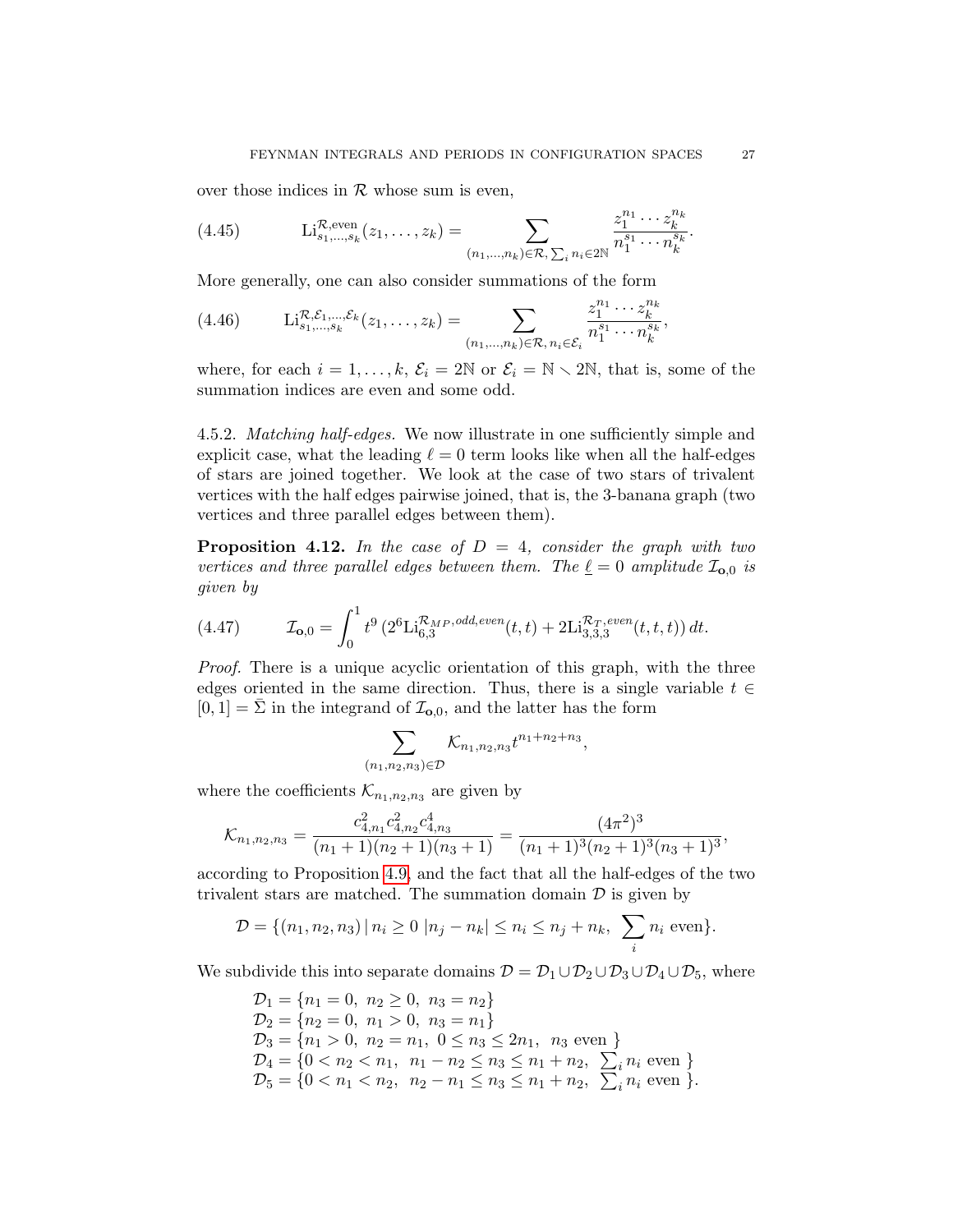We have

$$
\sum_{(n_1, n_2, n_3) \in \mathcal{D}_1} \frac{t^{n_1 + n_2 + n_3}}{(n_1 + 1)^3 (n_2 + 1)^3 (n_3 + 1)^3} = t^{-2} \sum_{n \ge 1} \frac{t^{2n}}{n^6} = t^{-2} \text{Li}_6(t^2),
$$
\n
$$
\sum_{(n_1, n_2, n_3) \in \mathcal{D}_2} \frac{t^{n_1 + n_2 + n_3}}{(n_1 + 1)^3 (n_2 + 1)^3 (n_3 + 1)^3} = t^{-2} \sum_{n \ge 2} \frac{t^{2n}}{n^6} = t^{-2} \text{Li}_6(t^2) - 1
$$
\n
$$
\sum_{(n_1, n_2, n_3) \in \mathcal{D}_3} \frac{t^{n_1 + n_2 + n_3}}{(n_1 + 1)^3 (n_2 + 1)^3 (n_3 + 1)^3} = \sum_{n > 0, 0 \le \ell \le n} \frac{t^{2(n + \ell)}}{(2\ell + 1)^3 (n + 1)^6}
$$
\n
$$
= -1 + 2^6 t^{-3} \sum_{\substack{n \ge 0, 0 \le \ell \le n \\ n_1 \le n_2 \text{ even}}} \frac{t^{n_1 + n_2}}{(2\ell + 1)^3 (2n + 2)^6}
$$
\n
$$
= -1 + 2^6 t^{-3} \sum_{\substack{n \ge n_1 < m_2 \\ m_1 \text{ odd}, m_2 \text{ even}}} \frac{t^{m_1 + m_2}}{m_1^6 m_2^3} = -1 + 2^6 t^{-3} \text{Li}_{6,3}^{\mathcal{R}_{MP}, \text{odd,even}}(t, t)
$$
\n
$$
\sum_{(n_1, n_2, n_3) \in \mathcal{D}_4} \frac{t^{n_1 + n_2 + n_3}}{(n_1 + 1)^3 (n_2 + 1)^3 (n_3 + 1)^3} = t^{-3} \text{Li}_{3,3,3}^{\mathcal{R}_{T}, \text{even}}(t, t, t) + 1 - t^{-2} \text{Li}_6(t^2)
$$
\n
$$
\sum_{(n_1, n_2, n_3) \in \mathcal{D}_5} \frac{t^{n_1 + n_2 + n_3}}
$$

where in the last two cases the term  $t^{-2}$ Li<sub>6</sub>( $t^2$ ) – 1 corresponds to the summation over  $m_2 = 1, m_1 > 1$  and  $m_3 = m_1$  (respectively,  $m_1 = 1, m_2 > 1$ ,  $m_3 = m_2$ , with  $m_i = n_1 + 1$ . The integrand has a factor of  $t^4$  for each edge, as in Lemma [4.11,](#page-24-3) which gives a power of  $t^{12}$  that combines with the  $t^{-3}$ factor in the result of the sum of the terms above to give the  $t^9$  factor in  $(4.47).$  $(4.47).$ 

For more general graphs, where more vertices and more stars are involved, one gets summations involving several "triangular conditions"  $|n_i - n_k| \leq$  $n_i \leq n_j + n_k$  around each vertex, and the integrand can correspondingly be expressed in terms of series with a higher depth. Moreover, notice that we have focused here on the leading terms  $\mathcal{K}_{n,\ell=0}^{D=4}(n)$  only. When one includes all the other terms  $\mathcal{K}_{n,\ell}(n)$  with  $\ell_i \neq 0$ , the expressions become much more involved, as these coefficients are expressed in terms of the isoscalars [\(4.27\)](#page-21-3) and of the standard 3*j*-symbols for  $SO(3)$ , through the factorization  $(4.26)$ . The isofactors are known explicitly [\[4\]](#page-52-17), [\[28\]](#page-53-9) so the computation can in principle be carried out in full, but it becomes much more cumbersome. We will discuss this elsewhere.

Next we show that the functions  $\text{Li}_{s_1,s_2,s_3}^{\mathcal{R}_T}(z_1,z_2,z_3)$  that appear in these Feynman amplitude computations can be related, via the Euler–Maclaurin summation formula, to some well known generalizations of multiple zeta values and multiple polylogarithms.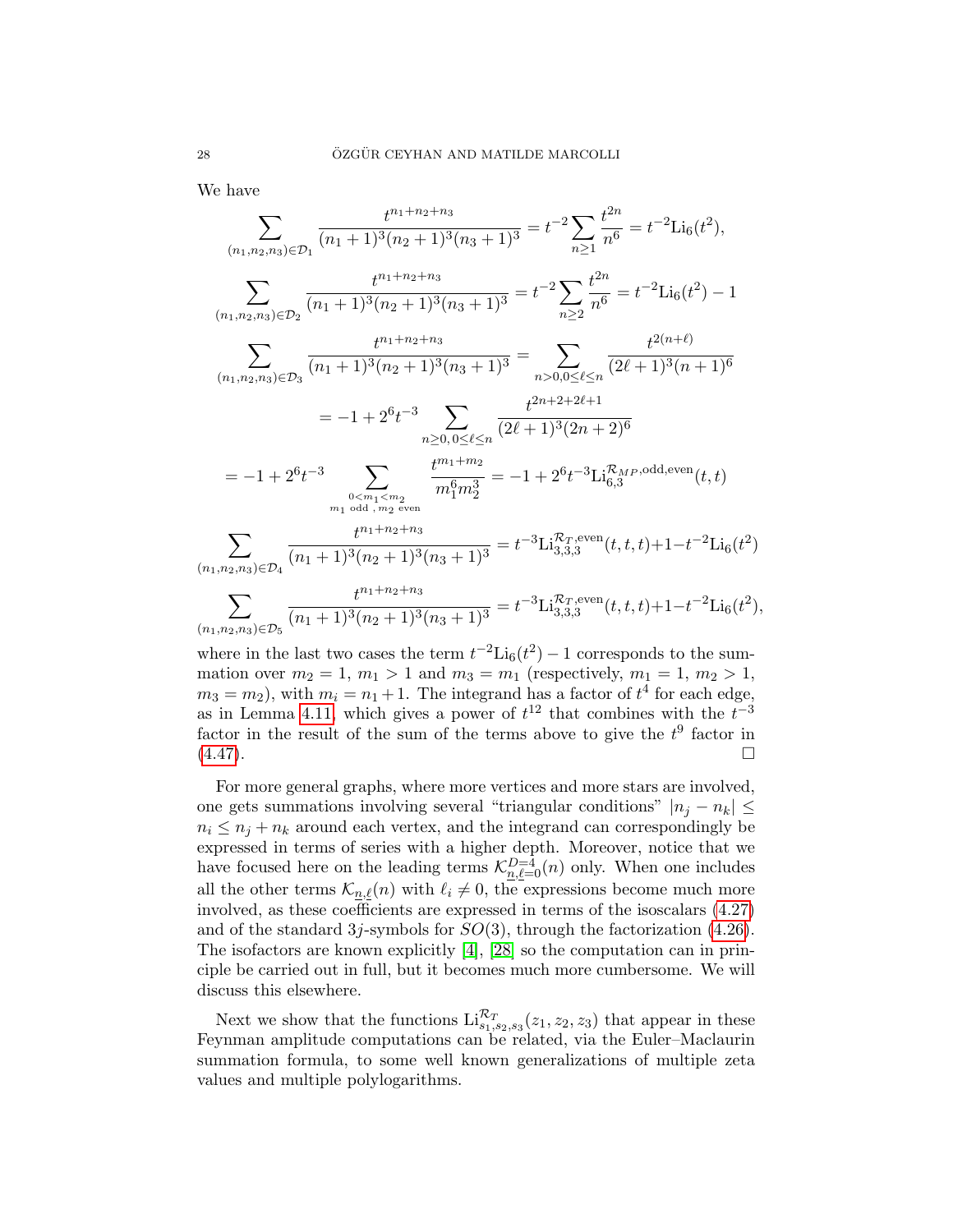4.5.3. Mordell–Tornheim and Apostol–Vu series. We consider two generalizations of the multiple polylogarithm series, which arise in connection to the Mordell–Tornheim and the Apostol–Vu multiple series. The Mordell– Tornheim multiple series is given by [\[32\]](#page-53-11), [\[42\]](#page-53-12) (4.48)

$$
\zeta_{MT,k}(s_1,\ldots,s_k;s_{k+1})=\sum_{(n_1,\ldots,n_k)\in\mathcal{R}_P^{(k)}}n_1^{-s_1}\cdots n_k^{-s_k}(n_1+\cdots+n_k)^{-s_{k+1}},
$$

with an associated multiple polylogarithm-type function (4.49)

<span id="page-28-1"></span>
$$
\mathrm{Li}_{s_1,\ldots,s_k;s_{k+1}}^{MT}(z_1,\ldots,z_k;z_{k+1})=\sum_{(n_1,\ldots,n_k)\in\mathcal{R}_P^{(k)}}\frac{z_1^{n_1}\cdots z_k^{n_k}z_{k+1}^{(n_1+\cdots+n_k)}}{n_1^{s_1}\cdots n_k^{s_k}(n_1+\cdots+n_k)^{s_{k+1}}}.
$$

Similarly, the Apostol–Vu multiple series [\[5\]](#page-52-18) is defined as (4.50)

$$
\zeta_{AV,k}(s_1,\ldots,s_k;s_{k+1})=\sum_{(n_1,\ldots,n_k)\in\mathcal{R}_{MP}^{(k)}}n_1^{-s_1}\cdots n_k^{-s_k}(n_1+\cdots+n_k)^{-s_{k+1}},
$$

and we consider the associated multiple polylogarithm-type series (4.51)  $(m+1+n)$ 

<span id="page-28-2"></span>
$$
\mathrm{Li}_{s_1,\ldots,s_k;s_{k+1}}^{AV}(z_1,\ldots,z_k;z_{k+1})=\sum_{(n_1,\ldots,n_k)\in\mathcal{R}_{MP}^{(k)}}\frac{z_1^{n_1}\cdots z_k^{n_k}z_{k+1}^{(n_1+\cdots+n_k)}}{n_1^{s_1}\cdots n_k^{s_k}(n_1+\cdots+n_k)^{s_{k+1}}}.
$$

4.5.4. Euler–Maclaurin formula. A way to understand better the behavior of the functions [\(4.45\)](#page-26-1) with  $\mathcal{R} = \mathcal{R}_T^{(3)}$  $T<sup>(3)</sup>$  that appear in this result, is in terms of the Euler–Maclaurin summation formula.

<span id="page-28-0"></span>**Lemma 4.13.** Let  $f(t) = x^t t^{-s}$ . Then (4.52)  $f^{(k)}(t) = \sum$ k  $j=0$  $(-1)^{k-j}\binom{k}{k}$ j  $\binom{s+k-j-1}{k}$  $k - j$  $\int (k-j)! t^{-(s+k-j)} x^t \log(x)^j$ .

Proof. Inductively, we have

$$
f^{(k)}(t) = \sum_{j=0}^{k} (-1)^{k-j} {k \choose j} s(s+1) \cdots (s+k-j-1) t^{-(s+k-j)} x^t \log(x)^j,
$$

where  $s(s+1)\cdots(s+k-j-1) = \binom{s+k-j-1}{k-j}$  ${k-j-1 \choose k-j}$  (k − j)!.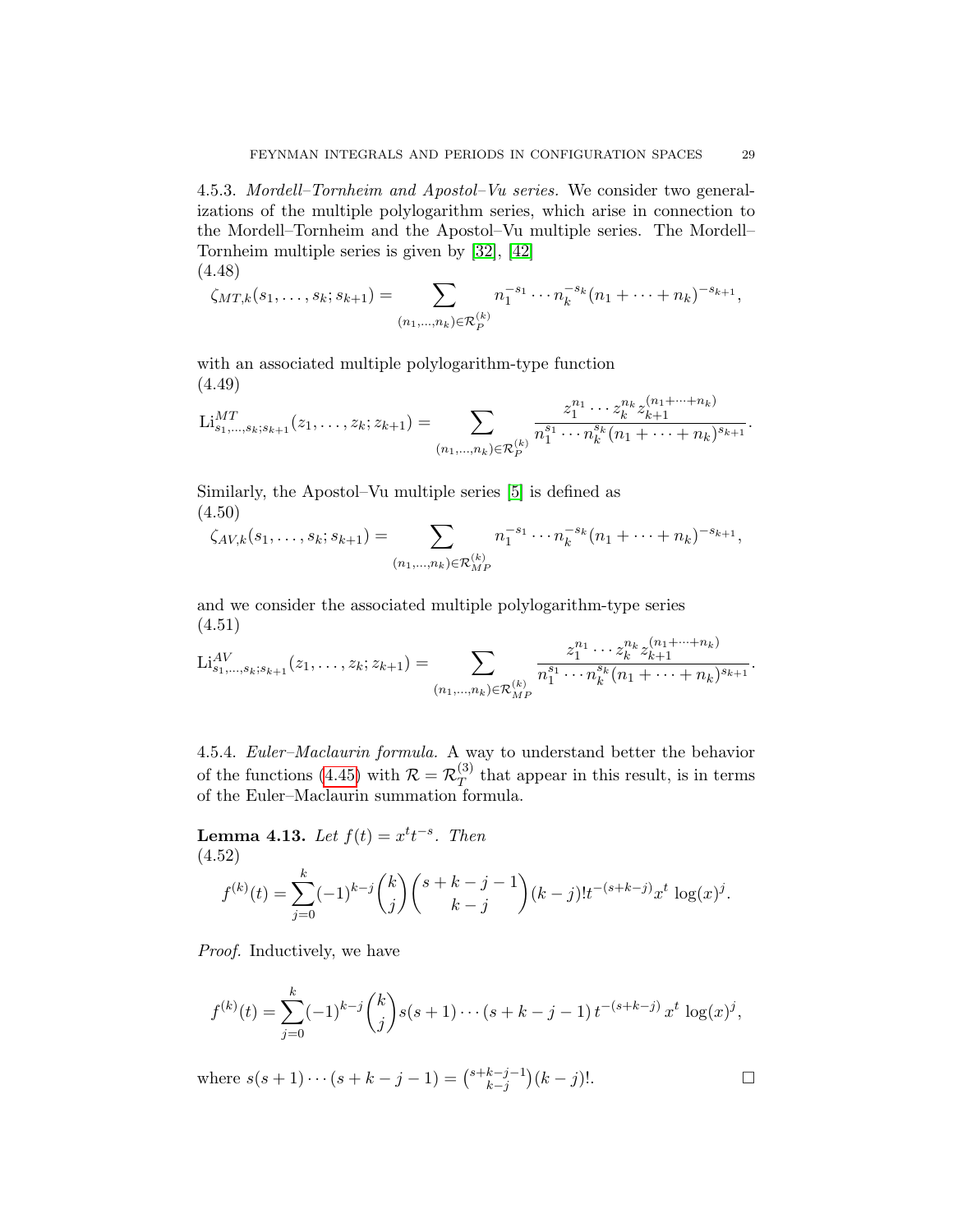<span id="page-29-0"></span>The Euler–Maclaurin summation formula gives

(4.53)  

$$
\sum_{n=a}^{b} f(n) = \int_{a}^{b} f(t)dt + \frac{1}{2}(f(b) + f(a)) + \sum_{k=2}^{N} \frac{b_k}{k!} (f^{(k-1)}(b) - f^{(k-1)}(a)) - \int_{a}^{b} \frac{B_N(t - [t])}{N!} f^{(N)}(t) dt,
$$

where  $b_k$  are the Bernoulli numbers and  $B_k$  the Bernoulli polynomials. We then have the following result.

**Proposition 4.14.** Consider the series  $\text{Li}_{s_1,s_2,s_3}^{\mathcal{R}}(z_1, z_2, z_3)$  defined as in  $(4.43)$ , with  $\mathcal{R} = \mathcal{R}_T^{(3)}$  $T$ . When applying the Euler–Maclaurin formula to the innermost sum, the summation terms in [\(4.53\)](#page-29-0) give rise to terms of the form

(4.54) 
$$
\pm F_{j,k}(s_3, z_3) \operatorname{Li}_{s_1,s_2;s_{3+k-j}}^{AV}(z_1, z_2; z_3)
$$

or

(4.55) 
$$
\pm F_{j,k}(s_3, z_3) \operatorname{Li}_{s_1, s_{3+k-j}; s_2}^{MT}(z_1, z_2; z_3),
$$

where

<span id="page-29-1"></span>(4.56) 
$$
F_{j,k}(s,z) = \frac{b_k}{k!} {k \choose j} {s+k-j-1 \choose k-j} (k-j)! \log(z)^j
$$

*Proof.* For  $\text{Li}_{s_1,s_2,s_3}^{\mathcal{R}}(z_1,z_2,z_3)$ , with  $\mathcal{R} = \mathcal{R}_T^{(3)}$  $T^{(3)}$ , the summation

(4.57) 
$$
\sum_{n_2 - n_1 < n_3 < n_2 + n_1} \frac{z_3^{n_3}}{n_3^{s_3}}
$$

can be expressed, using Lemma [4.13,](#page-28-0) through the Euler–Maclaurin summation formula [\(4.53\)](#page-29-0). Up to a sign, each summation term in the right-hand-side of [\(4.53\)](#page-29-0) is the product of a function of  $z_3$  of the form  $F_{j,k}(s_3, z_3)$ , as in [\(4.56\)](#page-29-1), and a term of the form

$$
\frac{z_3^{n_2+n_1}}{(n_2+n_1)^{s_3+k-j}} \qquad \text{or} \qquad \frac{z_3^{n_2-n_1}}{(n_2-n_1)^{s_3+k-j}}.
$$

When inserted back into the summation on the remaining indices  $n_2 > n_1$ , this gives summations of the form

(4.58) 
$$
\sum_{n_2 > n_1 > 0} \frac{z_1^{n_1} z_2^{n_2} z_3^{n_1 + n_2}}{n_1^{s_1} n_2^{s_2} (n_1 + n_2)^{s_3 + k - j}},
$$

in the first case, or in the second case, after a change of variables  $m = n_2 - n_1$ ,  $n = n_1$  in the indices

(4.59) 
$$
\sum_{n>0,m>0} \frac{z_1^n z_3^m z_2^{n+m}}{n^{s_1} m^{s_3+k-j} (n+m)^{s_2}},
$$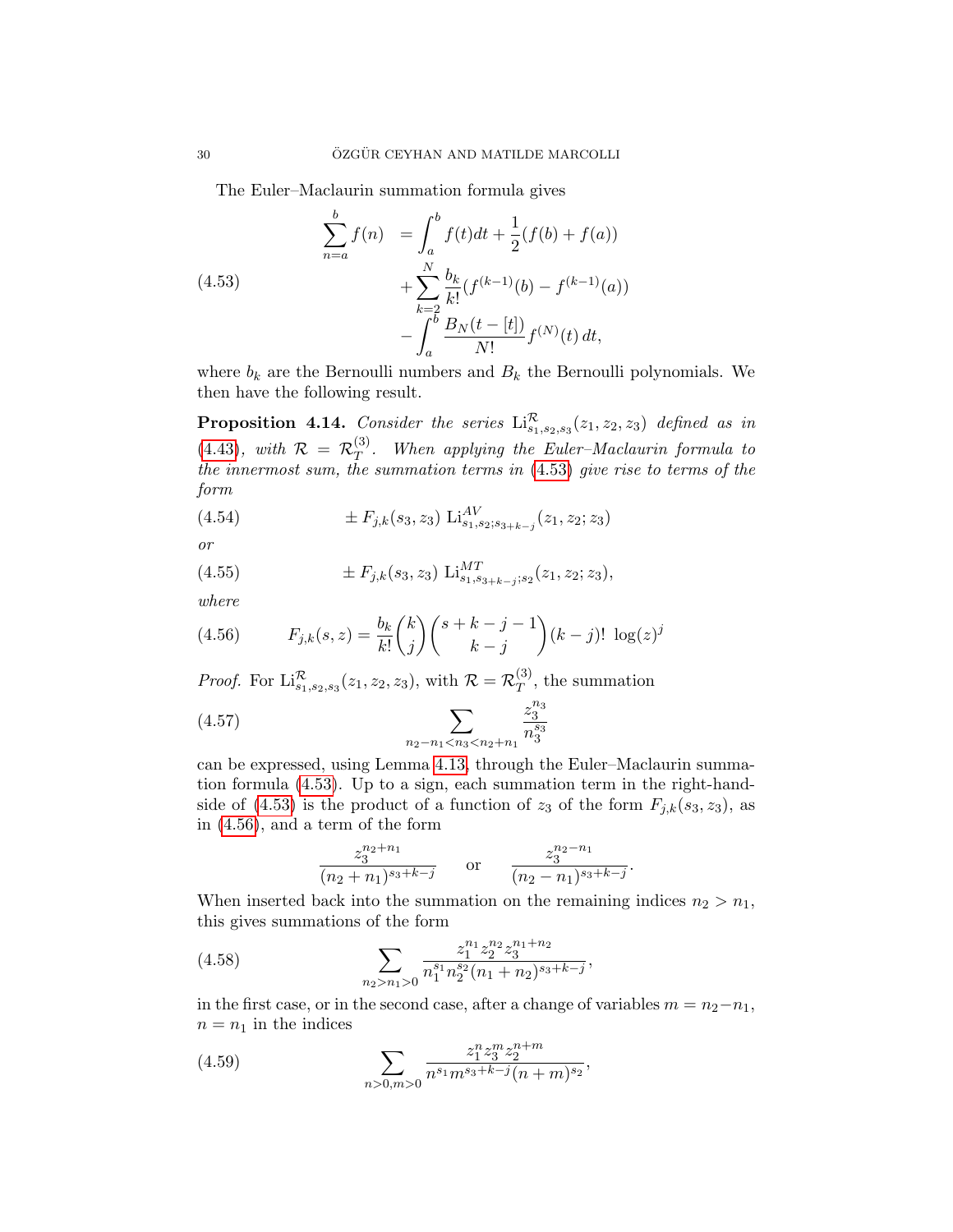which are respectively of the form  $(4.49)$  and  $(4.51)$ .

## <span id="page-30-0"></span>5. Wonderful compactifications and the Feynman amplitudes

In this section, we consider the case of the Feynman amplitude [\(2.9\)](#page-6-0) introduced in §[2.3.2.](#page-6-3) As in Definition [2.6,](#page-6-4) the locus of integration is, in this case, the complex variety  $X^{\mathbf{V}_{\Gamma}} \times \{y = (y_v)\}\)$ , for a fixed choice of a point  $y = (y_v)$ , inside the configuration space  $Z^{\mathbf{V}_{\Gamma}}$  with  $Z = X \times X$ .

To discuss an appropriate regularization procedure for the Feynman integral and interpret the result in terms of periods, we need first some basic facts about the wonderful compactifications of the configuration spaces  $F(X, \Gamma)$ .

We described in detail in our previous work [\[12\]](#page-52-1) the geometry of the wonderful compactifications of the configuration spaces  $\text{Conf}_{\Gamma}(X)$ . We recall here the main definitions and statements, adapted from  $\mathrm{Conf}_{\Gamma}(X)$  to  $F(X, \Gamma)$ . The arguments are essentially the same as in [\[12\]](#page-52-1).

<span id="page-30-1"></span>5.1. Arrangements of diagonals. A simple arrangement of subvarieties of a smooth quasi-projective ambient variety  $Y$  is a finite collection of nonsingular closed subvarieties  $S = \{S_i \subset Y, i \in I\}$  such that

- all nonempty intersections  $\bigcap_{i\in J} S_i$  for  $J\subset I$  are in the collection  $S$ .
- for any pair  $S_i, S_j \in \mathcal{S}$ , the intersection  $S_i \cap S_j$  is *clean*, that is, the tangent bundle of the intersection is the intersection of the restrictions of the tangent bundles.

5.1.1. Diagonals of induced subgraphs and their arrangement. For each induced and not necessarily connected subgraph  $\gamma \subseteq \Gamma$ , the corresponding (poly)diagonal is

$$
(5.1)
$$

$$
\Delta_{\gamma}^{(Z)} = \{ z = (z_v) \in Z^{\mathbf{V}_{\Gamma}} \mid p(z_v) = p(z_{v'}) \text{ for } \{v, v'\} = \partial_{\Gamma}(e), \ e \in \mathbf{E}_{\gamma} \}.
$$

We have the following simple description.

<span id="page-30-3"></span>**Lemma 5.1.** The diagonal  $\Delta_{\gamma}^{(Z)}$  is isomorphic to  $X^{\mathbf{V}_{\Gamma//\gamma}} \times X^{\mathbf{V}_{\Gamma}}$ , and has dimension

(5.2) 
$$
\dim \Delta_{\gamma}^{(Z)} = \dim X^{\mathbf{V}_{\Gamma//\gamma}} \times X^{\mathbf{V}_{\Gamma}} = \dim(X)(2|\mathbf{V}_{\Gamma}| - |\mathbf{V}_{\gamma}| + b_0(\gamma))
$$

where  $b_0(\gamma)$  is the number of connected components of  $\gamma$ .

We then observe that the diagonals form an arrangement of subvarieties. This is the analog of Lemma 5 of [\[12\]](#page-52-1).

**Lemma 5.2.** For a given graph  $\Gamma$ , the collection

<span id="page-30-2"></span>(5.3) 
$$
\mathcal{S}_{\Gamma} = {\Delta_{\gamma}^{(Z)} | \gamma \in \mathbf{SG}(\Gamma) },
$$

with  $\text{SG}(\Gamma)$  the set of all induced subgraphs of  $\Gamma$ , is a simple arrangement of diagonal subvarieties in  $Z^{\mathbf{V}_{\Gamma}}$ .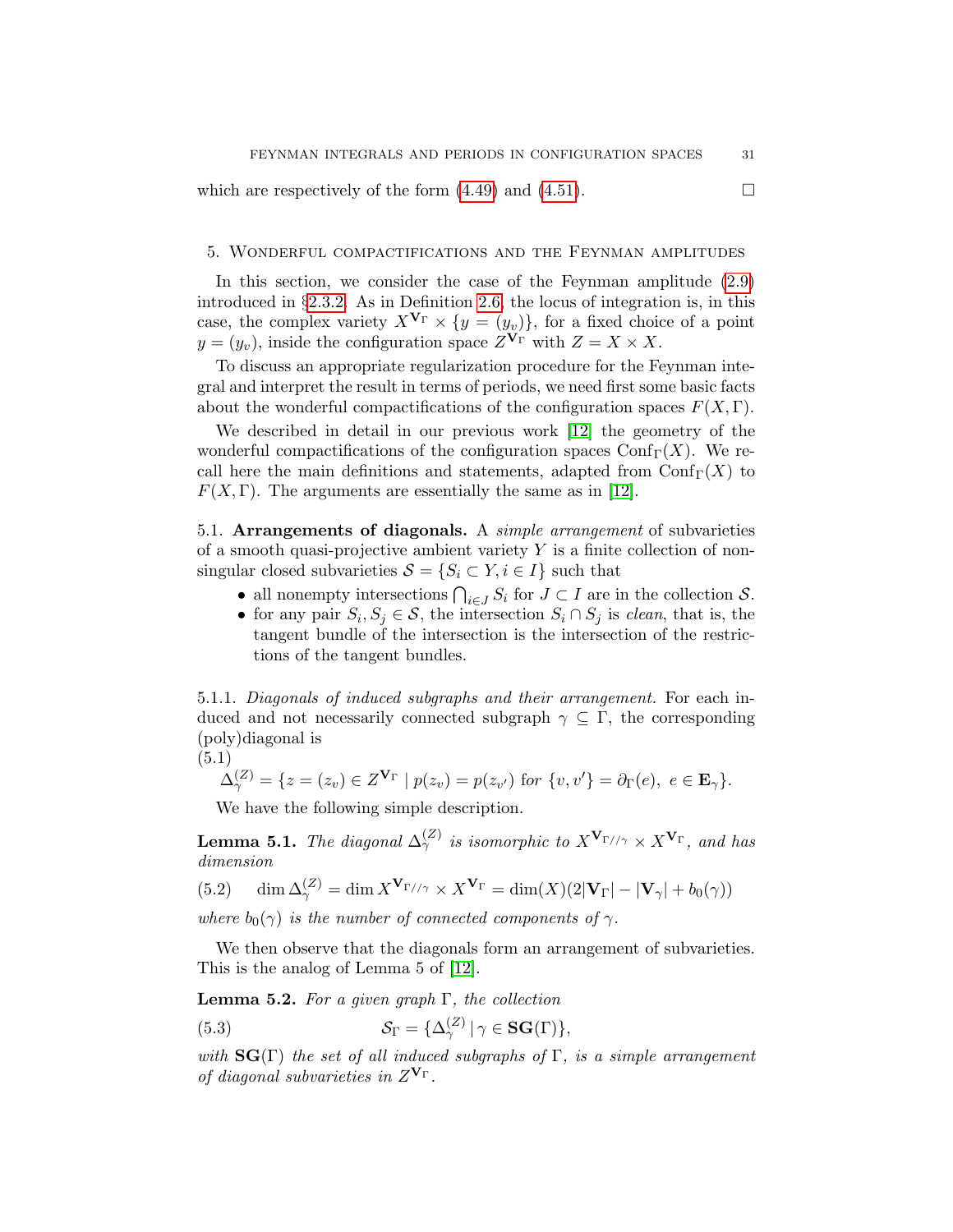*Proof.* Let  $\gamma_1$  and  $\gamma_2$  be a pair of induced subgraphs. If  $\gamma_1 \cap \gamma_2 = \emptyset$ , then  $\gamma = \gamma_1 \cup \gamma_2$  is in  $\textbf{SG}(\Gamma)$ , and the corresponding diagonal  $\Delta_{\gamma}^{(Z)}$  is given by the intersection  $\Delta_{\gamma_1}^{(Z)} \cap \Delta_{\gamma_2}^{(Z)}$ . On the other hand, if  $\gamma_1 \cap \gamma_2 \neq \emptyset$ , we consider the connected components  $\gamma_j$  of the union  $\gamma$ . Then, the intersection  $\Delta_{\gamma_1}^{(Z)} \cap \Delta_{\gamma_2}^{(Z)}$ can be written as  $\cap_j \Delta_{i(\gamma)}^{(Z)}$  $i^{(2)}_{i(\gamma_j)}$  where  $i(\gamma_j)$  is the smallest induced subgraph of  $\Gamma$ containing  $\gamma_j$ . All diagonals are smooth and the ideal sheaf of intersection  $\Delta_{\gamma}^{(Z)}$  is the direct sum of the ideal sheaves of the intersecting diagonals  $\Delta_{\gamma_j}^{(Z)}$ . By Lemma 5.1 of [\[31\]](#page-53-1), their intersections are clean.

5.1.2. Building set of the arrangements of diagonals. A subset  $\mathcal{G} \subset \mathcal{S}$  is called a *building set* of the simple arrangement S if for any  $S \in \mathcal{S}$ , the minimal elements in  $\{G \in \mathcal{G} : G \supseteq S\}$  intersect transversely and the intersection is S.

A G-building set for the arrangement  $S_{\Gamma}$  can be identified by considering further combinatorial properties of graphs. A graph  $\Gamma$  is 2-vertex-connected (or biconnected) if it cannot be disconnected by the removal of a single vertex along with the open star of edges around it. The graph consisting of a single edge is assumed to be biconnected.

We then have the analog of Proposition 1 of [\[12\]](#page-52-1).

**Proposition 5.3.** For a given graph  $\Gamma$ , the set

(5.4) 
$$
\mathcal{G}_{\Gamma} = {\{\Delta_{\gamma}^{(Z)} | \gamma \subseteq \Gamma \; induced, \; biconnected\}}
$$

is a G-building set for the arrangement  $S_{\Gamma}$  of [\(5.3\)](#page-30-2).

*Proof.* The intersection of a bi-connected subgraph of  $\Gamma$  with an induced subgraph is either empty or a union of bi-connected induced subgraphs attached at cut-vertices. We decompose induced subgraphs into bi-connected components. The diagonals corresponding to these bi-connected components are the minimal elements in the collection  $S_{\Gamma}$ . For a pair of bi-connected induced subgraphs  $\gamma_1, \gamma_2$  with  $\gamma = \gamma_1 \cup \gamma_2$ , we have the following equalities due to Lemma [5.1;](#page-30-3) dim  $\Delta_{\gamma_1}^{(Z)} + \dim \Delta_{\gamma_2}^{(Z)} - \dim \Delta_{\gamma}^{(Z)} = \dim (X^{\mathbf{V}_{\Gamma//\gamma_1}} \times X^{\mathbf{V}_{\Gamma}}) +$  $\dim (X^{\mathbf{V}_{\Gamma//\gamma_2}} \times X^{\mathbf{V}_{\Gamma}})-\dim (X^{\mathbf{V}_{\Gamma//\gamma}} \times X^{\mathbf{V}_{\Gamma}}) = 2 \dim (X)|\mathbf{V}_{\Gamma}| \, = \, \dim Z^{\mathbf{V}_{\Gamma}};$ and these guarantee the transversality of the intersection  $\Delta_{\gamma_1}^{(Z)} \cap \Delta_{\gamma_2}^{(Z)}$ .  $\Box$ 

<span id="page-31-0"></span>5.2. The wonderful compactifications of arrangements. To be able to analyze the residues of Feynman integrals, we need a compactification  $Z[\Gamma]$  of the configuration space  $F(X,\Gamma)$  satisfying certain properties. In particular,  $Z[\Gamma]$  must contain  $F(X,\Gamma)$  as the top dimensional stratum, and the complement  $Z[\Gamma] \setminus F(X,\Gamma)$  of this principal stratum must be a union of transversally intersecting divisors in  $Z[\Gamma]$ . The transversality is essential for the use of iterated Poincaré residues, which we will discuss in  $\S7$  $\S7$  below.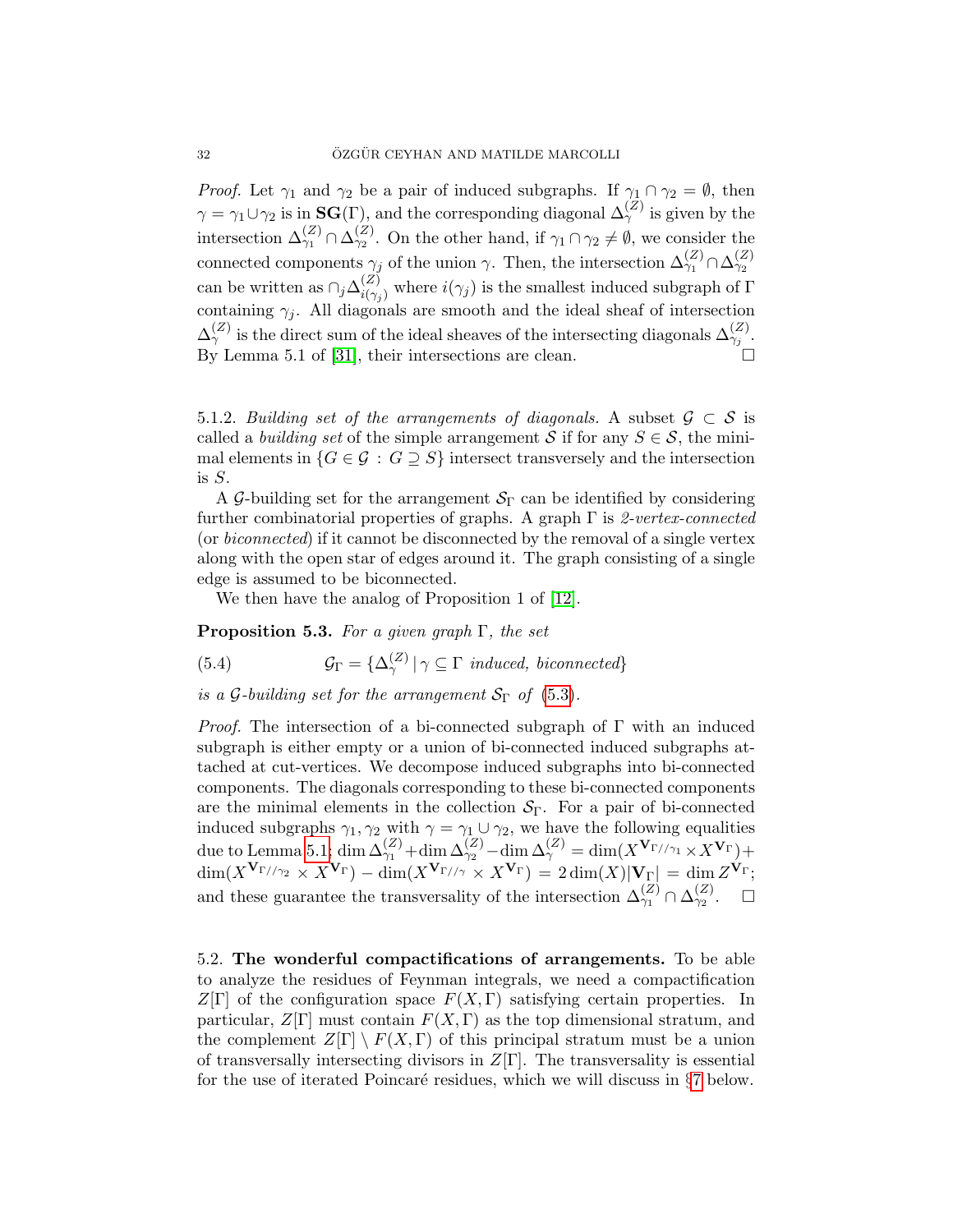There is a smooth wonderful compactification  $Z[\Gamma]$  of the configuration space  $F(X, \Gamma)$  which is a generalization of the Fulton–MacPherson compactification [\[20\]](#page-52-19). The construction is completely analogous to the construction of the wonderful compactifications  $\text{Conf}_{\Gamma}(X)$  considered in our previous paper [\[12\]](#page-52-1). Again, we illustrate here briefly what changes in passing from the case of  $\text{Conf}_{\Gamma}(X)$  to the case of  $F(X, \Gamma)$ .

<span id="page-32-1"></span>5.2.1. The iterated blowup description. As in the case of  $\text{Conf}_{\Gamma}(X)$  (see §2.3 of [\[12\]](#page-52-1)), the wonderful compactification  $Z[\Gamma]$  is obtained by an iterated sequence of blowups.

The following is the direct analog of Proposition 2 of [\[12\]](#page-52-1).

Let  $|\mathbf{V}_{\Gamma}| = n$  and let  $\mathcal{G}_{k,\Gamma} \subseteq \mathcal{G}_{\Gamma}$  be the subcollection

(5.5) 
$$
\mathcal{G}_{k,\Gamma} = \{ \Delta_{\gamma}^{(Z)} \mid \gamma \in \mathbf{SG}_k(\Gamma) \text{ and biconnected} \}
$$
 for  $k = 1, \ldots, n-1$ .

Let  $Y_0 = Z^{\mathbf{V}_{\Gamma}}$  and let  $Y_k$  be the blowup of  $Y_{k-1}$  along the (iterated) dominant transform of  $\Delta_{\gamma}^{(Z)} \in \mathcal{G}_{n-k+1,\Gamma}$ . If  $\Gamma$  is itself biconnected, then  $Y_1$  is the blowup of  $Y_0$  along the deepest diagonal  $\Delta_{\Gamma}^{(Z)}$ , and otherwise  $Y_1 = Y_0$ . Similarly, we have  $Y_k = Y_{k-1}$  if there are no biconnected induced subgraphs with exactly  $n - k + 1$  vertices. The resulting sequence of blowups

<span id="page-32-0"></span>(5.6) 
$$
Y_{n-1} \to \cdots \to Y_2 \to Y_1 \to Z^{\mathbf{V}_{\Gamma}}
$$

does not depend on the order in which the blowups are performed along the (iterated) dominant transforms of the diagonals  $\Delta_{\gamma}^{(Z)}$ , for  $\gamma \in \mathcal{G}_{n-k+1,\Gamma}$ , for a fixed k. Thus, the intermediate varieties  $Y_k$  in the sequence [\(5.6\)](#page-32-0) are all well defined. The variety  $Y_{n-1}$  obtained through this sequence of iterated blowups is called the wonderful compactification;

$$
(5.7) \tZ[\Gamma] := Y_{n-1}.
$$

Note that  $Z[\Gamma]$  is a smooth quasi-projective variety as can be seen through its iterated blow-up construction, see [\[31\]](#page-53-1).

5.2.2. Divisors and their intersections. Recall from [\[31\]](#page-53-1) that a  $\mathcal{G}_{\Gamma}$ -nest is a collection  $\{\gamma_1, \ldots, \gamma_\ell\}$  of biconnected induced subgraphs with the property that any two subgraphs  $\gamma$  and  $\gamma'$  in the set satisfy one of the following: (1)  $\gamma \cap \gamma' = \emptyset$ ; (2)  $\gamma \cap \gamma' = \{v\}$ , a single vertex; (3)  $\gamma \subseteq \gamma'$  or  $\gamma' \subseteq \gamma$ . We then have the following analog of Proposition 4 of [\[12\]](#page-52-1).

<span id="page-32-2"></span>**Proposition 5.4.** For a given biconnected induced subgraph  $\gamma \subseteq \Gamma$ , let  $D_{\gamma}^{(Z)}$  be the divisor obtained as the iterated dominant transform of  $\Delta_{\gamma}^{(Z)}$  in the iterated blowup construction [\(5.6\)](#page-32-0) of  $Z[\Gamma]$ . Then

(5.8) 
$$
Z[\Gamma] \setminus F(X,\Gamma) = \bigcup_{\Delta_{\gamma}^{(Z)} \in \mathcal{G}_{\Gamma}} D_{\gamma}^{(Z)}.
$$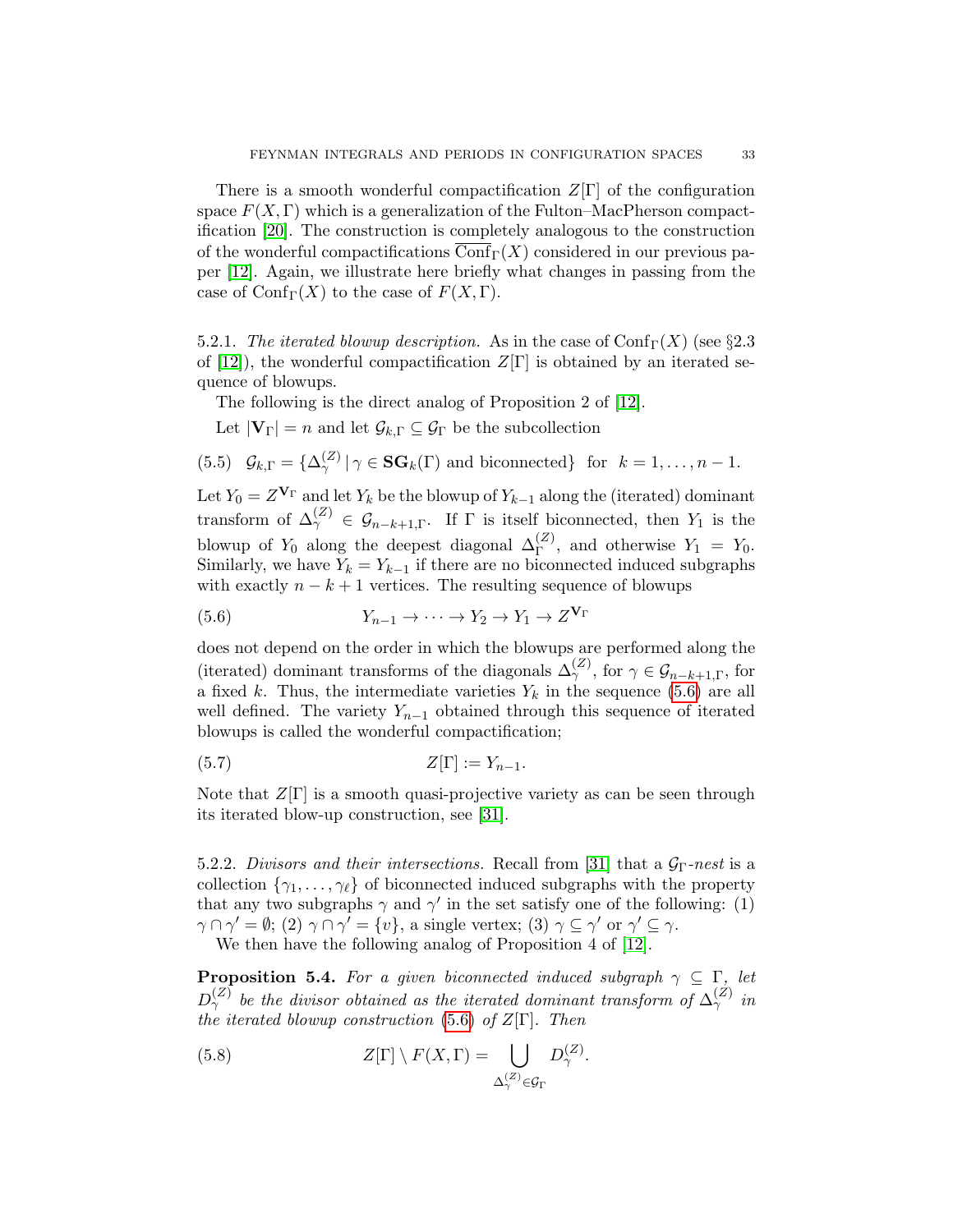The divisors  $D_{\gamma}^{(Z)}$  have the property that

(5.9)  $D_{\gamma_1}^{(Z)} \cap \cdots \cap D_{\gamma_\ell}^{(Z)} \neq \emptyset \Leftrightarrow \{\gamma_1, \ldots, \gamma_\ell\}$  is a  $\mathcal{G}_{\Gamma}$ -nest.

<span id="page-33-0"></span>5.3. Motives of wonderful compactifications. As in the case of the wonderful compactifications  $\text{Conf}_{\Gamma}(X)$  analyzed in [\[12\]](#page-52-1), one can obtain the explicit formula for the motive of the compactifications  $Z[\Gamma]$  directly from the formula for the motive of blow-ups and the iterated construction of §[5.2.1.](#page-32-1)

We first introduce the following notation as in [\[12\]](#page-52-1), [\[30\]](#page-53-0). Given a  $\mathcal{G}_{\Gamma}$ -nest N, and a biconnected induced subgraph  $\gamma$  such that  $\mathcal{N}' = \mathcal{N} \cup {\gamma}$  is still a  $\mathcal{G}_{\Gamma}$ -nest, we set

(5.10) 
$$
r_{\gamma} = r_{\gamma,\mathcal{N}} := \dim(\bigcap_{\gamma' \in \mathcal{N} : \gamma' \subset \gamma} \Delta_{\gamma'}) - \dim \Delta_{\gamma},
$$

(5.11) 
$$
M_{\mathcal{N}} := \{ (\mu_{\gamma})_{\Delta_{\gamma} \in \mathcal{G}_{\Gamma}} : 1 \leq \mu_{\gamma} \leq r_{\gamma} - 1, \ \mu_{\gamma} \in \mathbb{Z} \},
$$

(5.12) 
$$
\|\mu\| := \sum_{\Delta_{\gamma} \in \mathcal{G}_{\Gamma}} \mu_{\gamma}.
$$

We write here  $m(X)$  for the motive in the Voevodsky category. This corresponds to the notation  $M_{gm}$  of [\[45\]](#page-53-13).

The following result is the analog of Proposition 8 of [\[12\]](#page-52-1), see also [\[30\]](#page-53-0) for the formulation in the case of Chow motives.

<span id="page-33-1"></span>**Proposition 5.5.** Let  $X$  be a smooth projective variety. The Voevodsky motive  $\mathfrak{m}(Z[\Gamma])$  of the wonderful compactification is given by (5.13)

$$
0.13)
$$

$$
\mathfrak{m}(Z[\Gamma]) = \mathfrak{m}(Z^{\mathbf{V}_{\Gamma}}) \oplus \bigoplus_{\mathcal{N} \in \mathcal{G}_{\Gamma} \text{-}\nness} \bigoplus_{\mu \in M_{\mathcal{N}}} \mathfrak{m}(X^{\mathbf{V}_{\Gamma/\delta_{\mathcal{N}}(\Gamma)}} \times X^{\mathbf{V}_{\Gamma}})(\|\mu\|)[2\|\mu\|]
$$

where  $\Gamma/\delta_{\mathcal{N}}(\Gamma)$  is the quotient  $\Gamma/\delta_{\mathcal{N}}(\Gamma) := \Gamma//(\gamma_1 \cup \cdots \cup \gamma_r)$  for the  $\mathcal{G}_{\Gamma}$ -nest  $\mathcal{N} = \{\gamma_1, \ldots, \gamma_r\}.$ 

*Proof.* Let  $\widetilde{Y} \to Y$  be the blow-up of a smooth scheme Y along a smooth closed subscheme  $V \subset Y$ . Then  $\mathfrak{m}(\widetilde{Y})$  is canonically isomorphic to

$$
\mathfrak{m}(Y) \oplus \bigoplus_{k=1}^{\mathrm{codim}_Y(V)-1} \mathfrak{m}(V)(k)[2k],
$$

see Proposition 3.5.3 in [\[45\]](#page-53-13). The result then follows by applying this blowup formula for Voevodsky's motives to the iterated blow-up construction given in Section [5.2.1.](#page-32-1)

We obtain then from Proposition [5.5](#page-33-1) the following simple corollary (see  $§3.2$  of [\[12\]](#page-52-1)).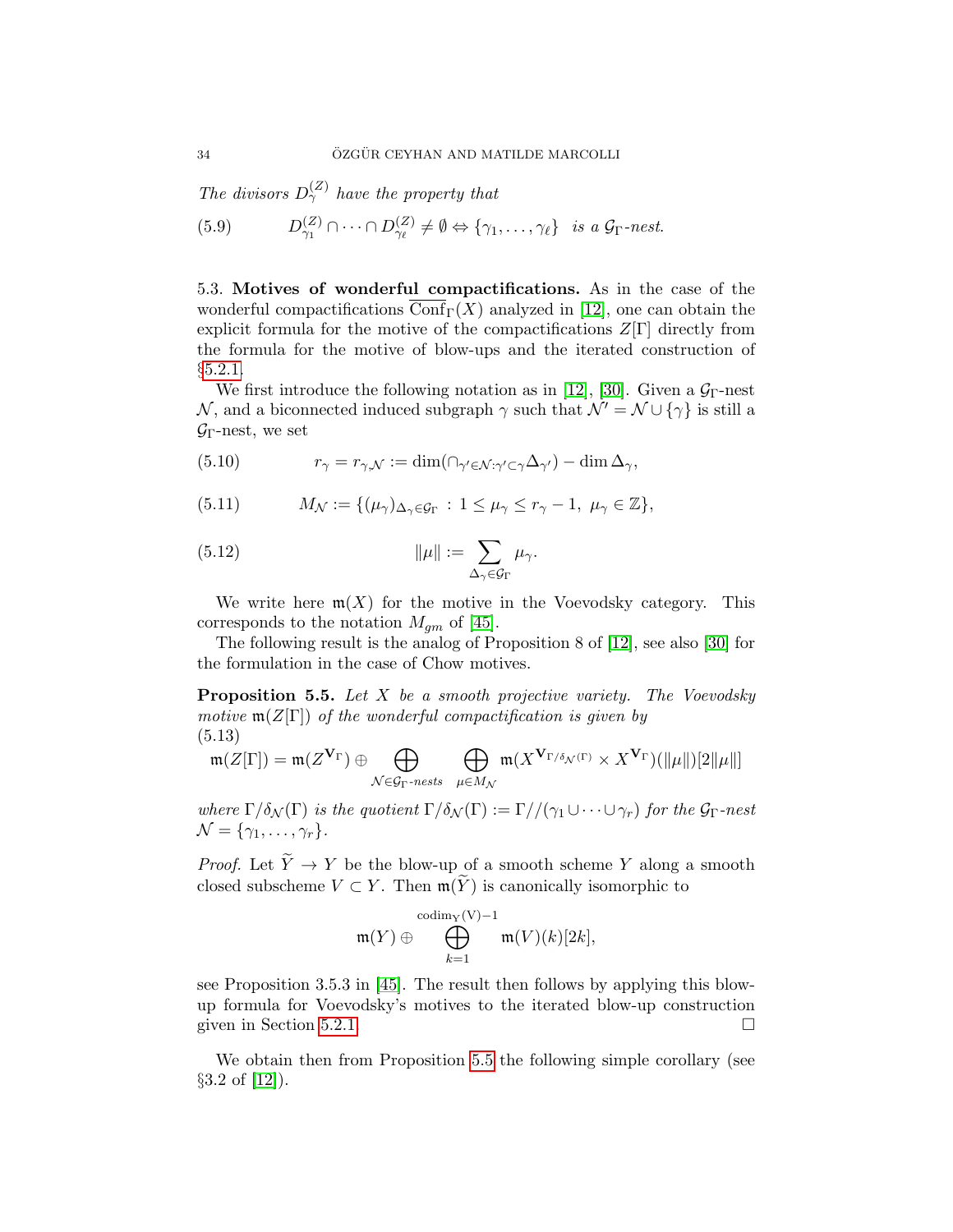**Corollary 5.6.** If the motive of the smooth projective variety  $X$  is mixed Tate, then the motive of  $Z[\Gamma]$  is mixed Tate, for all graphs  $\Gamma$ . Moreover, the exceptional divisors  $D_{\gamma}^{(Z)}$  associated to the biconnected induced subgraphs  $\gamma \subseteq \Gamma$  and the intersections  $D_{\gamma_1}^{(Z)} \cap \cdots \cap D_{\gamma_\ell}^{(Z)}$  associated to the  $\mathcal{G}_{\Gamma}$ -nests  $\{\gamma_1, \ldots, \gamma_\ell\}$  are also mixed Tate.

*Proof.* This is an immediate consequence of the construction of  $Z[\Gamma]$  since the motive of  $Z[\Gamma]$  depends upon the motive of X only through products, Tate twists, sums, and shifts. All these operations preserve the subcategory of mixed Tate motives. The reason why the intersections  $D_{\gamma_1}^{(Z)} \cap \cdots \cap D_{\gamma_\ell}^{(Z)}$ are also mixed Tate is because one has an explicit stratification, as described in [\[12\]](#page-52-1) and [\[31\]](#page-53-1), where one has a description of the intersections of diagonals in terms of configuration spaces of quotient graphs and by repeated use of the blowup formula for motives.

<span id="page-34-3"></span>**Remark 5.7.** One can also see easily that, if the variety  $X$  is defined over Z, then so is  $Z[\Gamma]$  and so are the  $D_{\gamma}^{(Z)}$  and their unions and intersections. Moreover, all these varieties then satisfy the unramified criterion of §3.5 and Proposition 3.10 of [\[22\]](#page-52-20).

<span id="page-34-0"></span>5.4. Feynman amplitude and wonderful compactifications. We now consider the form  $\omega_{\Gamma}^{(Z)}$  $\Gamma$ <sup>(2)</sup> defined as in [\(2.9\)](#page-6-0) and discuss its behavior when puled back from  $Z^{\mathbf{V}_{\Gamma}}$  to the wonderful compactification  $Z[\Gamma].$ 

5.4.1. Loci of divergence. For massless scalar Euclidean field theories, the pole locus  $\{\omega_{\Gamma}^{(Z)} = \infty\}$  in  $Z^{\mathbf{V}_{\Gamma}}$  is

(5.14) 
$$
\mathcal{Z}_{\Gamma} := \left\{ \prod_{e \in \mathbf{E}_{\Gamma}} \| p(z_{v_{s(e)}}) - p(z_{v_{t(e)}}) \|^2 = 0 \right\}.
$$

This definition can be rephrased as follows.

<span id="page-34-1"></span>**Lemma 5.8.** The divergent locus of the density  $\omega_{\Gamma}^{(Z)}$  $\Gamma\qquad(2.9)$  $\Gamma\qquad(2.9)$  in  $Z^{\mathbf{V}_{\Gamma}}$  is given by the union  $\bigcup_{e \in \mathbf{E}_{\Gamma}} \Delta_e^{(Z)}$ .

5.4.2. Order of singularities in the blowups. Let  $\pi_{\gamma}^{\ast}(\omega_{\Gamma}^{(Z)})$  $\binom{2}{\Gamma}$  denote the pullbacks of the form  $\omega_{\Gamma}^{(Z)}$  $\Gamma$ <sup>(2)</sup> of [\(2.9\)](#page-6-0) to the iterated blowups of  $Z^{\mathbf{V}_{\Gamma}}$  along the (dominant transforms of) the diagonals  $\Delta_{\gamma}^{(Z)}$ , for  $\gamma \subset \Gamma$  a biconnected induced subgraph.

<span id="page-34-2"></span>**Proposition 5.9.** Let  $\Gamma$  be a connected graph. Then for every biconnected induced subgraph  $\gamma \subset \Gamma$ , the pullback  $\pi_{\gamma}^{\ast}(\omega_{\Gamma}^{(Z)})$  $\binom{Z}{\Gamma}$  of  $\omega_{\Gamma}^{(Z)}$  $\int_{\Gamma}^{(2)}$  to the blowup along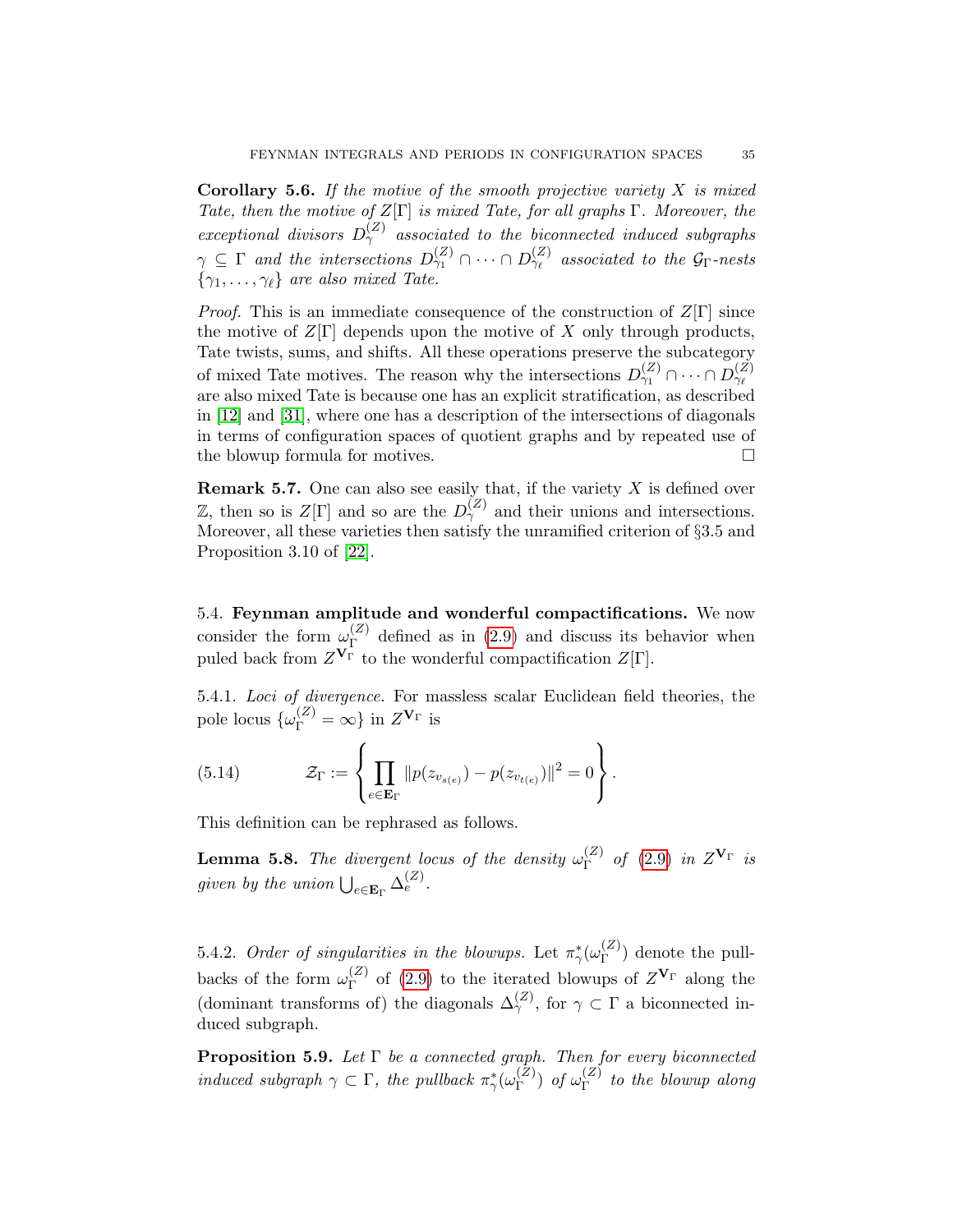the (dominant transform of)  $\Delta_{\gamma}^{(Z)}$  has singularities of order

(5.15) 
$$
\text{ord}_{\infty}(\pi_{\gamma}^*(\omega_{\Gamma}), D_{\gamma}^{(Z)}) = (D-2)|\mathbf{E}_{\gamma}| - 2D(|\mathbf{V}_{\gamma}|-1) + 2
$$

$$
= 2Db_1(\gamma) - (D+2)|\mathbf{E}_{\gamma}| + 2
$$

along the exceptional divisors  $D_{\gamma}^{(Z)}$  in the blowup. Here  $b_1(\gamma)$  denotes the first Betti number of graph  $\gamma$ .

*Proof.* Let  $m = D|\mathbf{V}_{\Gamma}|$  and  $L \subset \mathbb{A}^{2m}$  be the coordinate subspace given by the equations  $\{x_1 = \cdots = x_k = 0\}$ , and  $\pi : \widetilde{\mathbb{A}}^{2m} \to \mathbb{A}^{2m}$  be the blowup along  $L \subset \mathbb{A}^{2m}$ . If one chooses the coordinates  $w_i$  in the blow up, such that,  $w_i = x_i$  for  $i = k, ..., 2m$ , and  $w_i w_p = x_i$  for  $i < k$ . The exceptional divisor given by  $w_p = 0$  in these coordinates. Then, one obtains

$$
\pi^*(dx_1 \wedge dx_1^* \wedge \cdots \wedge dx_m \wedge dx_m^*) = |w|^{2(k-1)} dw_1 \wedge dw_1^* \wedge \cdots \wedge dw_d \wedge dw_D^*.
$$

This form has a zero of order  $2 \cdot (codim(L)-1)$  along the exceptional divisor of the blowup.

The codimension of the diagonal  $\Delta_{\gamma} \subset X^{\mathbf{V}_{\Gamma}}$  associated to a connected subgraph  $\gamma \subset \Gamma$  is  $D(|V_{\gamma}|-1)$ . On the other hand, the form  $\omega_{\Gamma}^{(Z)}$  $\Gamma^{(2)}$  has singularity along  $\Delta_{\gamma}^{(Z)}$  of order  $(D-2)|\mathbf{E}_{\gamma}|$ . Hence,

<span id="page-35-2"></span>
$$
\begin{array}{rcl}\n\text{ord}_{\infty}(\pi_{\gamma}^{*}(\omega_{\Gamma}^{(Z)}), D_{\gamma}^{(Z)}) & = & (\text{order of } \infty) - (\text{order of zeros}) \\
& = & (D-2)|\mathbf{E}_{\gamma}| - 2D(|\mathbf{V}_{\gamma}| - 1) + 2.\n\end{array}
$$

Note that the orders of pole are different from the case of the form  $\omega_{\Gamma}$  on Conf<sub>Γ</sub>(X), see §4.3 of [\[12\]](#page-52-1). Lemma [5.8](#page-34-1) and Proposition [5.9](#page-34-2) then imply the following.

<span id="page-35-3"></span>Corollary 5.10. Let  $\pi_{\Gamma}^{\ast}(\omega_{\Gamma}^{(Z)}$  $\binom{Z}{\Gamma}$  denote the pullback of  $\omega_{\Gamma}^{(Z)}$  $\int_{\Gamma}^{(2)}$  to the wonderful compactification  $Z[\Gamma]$ . The divergence locus of  $\pi_{\Gamma}^*(\omega_{\Gamma}^{(Z)})$  $T^{(2)}$ ) in  $Z[\Gamma]$  is given by the union of divisors

(5.16) 
$$
\bigcup_{\Delta_{\gamma}^{(Z)} \in \mathcal{G}_{\Gamma}} D_{\gamma}^{(Z)}.
$$

<span id="page-35-0"></span>5.5. Chain of integration and divergence locus. When pulling back the form  $\omega_{\Gamma}^{(Z)}$ <sup>(2)</sup> along the projection  $\pi_{\Gamma}: Z[\Gamma] \to Z^{\mathbf{V}_{\Gamma}}$ , one also replaces the chain of integration  $\sigma_{\Gamma}^{(Z,y)} = X^{\mathbf{V}_{\Gamma}} \times \{y\}$  of [\(2.10\)](#page-6-5) with  $\tilde{\sigma}_{\Gamma}^{(Z,y)} \subset Z[\Gamma]$  with  $\pi_\Gamma(\tilde{\sigma}_{\Gamma}^{(Z,y)}$  $\binom{(Z,y)}{\Gamma} = \sigma_{\Gamma}^{(Z,y)}$  $\int_{\Gamma}^{(Z,y)}$ , which gives

<span id="page-35-1"></span>(5.17) 
$$
\tilde{\sigma}_{\Gamma}^{(Z,y)} = \overline{\text{Conf}}_{\Gamma}(X) \times \{y\} \subset Z[\Gamma] = \overline{\text{Conf}}_{\Gamma}(X) \times X^{\mathbf{V}_{\Gamma}}.
$$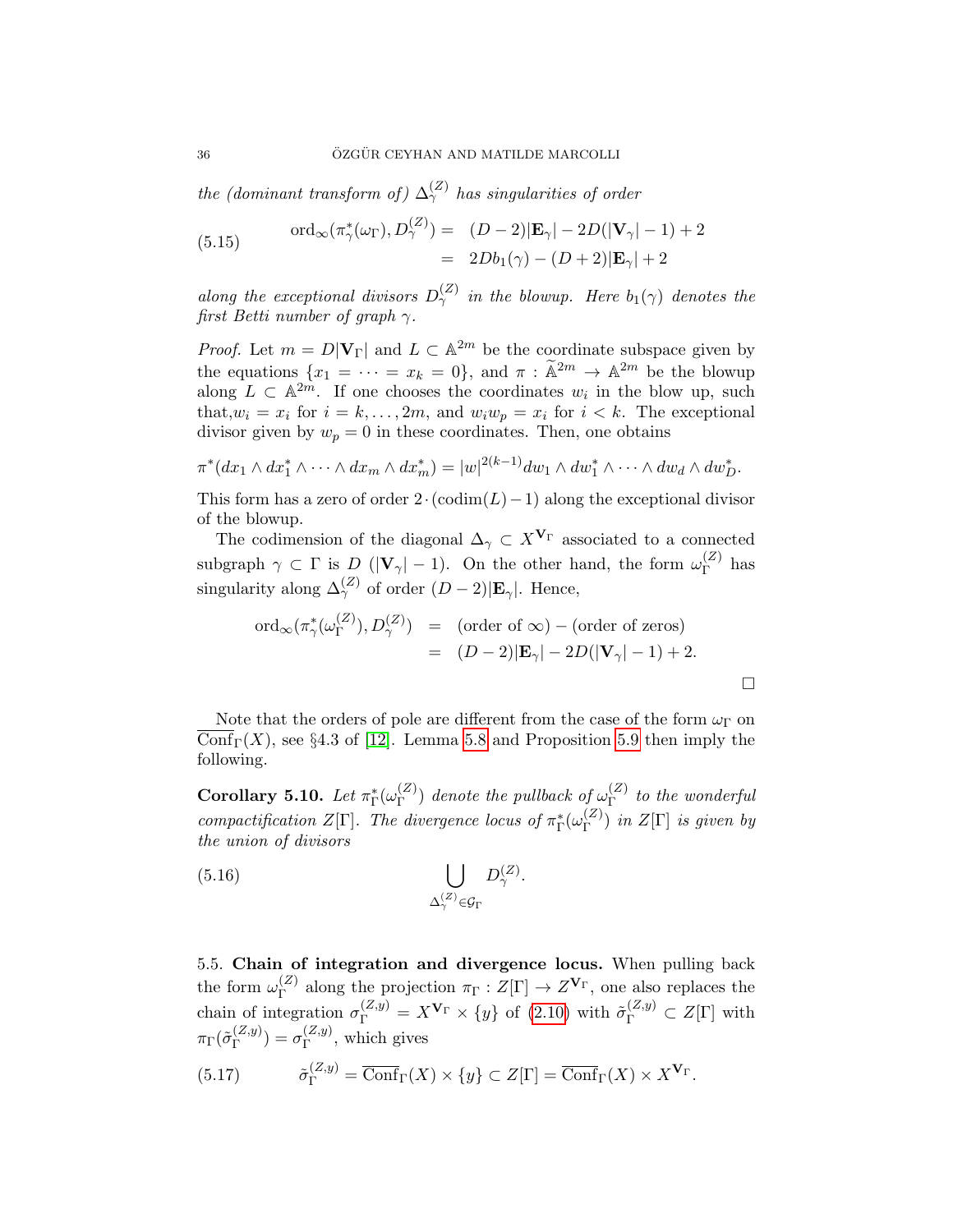**Lemma 5.11.** The chain of integration  $\tilde{\sigma}_{\Gamma}^{(Z,y)}$  $\Gamma^{(2, y)}$  of [\(5.17\)](#page-35-1) intersects the locus of divergence [\(5.16\)](#page-35-2) in

<span id="page-36-1"></span>(5.18) 
$$
\bigcup_{\Delta_{\gamma}^{(Z)} \in \mathcal{G}_{\Gamma}} D_{\gamma} \times \{y\} \subset \overline{\text{Conf}}_{\Gamma}(X) \times \{y\}.
$$

*Proof.* This follows directly from Corollary [5.10](#page-35-3) and  $(5.17)$ .

Notice that, since  $G_{\Gamma}$ -factors intersect transversely (see Proposition 2.8) of [\[31\]](#page-53-1) and Proposition 4 of [\[12\]](#page-52-1)), the intersection [\(5.18\)](#page-36-1) of the chain of integration  $\tilde{\sigma}_{\Gamma}^{(Z,y)}$  with the locus of divergence consists of a union of divisors  $D_{\gamma}$  inside  $X^{\mathbf{V}_{\Gamma}}$  intersecting transversely, with  $D_{\gamma_1} \cap \cdots \cap D_{\gamma_{\ell}} \neq \emptyset$  whenever  $\{\gamma_1, \ldots, \gamma_\ell\}$  form a  $\mathcal{G}_{\Gamma}$ -nest (see [\[12\]](#page-52-1) and [\[31\]](#page-53-1)).

<span id="page-36-0"></span>5.6. Smooth and algebraic differential forms. Consider the restriction of the amplitude  $\pi_{\Gamma}^*(\omega_{\Gamma}^{(Z)}$  $\binom{Z}{\Gamma}$  to the chain  $\tilde{\sigma}_{\Gamma}^{(Z,y)}$  $\Gamma$ <sup>( $\angle$ ,y)</sup>. It is defined on the complement of the divergence locus, namely on

$$
(5.19) \qquad \tilde{\sigma}_{\Gamma}^{(Z,y)} \smallsetminus \left(\bigcup_{\Delta_{\gamma}^{(Z)} \in \mathcal{G}_{\Gamma}} D_{\gamma} \times \{y\}\right) \simeq \overline{\mathrm{Conf}}_{\Gamma}(X) \smallsetminus \left(\bigcup_{\Delta_{\gamma}^{(Z)} \in \mathcal{G}_{\Gamma}} D_{\gamma}\right),
$$

which is a copy of  $\mathrm{Conf}_{\Gamma}(X)$  inside  $Z[\Gamma]$ . The form  $\pi_{\Gamma}^*(\omega_{\Gamma}^{(Z)})$  $\binom{2}{\Gamma}$  is a closed form of top dimension on this domain.

We recall the following general fact. Let  $\mathcal X$  be a smooth projective variety of dimension m and let  $\mathcal D$  be a union of smooth hypersurfaces intersecting transversely (strict normal crossings divisor). Let  $\mathcal{U} = \mathcal{X} \setminus \mathcal{D}$ .

<span id="page-36-2"></span>**Lemma 5.12.** Let  $\omega$  be a  $\mathcal{C}^{\infty}$  closed differential form of degree m on U, and let  $[\omega]$  be the corresponding de Rham cohomology class in  $H^m(\mathcal{U})$ . Then there exists an algebraic differential form  $\eta$  with logarithmic poles along  $\mathcal{D}$ , that is cohomologous,  $[\eta] = [\omega] \in H^m(\mathcal{U})$ , to the given form  $\omega$ .

Proof. First we use the fact that de Rham cohomology of a smooth quasiprojective variety  $\mathcal{U} = \mathcal{X} \setminus \mathcal{D}$  can always be computed using algebraic dif-ferential forms, [\[25\]](#page-52-21), [\[26\]](#page-52-22). Thus, the cohomology class  $[\omega]$  in  $H^m(\mathcal{U})$  can be realized by a form  $\alpha \in H^0(\mathcal{U}, \Omega^m)$ , with  $\Omega^m$  the sheaf of algebraic differential forms. Moreover, by §3.2 of [\[16\]](#page-52-23), the algebraic de Rham cohomology  $H^*(\mathcal{U})$  satisfies

(5.20) 
$$
H^*(\mathcal{U}) \simeq \mathbb{H}^*(\mathcal{X}, \Omega^*_{\mathcal{X}}(\log(\mathcal{D}))),
$$

where  $\Omega^*_{\mathcal{X}}(\log(\mathcal{D}))$  denotes the sheaf of meromorphic differential forms on  $\mathcal{X}$ with logarithmic poles along  $\mathcal{D}$ . Thus, we can find a form  $\eta \in \Omega^*_{\mathcal{X}}(\log(\mathcal{D}))$ so that  $[\eta] = [\omega] \in H^m(\mathcal{U}).$ 

We then have the following consequence.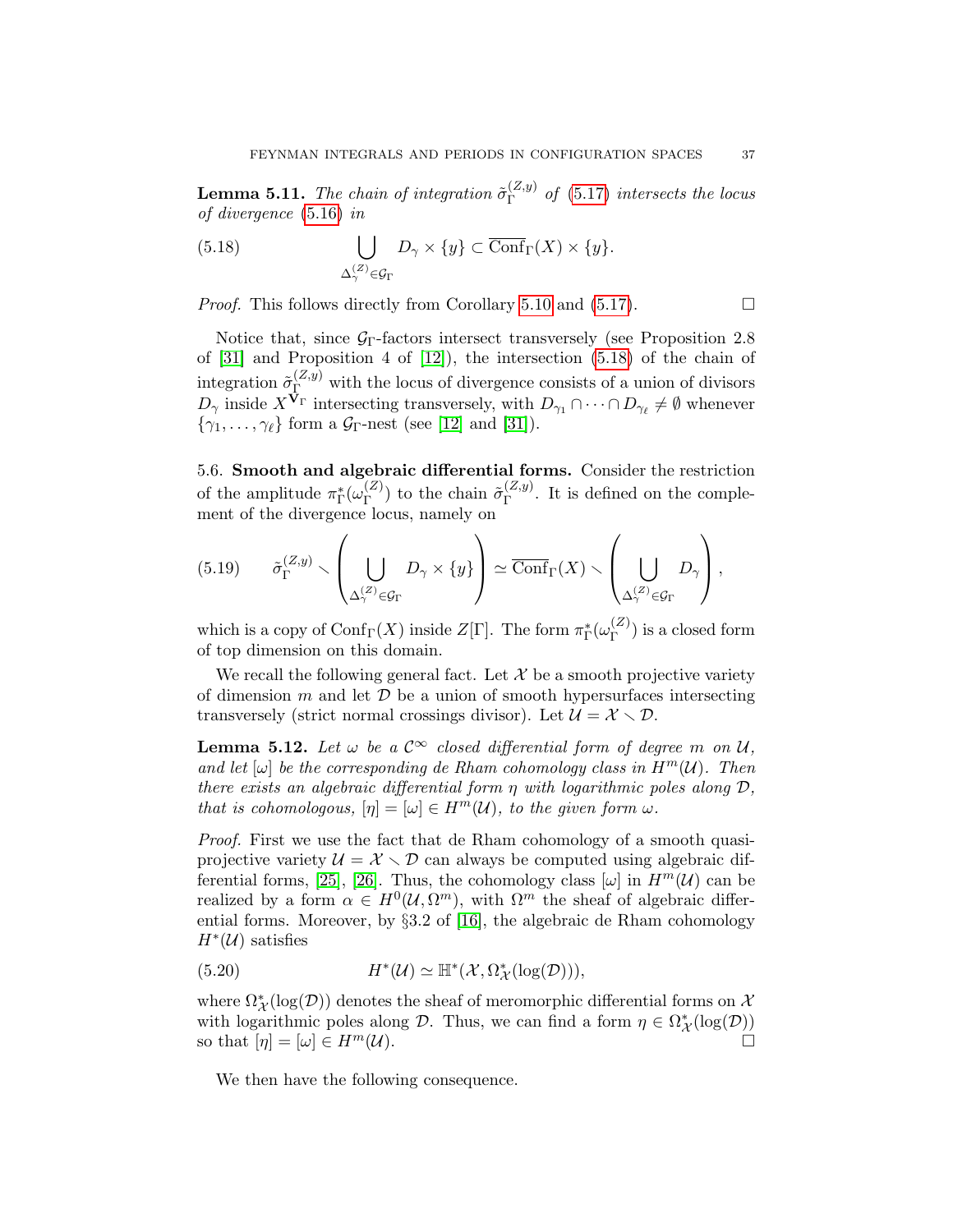${\rm Lemma~5.13.}$   $Let\, \pi_\Gamma^*(\omega_\Gamma^{(Z)}$  $\binom{2}{\Gamma}$  be the pullback of the Feynman amplitude [\(2.9\)](#page-6-0) to the wonderful compactification  $Z[\Gamma]$ . Then there exists a meromorphic differential form  $\eta_{\Gamma}^{(Z)}$  $\mathcal{L}_{\Gamma}^{(Z)}$ , the algebraic Feynman amplitude, on  $\tilde{\sigma}_{\Gamma}^{(Z,y)} = \overline{\text{Conf}}_{\Gamma}(X) \times$  $\{y\}$ , with logarithmic poles along

$$
\mathcal{D}_{\Gamma} = \bigcup_{\Delta_{\gamma}^{(Z)} \in \mathcal{G}_{\Gamma}} D_{\gamma} \times \{y\},\
$$

such that

$$
[\eta_{\Gamma}^{(Z)}] = [\pi_{\Gamma}^*(\omega_{\Gamma}^{(Z)})] \in H^{2D|\mathbf{V}_{\Gamma}|}(\tilde{\sigma}_{\Gamma}^{(Z)} \setminus \mathcal{D}_{\Gamma}).
$$

*Proof.* This follows directly from Lemma [5.12](#page-36-2) above.  $\Box$ 

<span id="page-37-0"></span>5.7. Iterated Poincaré residues. One can associate to the holomorphic differential form  $\eta_{\Gamma}$  with logarithmic poles along  $\mathcal{D}_{\Gamma}$  a Poincaré residue on each non-empty intersection of a collection of divisors  $D_{\gamma}^{(Z)}$  that corresponds to a  $\mathcal{G}_{\Gamma}$ -nest  $\mathcal{N} = {\gamma_1, \ldots, \gamma_r}.$ 

<span id="page-37-2"></span>**Proposition 5.14.** For every  $\mathcal{G}_{\Gamma}$ -nest  $\mathcal{N} = {\gamma_1, \dots, \gamma_r}$ , there is a Poincaré residue  $\mathcal{R}_{\mathcal{N}}(\eta_{\Gamma}),$  which defines a cohomology class in  $H^{2D|\mathbf{V}_{\Gamma}|-r}(V_{\mathcal{N}})$ , on the complete intersection  $V_{\mathcal{N}}^{(Z)} = D_{\gamma_1}^{(Z)} \cap \cdots \cap D_{\gamma_r}^{(Z)}$ . The pairing of  $\mathcal{R}_{\mathcal{N}}(\eta_{\Gamma})$  with an  $(2D|\mathbf{V}_{\Gamma}|-r)$ -cycle  $\Sigma_{\mathcal{N}}$  in  $V_{\mathcal{N}}^{(Z)}$  is equal to

<span id="page-37-1"></span>(5.21) 
$$
\int_{\Sigma_{\mathcal{N}}} \mathcal{R}_{\mathcal{N}}(\eta_{\Gamma}) = \frac{1}{(2\pi i)^r} \int_{\mathcal{L}_{\mathcal{N}}(\Sigma_{\mathcal{N}})} \eta_{\Gamma},
$$

where  $\mathcal{L}_{\mathcal{N}}(\Sigma_{\mathcal{N}})$  is the  $2D|\mathbf{V}_{\Gamma}|$ -cycle in  $Z[\Gamma]$  given by an iterated Leray coboundary of  $\Sigma_{\mathcal{N}}$ , which is a T<sup>r</sup>-torus bundle over  $\Sigma_{\mathcal{N}}$ . Under the assumption that the variety  $X$  is a mixed Tate motive, the integrals  $(5.21)$  are periods of mixed Tate motives.

*Proof.* As shown in Proposition [5.4,](#page-32-2) the divisors  $D_{\gamma}^{(Z)}$  in  $Z[\Gamma]$  have the property that

(5.22) 
$$
V_{\mathcal{N}}^{(Z)} = D_{\gamma_1}^{(Z)} \cap \cdots \cap D_{\gamma_r}^{(Z)} \neq \emptyset \Leftrightarrow \{\gamma_1, \ldots, \gamma_r\} \text{ is a } \mathcal{G}_{\Gamma} - \text{nest},
$$

with transverse intersections.

Consider the first divisor  $D_{\gamma_1}^{(Z)}$  in the  $\mathcal{G}_{\Gamma}$ -nest N, and a tubular neighborhood  $N_{\Gamma,\gamma_1} = N_{Z[\Gamma]}(D_{\gamma_1}^{(Z)})$  of  $D_{\gamma_1}^{(Z)}$  in  $N_{\Gamma,\gamma_1}$ . This is a unit disk bundle over  $D_{\gamma_1}^{(Z)}$  with projection  $\pi: N_{\Gamma,\gamma_1} \to D_{\gamma_1}^{(Z)}$  and with  $\sigma: D_{\gamma_1}^{(Z)} \to N_{\Gamma,\gamma_1}$  the zero section. The Gysin long exact sequence in homology gives

$$
\cdots \to H_k(N_{\Gamma,\gamma_1} \smallsetminus D_{\gamma_1}^{(Z)}) \stackrel{\iota_*}{\to} H_k(N_{\Gamma,\gamma_1})
$$
  

$$
\stackrel{\sigma^!}{\to} H_{k-2}(D_{\gamma_1}^{(Z)}) \stackrel{\pi^!}{\to} H_{k-1}(N_{\Gamma,\gamma_1} \smallsetminus D_{\gamma_1}^{(Z)}) \to \cdots
$$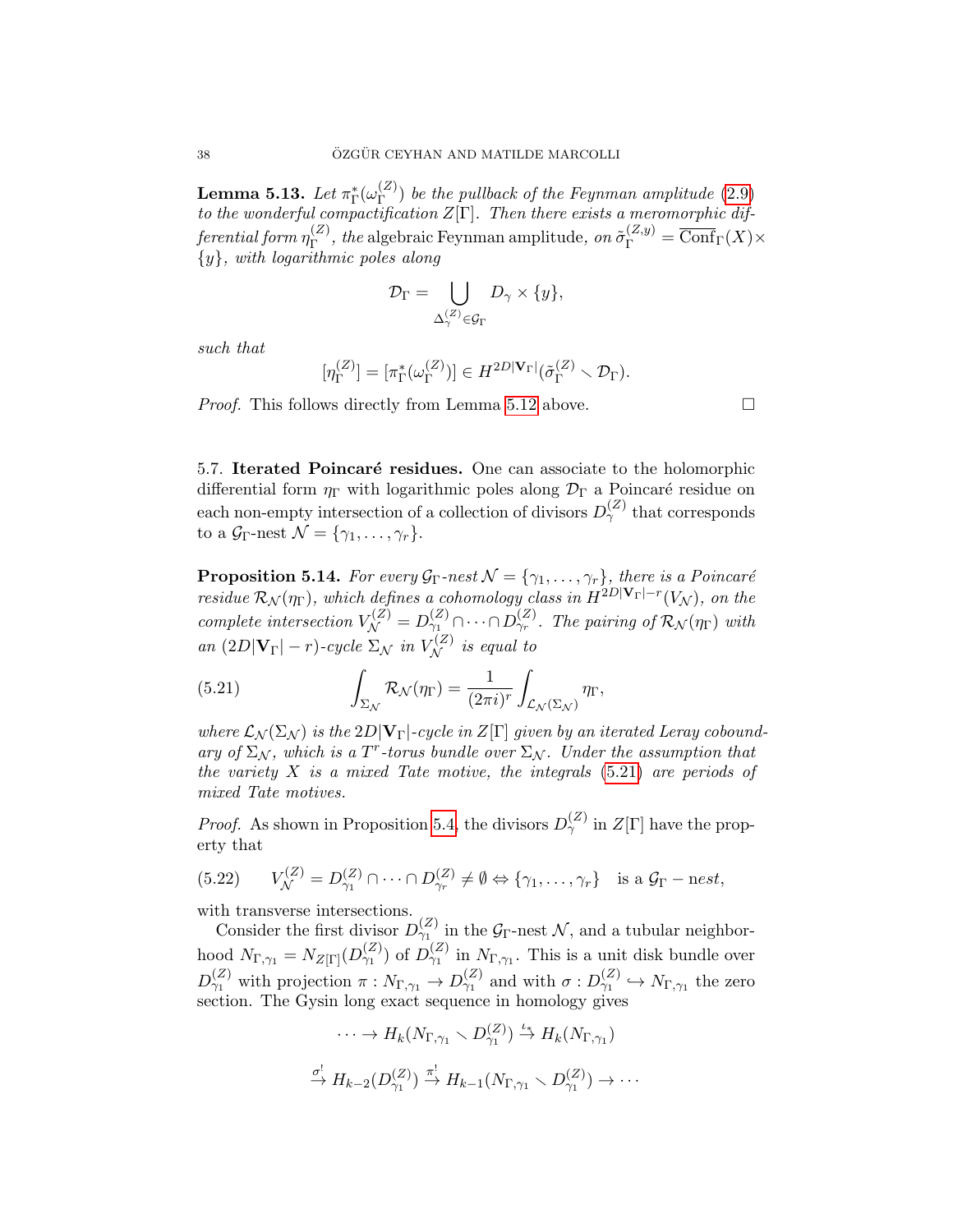where  $\pi^!$  is the Leray coboundary map, which assigns to a chain  $\Sigma$  in  $D_{\gamma_1}^{(Z)}$  the homology class in  $N_{\Gamma,\gamma_1} \setminus D_{\gamma_1}^{(Z)}$  of the boundary  $\partial \pi^{-1}(\Sigma)$  of the disk bundle  $\pi^{-1}(\Sigma)$  over  $\Sigma$ , which is an  $S^1$ -bundle over  $\Sigma$ . Its dual is a morphism

$$
\mathcal{R}_{\gamma_1}: H^{k+1}(N_{\Gamma,\gamma_1} \setminus D_{\gamma_1}^{(Z)}) \to H^k(D_{\gamma_1}^{(Z)}),
$$

which is the residue map. The iterated residue map is obtained by considering the complements  $\mathcal{U}_0 = N_{\Gamma,\gamma_1} \setminus D_{\gamma_1}^{(Z)}$  and

$$
\mathcal{U}_1 = D_{\gamma_1}^{(Z)} \setminus \bigcup_{1 < k \le r} D_{\gamma_k}^{(Z)},
$$
\n
$$
\mathcal{U}_2 = (D_{\gamma_1}^{(Z)} \cap D_{\gamma_2}^{(Z)}) \setminus \bigcup_{2 < k \le r} D_{\gamma_k}^{(Z)}
$$

,

and so on. One obtains a sequence of maps

$$
H^k(\mathcal{U}_0) \stackrel{\mathcal{R}_{\gamma_1}}{\rightarrow} H^{k-1}(\mathcal{U}_1) \stackrel{\mathcal{R}_{\gamma_2}}{\rightarrow} H^{k-2}(\mathcal{U}_2) \rightarrow \cdots \stackrel{\mathcal{R}_{\gamma_r}}{\rightarrow} H^{k-r}(V^{(Z)}_{\mathcal{N}}).
$$

The composition  $\mathcal{R}_{\mathcal{N}} = \mathcal{R}_{\gamma_r} \circ \cdots \circ \mathcal{R}_{\gamma_1}$  is the iterated residue map. Because the residue map is dual to Leray coboundary, under the pairing of homology and cohomology one obtains

$$
\langle \mathcal{R}_{\mathcal{N}}(\eta), \Sigma \rangle = \langle \eta, \mathcal{L}_{\mathcal{N}}(\Sigma) \rangle,
$$

where  $\mathcal{L}_{\mathcal{N}} = \mathcal{L}_{\gamma_1} \circ \cdots \circ \mathcal{L}_{\gamma_r}$  is the compositions of the Leray coboundary maps of the divisors  $D_{\gamma_k}^{(Z)}$ . The resulting  $\mathcal{L}_{\mathcal{N}}(\Sigma)$  is therefore, by construction, a  $T^r$ -torus bundle over  $\Sigma$ . At the level of differential forms, the residue map  $\mathcal{R}_{\gamma_1}$  is given by integration along the circle fibers of the  $S^1$ -bundle  $\partial \pi^{-1}(\Sigma) \to \Sigma$ . Thus, the pairing  $\langle \mathcal{R}_{\mathcal{N}}(\eta), \Sigma \rangle$  contains a  $2\pi i$  factor, coming from the integration of a form  $df/f$ , with f the local defining equation of the hypersurface, along the circle fibers. This means that, when writing the pairings in terms of differential forms, one obtains [\(5.21\)](#page-37-1). As shown in [\[12\]](#page-52-1), if  $m(X)$  is mixed Tate, the divisors  $D_{\gamma}$  and their intersections in  $\overline{\text{Conf}}_{\Gamma}(X)$ are mixed Tate motives, and so are the  $D_{\gamma}^{(Z)}$  and their intersections  $V_{\mathcal{N}}^{(Z)}$  in  $Z[\Gamma]$ .

Corollary 5.15. Given a  $\mathcal{G}_{\Gamma}$ -nest  $\{\gamma_1,\ldots,\gamma_r\}$  let  $V_{\mathcal{N}} = D_{\gamma_1} \cap \cdots \cap D_{\gamma_r}$ be the intersection of the corresponding divisors in  $\overline{\text{Conf}}_{\Gamma}(X)$ . The residues  $\mathcal{R}_{\mathcal{N}}(\eta_{\Gamma})$  of Proposition [5.14](#page-37-2) pair with the  $2D|\mathbf{V}_{\Gamma}|$  – r-dimensional cycles in  $V_{\mathcal{N}}^{(Z)}$  given by  $V_{\mathcal{N}} \times \{y\},$ 

(5.23) 
$$
\langle \mathcal{R}_{\mathcal{N}}(\eta_{\Gamma}), V_{\mathcal{N}} \rangle = \int_{V_{\mathcal{N}} \times \{y\}} \mathcal{R}_{\mathcal{N}}(\eta_{\Gamma}).
$$

*Proof.* The chain of integration  $\tilde{\sigma}_{\Gamma}^{(Z,y)} = \overline{\text{Conf}}_{\Gamma}(X) \times \{y\}$  intersects the loci  $V_{\mathcal{N}}^{(Z)} = V_{\mathcal{N}} \times X^{\mathbf{V}_{\Gamma}}$  along  $V_{\mathcal{N}} \times \times \{y\}$ , where the  $V_{\mathcal{N}}$  are the intersections  $V_{\mathcal{N}} = D_{\gamma_1} \cap \cdots \cap D_{\gamma_r}$  of the divisors  $D_{\gamma_k}$  in  $\overline{\text{Conf}}_{\Gamma}(X)$ . Thus,  $\Sigma = V_{\mathcal{N}} \times \{y\}$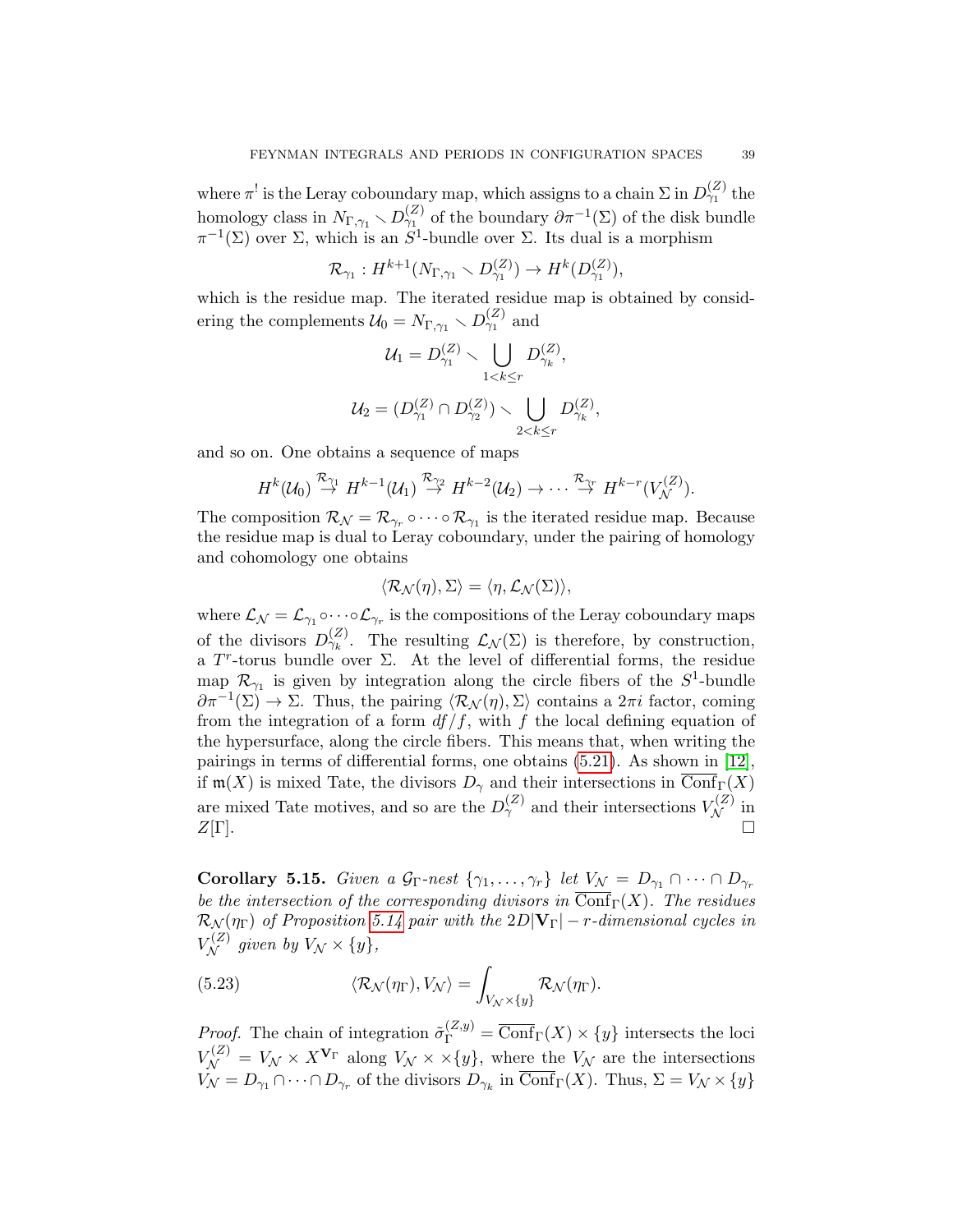defines a  $2D|\mathbf{V}_{\Gamma}|$  – *r*-dimensional cycle in  $V_{\mathcal{N}_{\perp}}^{(Z)}$ , which can be paired with the form  $\mathcal{R}_{\mathcal{N}}(\eta_{\Gamma})$  of degree  $2D|\mathbf{V}_{\Gamma}| - r$  on  $V_{\mathcal{N}}^{(Z)}$ .

Remark 5.16. The reason for passing to the wonderful compactification  $Z[\Gamma]$  and pulling back the form  $\omega_{\Gamma}^{(Z)}$  $\Gamma_{\Gamma}^{(Z)}$  along the projection  $\pi_{\Gamma}:Z[\Gamma]\to Z^{\mathbf{V}_{\Gamma}}$ is in order to pass to a setting where the locus of divergence is described by divisors  $D_{\gamma}$  intersecting transversely in  $\overline{\text{Conf}}_{\Gamma}(X)$ , while the intersections of the diagonals  $\Delta_{\gamma}$  in  $X^{\bar{\mathbf{V}}_{\Gamma}}$  can be non-transverse. These transversality issues are discussed in more detail in [\[12\]](#page-52-1). There is a generalization of the theory of forms with logarithmic poles and Poincar´e residues [\[35\]](#page-53-14), that extends the case of [\[15\]](#page-52-7) of normal crossings divisors, but in this more general setting the Poincaré residue gives meromorphic instead of holomorphic forms.

## <span id="page-39-3"></span>6. Regularization and integration

<span id="page-39-0"></span>In this section, we describe a regularization of the Feynman integral

(6.1) 
$$
\int_{\tilde{\sigma}_{\Gamma}^{(Z,y)} \backslash \mathcal{D}_{\Gamma}} \eta_{\Gamma}^{(Z)}
$$

in distributional terms, using the theory of principal value and residue currents. This will show that one can express ambiguities in the regularization in terms of the iterated residues along the intersections of the divisors  $D_{\gamma}^{(Z)}$ , described in §[5.7](#page-37-0) above.

<span id="page-39-1"></span>6.1. Current-regularized Feynman amplitudes. We review briefly some well known facts about residue and principal value currents and we apply them to the Feynman amplitude regularization.

6.1.1. Residue currents and Mellin transforms. Recall that, for a single smooth hypersurface defined by an equation  $\{f = 0\}$ , the residue current  $[Z_f]$ , supported on the hypersurface, is defined as

$$
[Z_f] = \frac{1}{2\pi i} \bar{\partial} \left[\frac{1}{f}\right] \wedge df := \frac{1}{2\pi i} \bar{\partial} \partial \log |f|^2.
$$

This is known as the Poincaré–Lelong formula. It can also be seen as a limit

<span id="page-39-2"></span>
$$
\int_{Z_f} \varphi = \lim_{\epsilon \to 0} \frac{1}{2\pi i} \int_{|f|=\epsilon} \frac{df}{f} \wedge \varphi.
$$

A generalization is given by the Coleff–Herrera residue current [\[14\]](#page-52-10), associated to a collection of functions  $\{f_1, \ldots, f_r\}$ . Under the assumption that these define a complete intersection  $V = \{f_1 = \cdots = f_r = 0\}$ , the residue current

(6.2) 
$$
\mathcal{R}_f = \bar{\partial} \left[\frac{1}{f_1}\right] \wedge \cdots \wedge \bar{\partial} \left[\frac{1}{f_r}\right]
$$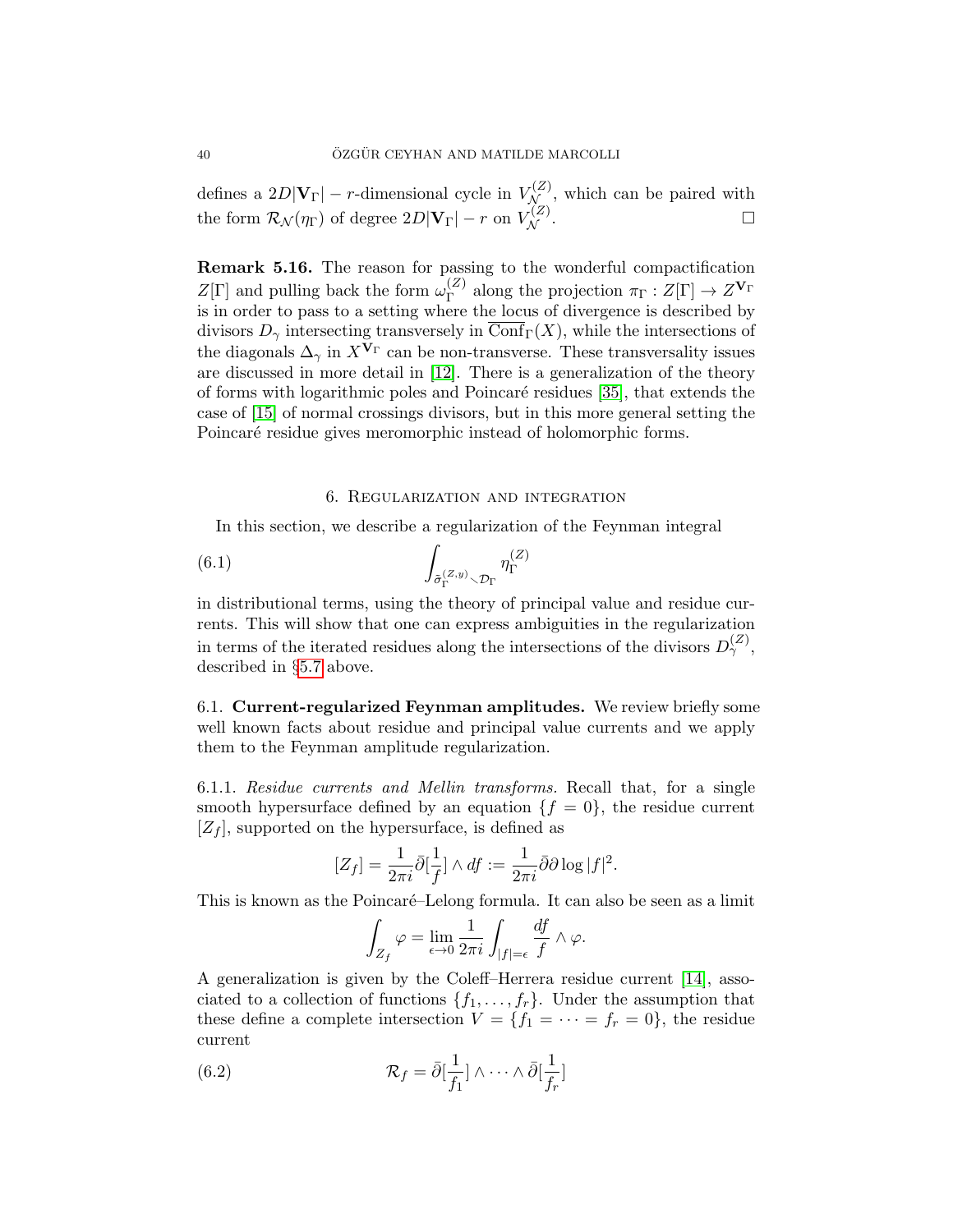is obtained as a limit

$$
\mathcal{R}_f(\varphi) = \lim_{\delta \to 0} \int_{T_{\epsilon(\delta)}(f)} \frac{\varphi}{f_1 \cdots f_r},
$$

with  $T_{\epsilon(\delta)}(f) = \{ |f_k| = \epsilon_k(\delta) \},\$  with the limit taken over "admissible paths"  $\epsilon(\delta)$ , which satisfy the properties

$$
\lim_{\delta \to 0} \epsilon_r(\delta) = 0, \quad \lim_{\delta \to 0} \frac{\epsilon_k(\delta)}{(\epsilon_{k+1}(\delta))^\ell} = 0,
$$

for  $k = 1, \ldots, r$  and any positive integer  $\ell$ . The test form  $\varphi$  is a  $(2n - r)$ form of type  $(n, n-r)$ , where 2n is the real dimension of the ambient space, and the residual current obtained in this way is a  $(0, r)$ -current. For more details, see §3 of [\[8\]](#page-52-9) and [\[43\]](#page-53-15). Notice that, while in general one cannot take products of distributions, the Coleff–Herrera product [\(6.2\)](#page-39-2) is well defined for residue currents, as well as between residue and principal value currents.

Moreover, the Mellin transform

(6.3) 
$$
\Gamma_f^{\varphi}(\lambda) = \int_{\mathbb{R}_+^r} \mathcal{I}_f^{\varphi}(\epsilon) \, \epsilon^{\lambda - 1} \, d\epsilon,
$$

with

$$
\mathcal{I}_f^{\varphi}(\epsilon) = \int_{T_{\epsilon}(f)} \frac{\varphi}{f_1 \cdots f_r}
$$

and with

<span id="page-40-0"></span>
$$
\epsilon^{\lambda-1} d\epsilon = \epsilon_1^{\lambda_1-1} \cdots \epsilon_r^{\lambda_r-1} d\epsilon_1 \wedge \cdots \wedge d\epsilon_r,
$$

can also be written, as in [\[8\]](#page-52-9), [\[43\]](#page-53-15), as

(6.4) 
$$
\Gamma_f^{\varphi}(\lambda) = \frac{1}{(2\pi i)^r} \int_{\mathcal{X}} |f|^{2(\lambda - 1)} \overline{df} \wedge \varphi,
$$

where the integration is on the ambient variety  $\mathcal{X}$  and where

<span id="page-40-1"></span>
$$
|f|^{2(\lambda-I)} = |f_1|^{2(\lambda_1-1)} \cdots |f_r|^{2(\lambda_r-1)}, \quad \text{and} \quad \overline{df} = \overline{df_1} \wedge \cdots \wedge \overline{df_r}.
$$

When  $\{f_1, \ldots, f_r\}$  define a complete intersection, the function  $\lambda_1 \cdots \lambda_r \Gamma_f^{\varphi}$  $^{\varphi}_{f}(\lambda)$ is holomorphic in a neighborhood of  $\lambda = 0$  and the value at zero is given by the residue current([\[8\]](#page-52-9), [\[43\]](#page-53-15))

(6.5) 
$$
\mathcal{R}_f(\varphi) = \lambda_1 \cdots \lambda_r \Gamma_f^{\varphi}(\lambda)|_{\lambda=0}.
$$

Equivalently,  $(6.4)$  and  $(6.5)$  can also be written as

(6.6) 
$$
\lim_{\lambda \to 0} \lambda \Gamma_f^{\varphi}(\lambda) = \lim_{\lambda \to 0} \frac{1}{(2\pi i)^r} \int_{\mathcal{X}} \frac{\bar{\partial} |f_r|^{2\lambda_r} \wedge \dots \wedge \bar{\partial} |f_1|^{2\lambda_1}}{f_r \cdots f_1} \wedge \varphi,
$$

where the factor  $\lambda$  on the left-hand-side stands for  $\lambda_1 \cdots \lambda_r$  as in [\(6.5\)](#page-40-1).

The Poincaré–Lelong formula, in this more general case of a complete intersection defined by a collection  $\{f_1, \ldots, f_r\}$ , expresses the integration current  $Z_f$  as

(6.7) 
$$
[Z_f] = \frac{1}{(2\pi i)^r} \bar{\partial}[\frac{1}{f_r}] \wedge \cdots \wedge \bar{\partial}[\frac{1}{f_1}] \wedge df_1 \wedge \cdots \wedge df_r.
$$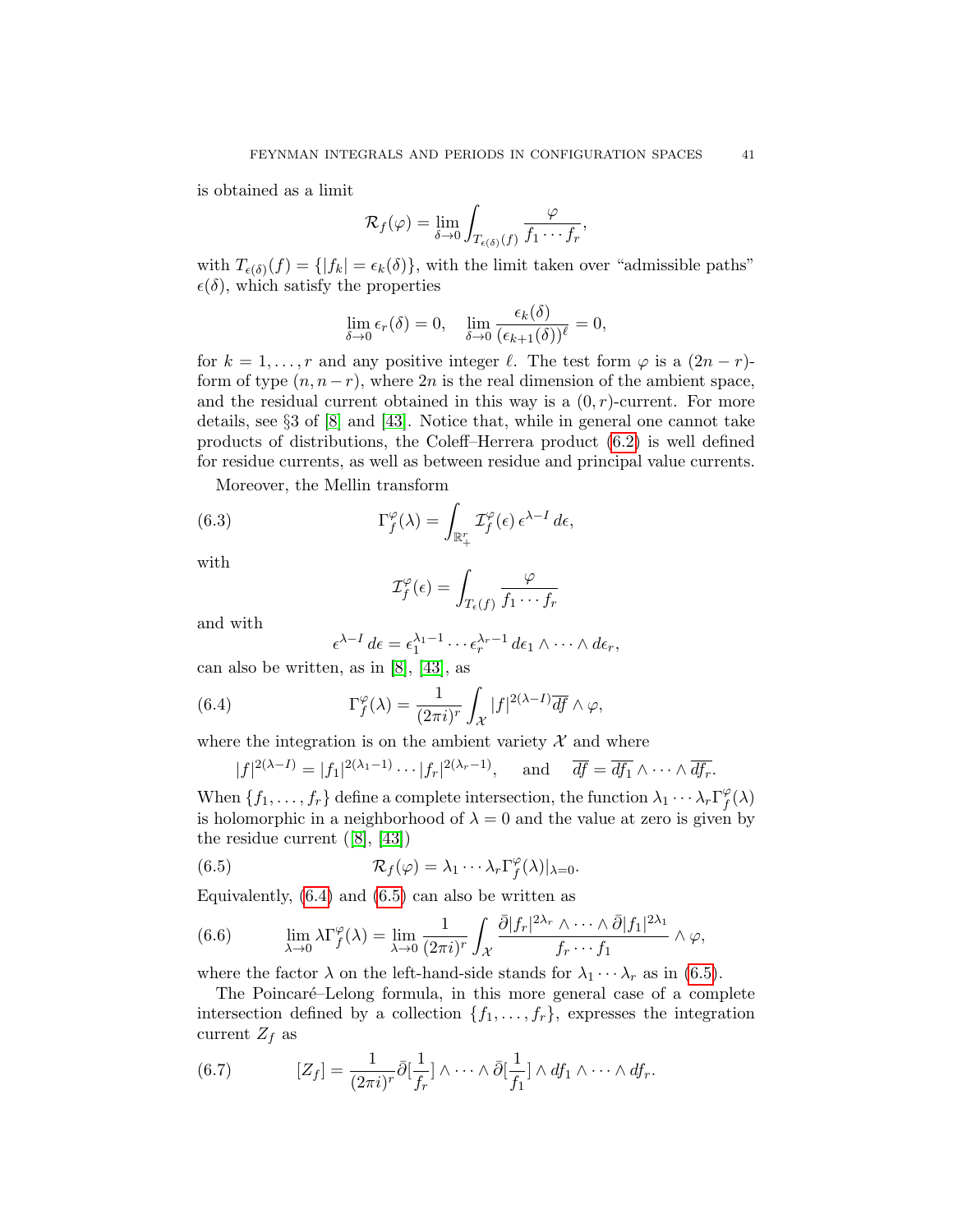The correspondence between residue currents and the Poincaré residues on complete intersections, discussed above in §[5.7,](#page-37-0) is given for instance in Theorem 4.1 of [\[3\]](#page-52-24).

6.1.2. Principal value current. The principal value current  $[1/f]$  of a single holomorphic function  $f$  can be computed as [\[27\]](#page-52-25), [\[38\]](#page-53-16)

(6.8) 
$$
\langle [\frac{1}{f}], \phi \rangle = \lim_{\epsilon \to 0} \int_{|f| > \epsilon} \frac{\phi \, d\zeta \wedge d\bar{\zeta}}{f},
$$

where  $\phi$  is a test function. More generally, for  $\{f_1, \ldots, f_r\}$  as above, the principal value current is given by

(6.9) 
$$
\langle \left[\frac{1}{f}\right], \phi \rangle = \lim_{\epsilon \to 0} \int_{N_{\epsilon}(f)} \frac{\phi}{f_r \cdots f_1},
$$

with  $\phi$  a test form and with

(6.10) 
$$
N_{\epsilon}(f) = \{ |f_k| > \epsilon_k \}.
$$

<span id="page-41-0"></span>More generally we will use the following notation.

**Definition 6.1.** Given a meromorphic  $(p, q)$ -form  $\eta$  on an m-dimensional smooth projective variety X, with poles along an effective divisor  $\mathcal{D} = D_1 \cup$  $\cdots D_r$ , where the components  $D_k$  are smooth hypersurfaces defined by equations  $f_k = 0$ , the principal value current  $PV(\eta)$  is defined by

<span id="page-41-1"></span>(6.11) 
$$
\langle PV(\eta), \phi \rangle = \lim_{\epsilon \to 0} \int_{N_{\epsilon}(f)} \eta \wedge \phi,
$$

for an  $(m - p, m - q)$  test form  $\phi$ , with  $N_{\epsilon}(f)$  defined as in [\(6.10\)](#page-41-0).

The following simple Lemma describes the source of ambiguities and its relation to residues.

**Lemma 6.2.** When the test form  $\phi$  is modified to  $\phi + \overline{\partial}\psi$ , the principal value current satisfies

(6.12) 
$$
\langle [\frac{1}{f}], \phi + \bar{\partial}\psi \rangle = \langle [\frac{1}{f}], \phi \rangle - \langle \bar{\partial}[\frac{1}{f}], \psi \rangle,
$$

where  $\bar{\partial}[1/f]$  is the residue current  $\mathcal{R}_f$  of [\(6.2\)](#page-39-2).

Proof. By Stokes theorem, we have

$$
\langle [\frac{1}{f}], \bar{\partial}\psi\rangle = \lim_{\epsilon \to 0} \int_{|f| > \epsilon} \frac{\bar{\partial}\psi}{f} = \lim_{\epsilon \to 0} - \int_{|f| = \epsilon} \frac{\psi}{f} = -\langle \bar{\partial}[\frac{1}{f}], \psi \rangle.
$$

We now return to the case of the Feynman amplitudes and describe the corresponding regularization and ambiguities.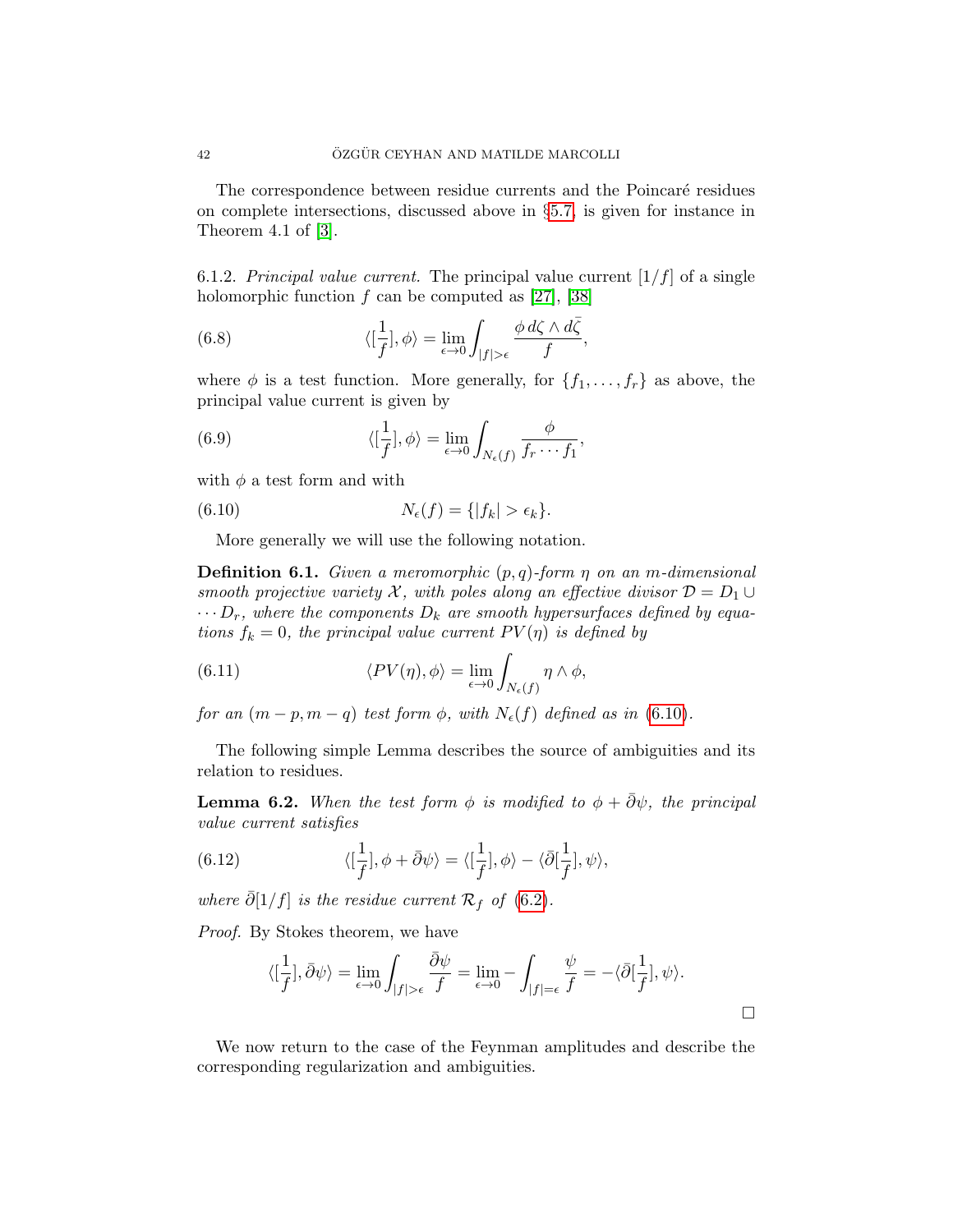6.1.3. Principal value and Feynman amplitude. We can regularize the Feynman amplitude given by the integral [\(6.1\)](#page-39-3), interpreted in the distributional sense, as in §[2.3.4,](#page-7-2) using the principal value current.

<span id="page-42-1"></span>Definition 6.3. The principal value regularization of the Feynman ampli-tude [\(6.1\)](#page-39-3) is given by the current  $PV(\eta_{\Gamma}^{(Z)})$  $\binom{2}{\Gamma}$  defined as in [\(6.11\)](#page-41-1),

$$
\langle PV(\eta_{\Gamma}^{(Z)}), \varphi \rangle = \lim_{\epsilon \to 0} \int_{N_{\epsilon}(f)} \varphi \eta,
$$

for a test function  $\varphi$ .

We can also write the regularized integral in the following form.

Lemma 6.4. The regularized integral satisfies

$$
\langle PV(\eta_{\Gamma}^{(Z)}), \varphi \rangle = \lim_{\lambda \to 0} \int_{\tilde{\sigma}_{\Gamma}^{(Z,y)}} |f_n|^{2\lambda_n} \cdots |f_1|^{2\lambda_1} \eta_{\Gamma}^{(Z,y)} \varphi
$$

where  $n = n_{\Gamma}$  is the cardinality  $n_{\Gamma} = \#\mathcal{G}_{\Gamma}$  of the building set  $\mathcal{G}_{\Gamma}$  and the  $f_k$ are the defining equations of the  $D_{\gamma}^{(Z)}$  in  $\mathcal{G}_{\Gamma}$ 

*Proof.* The form  $\eta_{\Gamma}^{(Z)}$  $\mathcal{D}_{\Gamma}^{(Z)}$  has poles along the divisor  $\mathcal{D}_{\Gamma} = \cup_{\Delta_{\gamma}^{(Z)} \in \mathcal{G}_{\Gamma}} D_{\gamma}^{(Z)}$ . Thus, if we denote by  $f_k$ , with  $k = 1, ..., n$  with  $n = #\mathcal{G}_\Gamma$  the defining equations of the  $D_{\gamma}^{(Z)}$ , we can write the principal value current in the form

$$
\lim_{\lambda \to 0} \int_{\tilde{\sigma}_{\Gamma}^{(Z,y)}} \frac{|f_n|^{2\lambda_n} \cdots |f_1|^{2\lambda_1}}{f_n \cdots f_1} h \varphi,
$$

with h an algebraic from without poles and  $\varphi$  is a test function.

6.1.4. Pseudomeromorphic currents. If  $\{f_1, \ldots, f_n\}$  define a complete intersection  $V = \{f_1 = \cdots = f_r = 0\}$  in a smooth projective variety X, an elementary pseudomeromorphic current is a current of the form

<span id="page-42-2"></span>(6.13) 
$$
C_{r,n} := \left[\frac{1}{f_n}\right] \wedge \cdots \wedge \left[\frac{1}{f_{r+1}}\right] \wedge \bar{\partial} \left[\frac{1}{f_r}\right] \wedge \cdots \wedge \bar{\partial} \left[\frac{1}{f_1}\right],
$$

for some  $1 \leq r \leq n$ , where the products of principal value and residue currents are well defined Coleff–Herrera products and the resulting current is commuting in the principal value factors and anticommuting in the residue factors. These distributions also have a Mellin transform formulation (see [\[8\]](#page-52-9)) as

(6.14) 
$$
\langle C_{r,n}, \phi \rangle = \lim_{\lambda \to 0} \frac{1}{(2\pi i)^r} \int_{\mathcal{X}} \prod_{k=r+1}^n \frac{|f_k|^{2\lambda_k}}{f_k} \int_{j=1}^r \bar{\partial} \left( \frac{|f_j|^{2\lambda_j}}{f_j} \right) \wedge \phi.
$$

<span id="page-42-0"></span>6.2. Ambiguities of regularized Feynman integrals. We can use the formalism of residue currents recalled above to describe the ambiguities in the principal value regularization of Feynman amplitudes of Definition [6.3.](#page-42-1)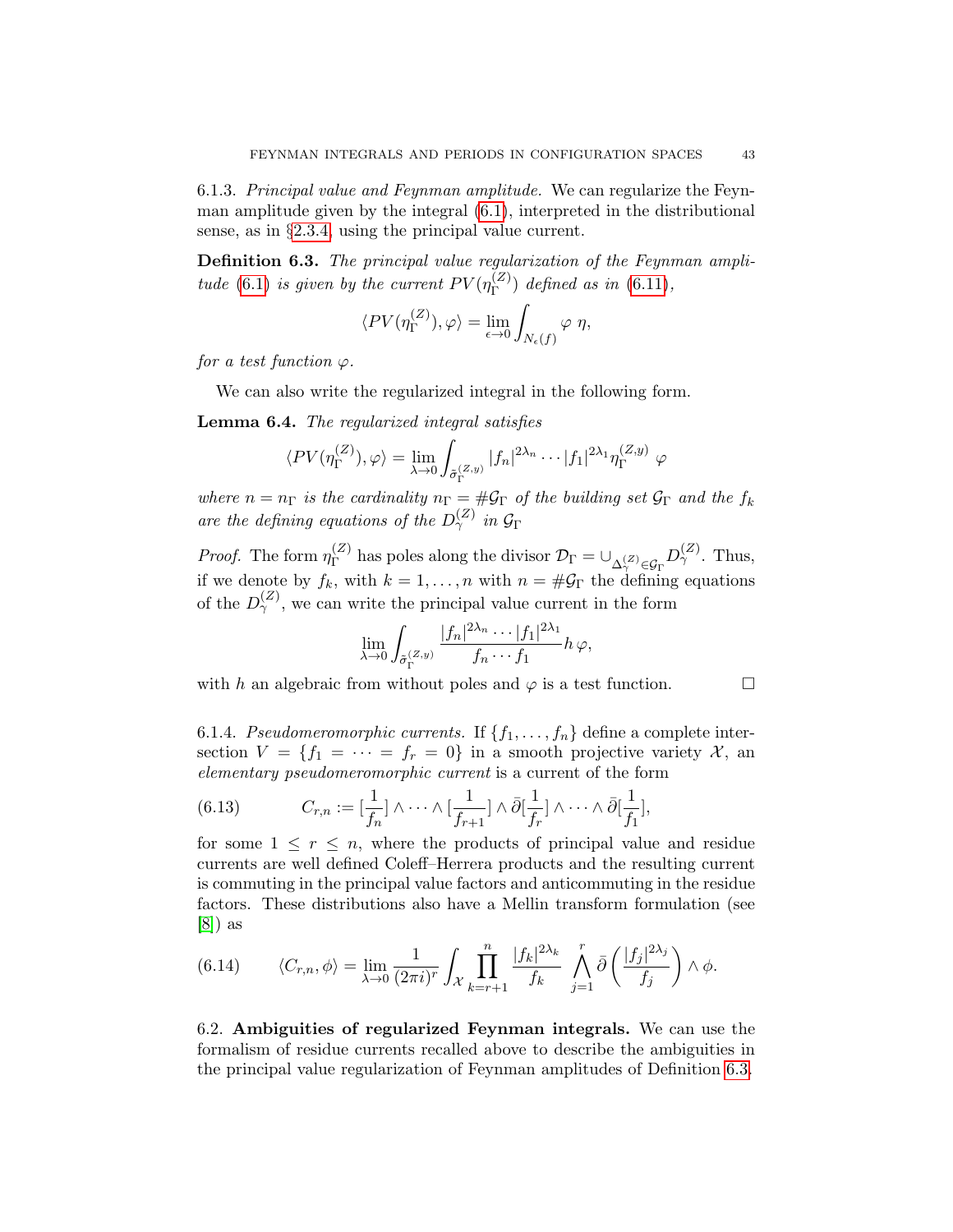6.2.1. Feynman amplitude and residue currents. As in §[5.7,](#page-37-0) consider a  $\mathcal{G}_{\Gamma}$ nest  $\{\gamma_1,\ldots,\gamma_r\}$  and the associated intersection  $V_{\mathcal{N}}^{(Z)} = D_{\gamma_1}^{(Z)} \cap \cdots \cap D_{\gamma_r}^{(Z)}$ . Also let  $n_{\Gamma} = \#\mathcal{G}_{\Gamma}$  and let  $f_k$ , for  $k = 1, \ldots, n_{\Gamma}$  be the defining equations for the  $D_{\gamma}^{(Z)}$ , for  $\gamma$  ranging over the subgraphs defining the building set  $\mathcal{G}_{\Gamma}$ . For  $\epsilon = (\epsilon_k)$ , we define

(6.15) 
$$
\tilde{\sigma}_{\Gamma,\epsilon}^{(Z,y)} := \tilde{\sigma}_{\Gamma}^{(Z,y)} \cap N_{\epsilon}(f),
$$

with  $N_{\epsilon}(f)$  defined as in [\(6.10\)](#page-41-0). The principal value regularization of Definition [6.3](#page-42-1) can then be written as

$$
\langle PV(\eta_{\Gamma}^{(Z,y)}),\varphi \rangle = \lim_{\epsilon \to 0} \int_{\tilde{\sigma}_{\Gamma,\epsilon}^{(Z,y)}} \varphi \, \eta_{\Gamma}^{(Z,y)},
$$

where the limit is taken over admissible paths.

Similarly, given a  $\mathcal{G}_{\Gamma}$ -nest  $\mathcal{N} = {\gamma_1, \ldots, \gamma_r}$ , we introduce the notation

(6.16) 
$$
\tilde{\sigma}_{\Gamma,\mathcal{N},\epsilon}^{(Z,y)} := \tilde{\sigma}_{\Gamma}^{(Z,y)} \cap T_{\mathcal{N},\epsilon}(f) \cap N_{\mathcal{N},\epsilon}(f),
$$

where  $T_{\mathcal{N},\epsilon}(f) = \{ |f_k| = \epsilon_k, k = 1,\ldots,r \}$  and  $N_{\mathcal{N},\epsilon}(f) = \{ |f_k| > \epsilon, k = 1,\ldots,r \}$  $r+1,\ldots,n$ , where we have ordered the n subgraphs  $\gamma$  in  $\mathcal{G}_{\Gamma}$  so that the first r belong to the nest  $\mathcal N$ .

<span id="page-43-1"></span>**Proposition 6.5.** For a  $\mathcal{G}_{\Gamma}$ -nest  $\mathcal{N} = {\gamma_1, \dots, \gamma_r}$ , as above, the limit

<span id="page-43-0"></span>(6.17) 
$$
\lim_{\epsilon \to 0} \int_{\tilde{\sigma}_{\Gamma,\mathcal{N},\epsilon}^{(Z,y)}} \varphi \,\eta_{\Gamma}^{(Z,y)}
$$

determines a pseudomeromorphic current, whose residue part is an iterated residue supported on  $V_{\mathcal{N}}^{(Z)} = D_{\gamma_1}^{(Z)} \cap \cdots \cap D_{\gamma_r}^{(Z)}$ .

*Proof.* Let  $f_k$ , with  $k = 1, ..., n$  with  $n = #\mathcal{G}_\Gamma$ , be the defining equations of the  $D_{\gamma}^{(Z)}$ . We assume the subgraphs in  $\mathcal{G}_{\Gamma}$  are ordered so that the first r belong to the given  $G_{\Gamma}$ -nest N. We can then write the current [\(6.17\)](#page-43-0) in the form  $\langle C_{r,n}, h\varphi \rangle$ , where  $C_{r,n}$  is the elementary pseudomeromorphic current of  $(6.13)$  and h is algebraic without poles.

6.2.2. Residue currents as ambiguities. With the same setting as in Proposition [6.5,](#page-43-1) we then have the following characterization of the ambiguities of the principal value regularization.

**Proposition 6.6.** The ambiguities in the current-regularization  $PV(\eta_{\Gamma}^{(Z,y)})$  $\Gamma^{(2,y)}_{\Gamma_{\text{max}}}$ are given by iterated residues supported on the intersections  $V_{\mathcal{N}}^{(Z)} = D_{\gamma_1}^{(Z)} \cap$  $\cdots \cap D_{\gamma_r}^{(Z)}$ , of divisors corresponding to  $\mathcal{G}_{\Gamma}$ -nests  $\mathcal{N} = {\gamma_1, \ldots, \gamma_r}.$ 

Proof. As above, we have

$$
\langle PV(\eta_{\Gamma}^{(Z,y)}),\varphi \rangle = \lim_{\epsilon \to 0} \int_{\tilde{\sigma}_{\Gamma,\epsilon}^{(Z,y)}} \varphi \, \eta_{\Gamma}^{(Z,y)} = \lim_{\lambda \to 0} \int_{\tilde{\sigma}_{\Gamma}^{(Z,y)}} \frac{|f_n|^{2\lambda_n} \cdots |f_1|^{2\lambda_1}}{f_n \cdots f_1} \, h \, \varphi
$$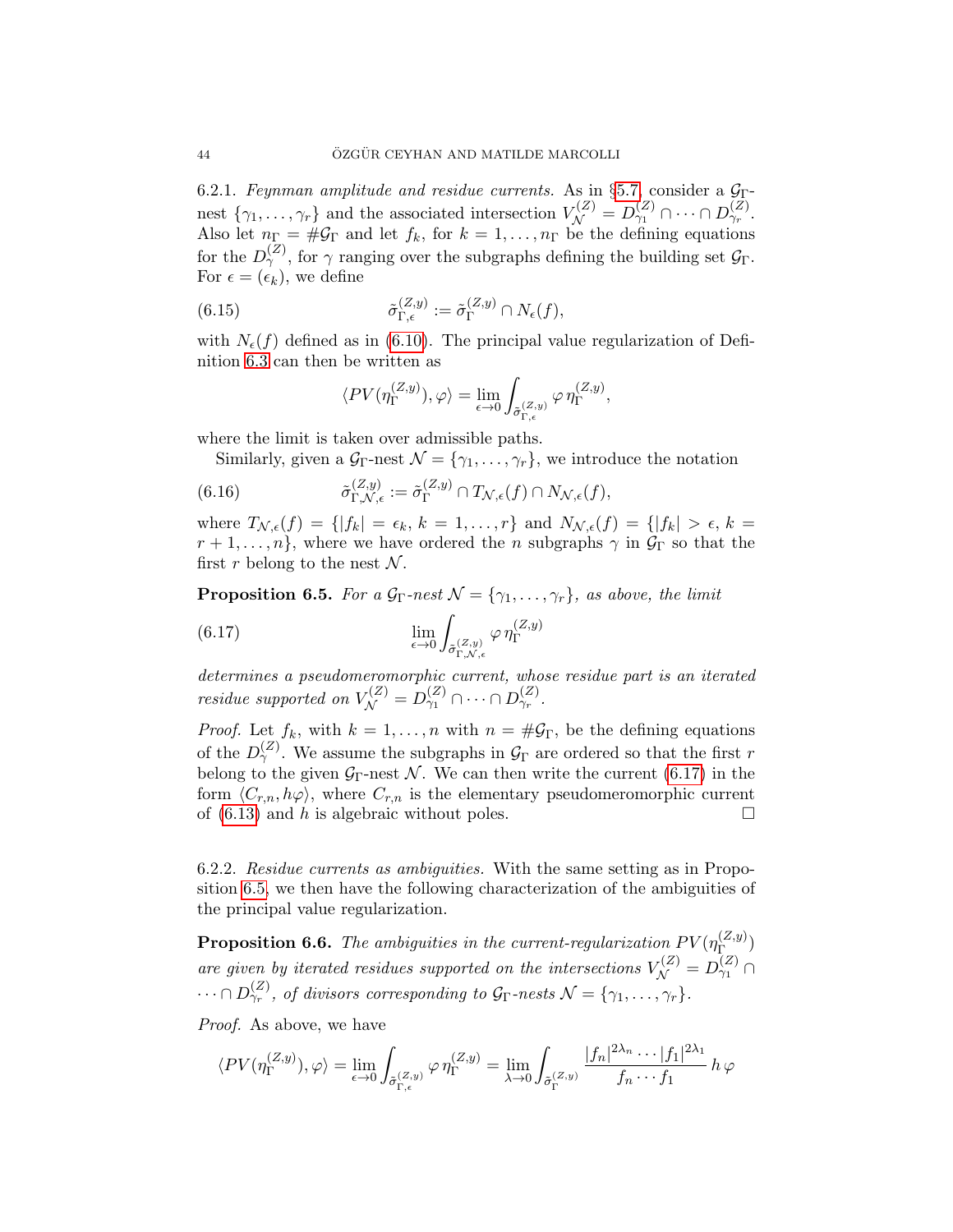If we replace the form  $h\varphi$  with a form  $h\varphi + \bar{\partial}_N \psi$ , where N is a  $\mathcal{G}_{\Gamma}$ -nest and the notation  $\bar{\partial}_{\mathcal{N}}\psi$  means a form

$$
\bar{\partial}_{\mathcal{N}}\psi:=\psi_n\cdots\psi_{r+1}\,\bar{\partial}\psi_r\wedge\cdots\wedge\bar{\partial}\psi_1,
$$

for test functions  $\psi_k, k = 1, \ldots, n$ , we obtain a pseudomeromorphic current

$$
\langle PV(\eta_{\Gamma}^{(Z,y)}), \bar{\partial}_{\mathcal{N}} \psi \rangle = \langle [\frac{1}{f_n}] \wedge \cdots \wedge [\frac{1}{f_{r+1}}] \wedge \bar{\partial}[\frac{1}{f_r}] \wedge \cdots \wedge \bar{\partial}[\frac{1}{f_1}], \psi \rangle,
$$

with  $\psi = \psi_n \cdots \psi_1$ . Notice then that the residue part

$$
\langle \bar{\partial}[\frac{1}{f_r}] \wedge \cdots \wedge \bar{\partial}[\frac{1}{f_1}], \psi \rangle = \mathcal{R}_{\mathcal{N}}(\psi)
$$
\nsumerted on  $V^{(Z)} = D^{(Z)} \cap \dots \cap D^{(Z)}$ 

is an iterated residue supported on  $V_{\mathcal{N}}^{(Z)} = D_{\gamma_1}^{(Z)} \cap \cdots \cap D_{\gamma_r}^{(Z)}$ . — П

By the results of §[5.7,](#page-37-0) and the relation between residue currents and iterated Poincaré residues (see [\[3\]](#page-52-24)), when evaluated on algebraic test forms on the varieties  $V_N^{(Z)}$ , these ambiguities can be expressed in terms of periods of mixed Tate motives, that is, by the general result of [\[11\]](#page-52-2), in terms of multiple zeta values.

### 7. Other regularization methods

<span id="page-44-0"></span>We now discuss a regularization method for the evaluation of the Feynman integral

$$
\int_{\tilde{\sigma}_{\Gamma}^{(Z,y)}} \pi_{\Gamma}^*(\omega_{\Gamma}^{(Z)}),
$$

with the pullback  $\pi_{\Gamma}^*(\omega_{\Gamma}^{(Z)})$  $\binom{2}{\Gamma}$  to  $Z[\Gamma]$  as in Corollary [5.10](#page-35-3) and the chain of integration  $\tilde{\sigma}_{\Gamma}^{(Z,y)}$  $_{\Gamma}^{(Z,y)}$  as in [\(5.17\)](#page-35-1), obtained from the form  $\omega_{\Gamma}^{(Z)}$  $\Gamma^{(2)}$  and the chain  $\sigma^{(Z)}_\Gamma$  $\Gamma$ <sup>(2)</sup> of Definition [2.6.](#page-6-4) The geometric method of regularization we adopt is based on the deformation to the normal cone.

A general method of regularization consists of deforming the chain of integration so that it no longer intersects the locus of divergences. We first describe briefly why this cannot be done directly within the space  $Z[\Gamma]$ considered above, and then we introduce a simultaneous deformation of the form and of the space where integration happens, so that the integral can be regularized according to the general method mentioned above.

To illustrate where the problem arises, if one tries to deform the chain of integration away from the locus of divergence in  $Z[\Gamma]$ , consider the local problem near a point  $z \in D_{\gamma}^{(Z)}$  in the intersection of  $\tilde{\sigma}_{\Gamma}^{(Z,y)}$  with one of the divisors in the divergence locus of the form  $\pi_{\Gamma}^*(\omega_{\Gamma})$ . Near this point, the locus of divergence is a product  $D_{\gamma} \times X^{\mathbf{V}_{\Gamma}}$ . We look at the intersection of the integration chain  $\tilde{\sigma}_{\Gamma}^{(Z,y)}$  with a small tubular neighborhood  $T_{\epsilon}$  of  $D_{\gamma} \times X^{\mathbf{V}_{\Gamma}}$ . We have

$$
\tilde{\sigma}_{\Gamma}^{(Z,y)} \cap \partial T_{\epsilon} = \partial \pi_{\epsilon}^{-1}(D_{\gamma}) \times \{y\},\
$$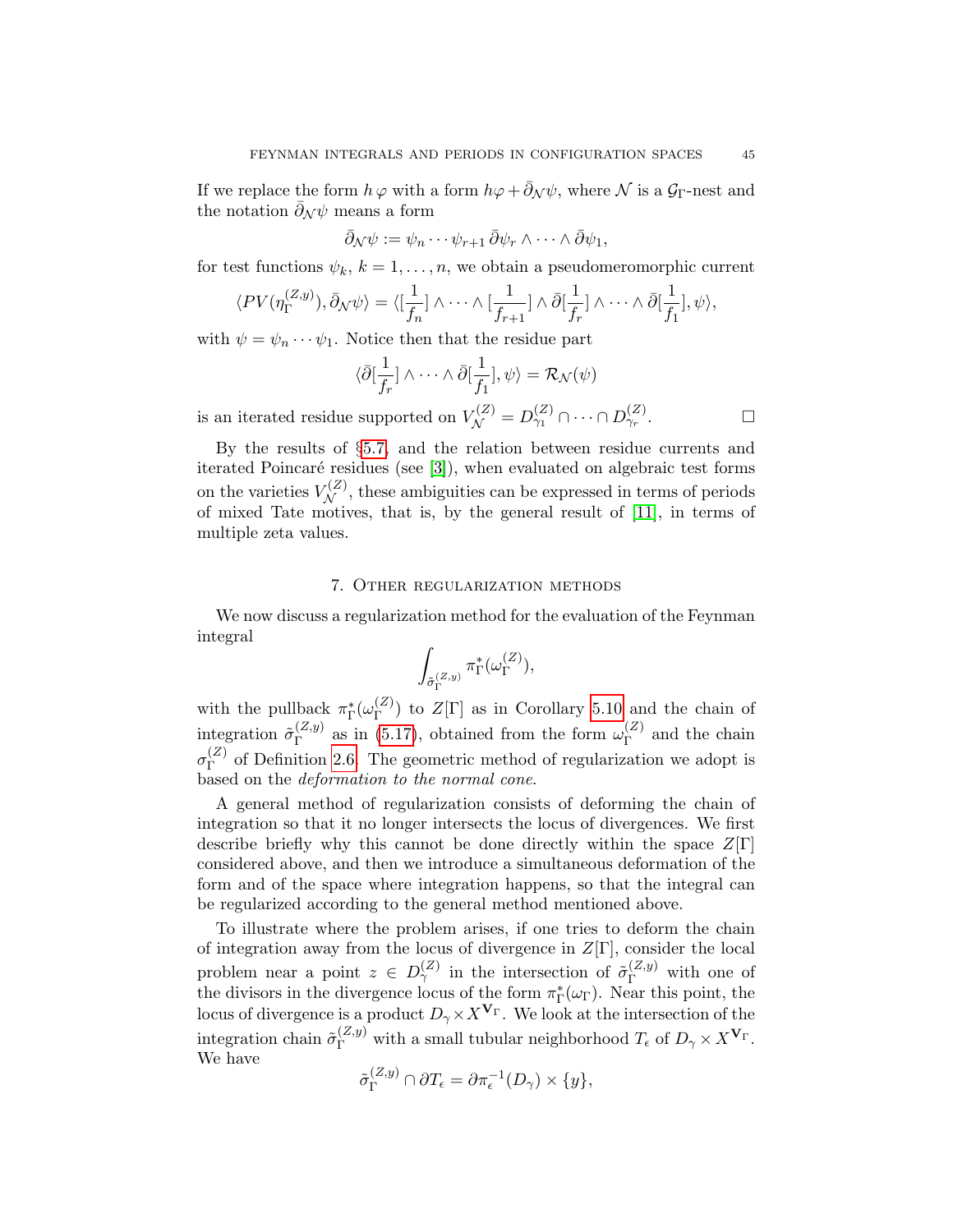with  $\pi_{\epsilon}: T_{\epsilon}(D_{\gamma}) \to D_{\gamma}$  the projection of the 2-disc bundle and  $\partial \pi_{\epsilon}^{-1}(D_{\gamma})$  a circle bundle, locally isomorphic to  $D_\gamma \times S^1$ . Thus, locally,  $\tilde{\sigma}_{\Gamma}^{(Z,y)} \cap T_{\epsilon}$  looks like a ball  $B^{2D|\mathbf{V}_{\Gamma}|} \times \{0\}$  inside a ball  $B^{4D|\mathbf{V}_{\Gamma}|}$ . Locally, we can think of the problem of deforming the chain of integration in a neighborhood of the divergence locus as the question of deforming a ball  $B^{2D|\mathbf{V}_{\Gamma}|} \times \{0\}$  leaving fixed the boundary  $S^{2D|\mathbf{V}_{\Gamma}|-1} \times \{0\}$  inside a ball  $B^{4D|V_{\Gamma}|}$  so as to avoid the locus  $\{0\} \times B^{2D|\mathbf{V}_{\gamma}|}$  that lies in the divergence locus. However, one can check that the spheres  $S^{2D|\mathbf{V}_{\Gamma}|-1} \times \{0\}$  and  $\{0\} \times S^{2D|\mathbf{V}_{\gamma}|-1}$  are linked inside the sphere  $S^{4D|\mathbf{V}_{\Gamma}|-1}$ . This can be seen, for instance, by computing their Gauss linking integral (see [\[37\]](#page-53-17))

(7.1) 
$$
\operatorname{Lk}(M, N) = \frac{1}{\operatorname{Vol}(S)} \int_{M \times N} \frac{\Omega_{k,\ell}(\alpha)}{\sin^n(\alpha)} [x, dx, y, dy]
$$

with  $M = S^k \times \{0\}, N = \{0\} \times S^{\ell}, S = S^n$ , and with  $k = \ell = 2D|\mathbf{V}_{\Gamma}| - 1$ and  $n = 4D|\mathbf{V}_{\Gamma}| - 1$ , where

$$
\Omega_{k,\ell}(\alpha) := \int_{\theta=\alpha}^{\pi} \sin^k(\theta-\alpha) \sin^{\ell}(\theta) d\theta,
$$
  

$$
\alpha(x,y) := \text{dist}_{S^n}(x,y), \quad x \in M, y \in N,
$$
  

$$
[x, dx, y, dy] := \det(x, \frac{\partial x}{\partial s_1}, \dots, \frac{\partial x}{\partial s_k}, y, \frac{\partial y}{\partial t_1}, \dots, \frac{\partial y}{\partial t_\ell}) ds dt,
$$

with x, y the embeddings of  $S^k$  and  $S^{\ell}$  in  $S^n$  and s, t the local coordinates on  $S^k$  and  $S^{\ell}$ . Then one can see (§4 of [\[37\]](#page-53-17)) that in  $S^n$  with  $n = k + \ell + 1$ the linking number is  $Lk(S^k \times \{0\}, \{0\} \times S^{\ell}) = 1$ .

This type of problem can be easily avoided by introducing a simultaneous deformation of the form  $\pi_{\Gamma}^*(\omega_{\Gamma})$  and of the space  $Z[\Gamma]$  as we show in the following.

<span id="page-45-0"></span>7.1. Form regularization. We first regularize the form  $\omega_{\Gamma}^{(Z)}$  $\int_{\Gamma}^{(2)}$  by embedding the configuration space  $Z^{\mathbf{V}_{\Gamma}}$  as the fiber over zero in a one parameter family  $Z^{\mathbf{V}_{\Gamma}} \times \mathbb{P}^{\mathbf{I}}$  and using the additional coordinate  $\zeta \in \mathbb{P}^{\mathbf{I}}$  to alter the differential form in a suitable way.

**Definition 7.1.** The regularization of the Feynman amplitude  $\omega_{\Gamma}^{(Z)}$  $\Gamma$  on the space  $Z^{\mathbf{V}_{\Gamma}} \times \mathbb{P}^1$  is given by

<span id="page-45-1"></span>
$$
(7.2) \quad \tilde{\omega}_{\Gamma}^{(Z)} = \prod_{e \in \mathbf{E}_{\Gamma}} \frac{1}{(\|x_{s(e)} - x_{t(e)}\|^2 + |\zeta|^2)^{D-1}} \bigwedge_{v \in \mathbf{V}_{\Gamma}} dx_v \wedge d\bar{x}_v \wedge d\zeta \wedge d\bar{\zeta},
$$

where  $\zeta$  is the local coordinate on  $\mathbb{P}^1$ .

**Lemma 7.2.** The divergent locus  $\{\tilde{\omega}_{\Gamma}^{(Z)} = \infty\}$  of the form [\(7.2\)](#page-45-1) on  $Z^{\mathbf{V}_{\Gamma}} \times \mathbb{P}^1$ is given by the locus  $\bigcup_{e \in \mathbf{E}_{\Gamma}} \Delta_e^{(Z)} \subset Z^{\mathbf{V}_{\Gamma}} \times \{0\}.$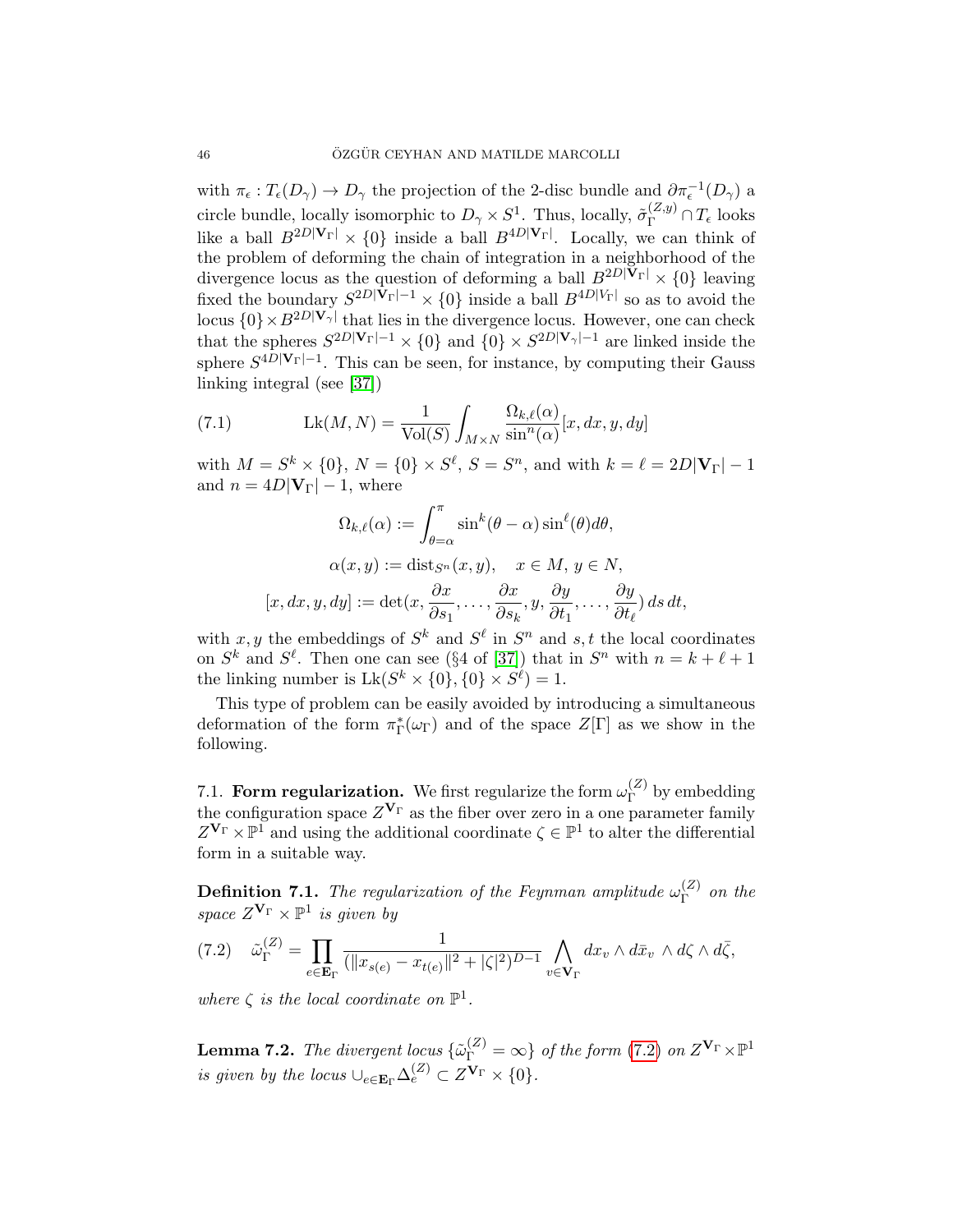*Proof.* The locus of divergence is the intersection of  $\{\zeta = 0\}$  and the union of the products  $\Delta_e^{(Z)} \times \mathbb{P}^1 = \{x_{s(e)} - x_{t(e)} = 0\}.$ 

Notice that we have introduced in the form [\(7.2\)](#page-45-1) an additional variable of integration,  $d\zeta \wedge d\bar{\zeta}$ . The reason for shifting the degree of the form will become clear later in this section (see §[7.5](#page-50-0) below), where we see that, when using the deformation to the normal cone, the chain of integration  $\sigma_{\Gamma}^{(Z,y)}$  $\int_{\Gamma}^{(\mathcal{L},y)}$  is also extended by an additional complex dimension to  $\sigma_{\Gamma}^{(Z,y)} \times \mathbb{P}^1$ , of which one then takes a proper transforms and deforms it inside the deformation to the normal cone. In terms of the distributional interpretation of the Feynman amplitudes of §[2.3.4,](#page-7-2) the relation between the form [\(7.2\)](#page-45-1) and the original amplitude [\(2.9\)](#page-6-0) can be written as

<span id="page-46-2"></span>
$$
(7.3) \quad \omega_{\Gamma}^{(Z)} = \int \prod_{e \in \mathbf{E}_{\Gamma}} \frac{\delta(\zeta = 0)}{(\|x_{s(e)} - x_{t(e)}\|^2 + |\zeta|^2)^{D-1}} \bigwedge_{v \in \mathbf{V}_{\Gamma}} dx_v \wedge d\bar{x}_v \wedge d\zeta \wedge d\bar{\zeta},
$$

where the distributional delta constraint can be realized as a limit of normalized integrations on small tubular neighborhoods of the central fiber  $\zeta = 0$ in the trivial fibration  $Z^{\mathbf{V}_{\Gamma}} \times \mathbb{P}^1$ .

<span id="page-46-0"></span>7.2. Deformation to the normal cone. The deformation to the normal cone is the natural algebro-geometric replacement for tubular neighborhoods in smooth geometry, see [\[18\]](#page-52-11). We use it here to extend the configuration space  $Z^{\mathbf{V}_{\Gamma}}$  to a trivial fibration  $Z^{\mathbf{V}_{\Gamma}} \times \mathbb{P}^{1}$  and then replacing the fiber over  $\{0\} \in \mathbb{P}^1$  with the wonderful compactification  $Z[\Gamma]$ . This will allow us to simultaneously regularize the form and the chain of integration. For simplicity we illustrate the construction for the case where the graph  $\Gamma$  is itself biconnected.

<span id="page-46-1"></span>**Proposition 7.3.** Let  $\Gamma$  be a biconnected graph. Starting with the product  $Z^{\mathbf{V}_\Gamma}\times\mathbb{P}^1$ , a sequence of blowups along loci parameterized by the  $\Delta_\gamma^{(Z)}\times\{0\},$ with  $\gamma$  induced biconnected subgraphs yields a variety  $\mathcal{D}(Z[\Gamma])$  fibered over  $\mathbb{P}^1$ such that the fiber over all points  $\zeta \in \mathbb{P}^1$  with  $\zeta \neq 0$  is still equal to  $Z^{\mathbf{V}_{\Gamma}}$ , while the fiber over  $\zeta = 0$  has a component equal to the wonderful compactification  $Z[\Gamma]$  and other components given by projectivizations  $\mathbb{P}(C \oplus 1)$  with C the normal cone of the blowup locus.

*Proof.* We start with the product  $Z^{\mathbf{V}_{\Gamma}} \times \mathbb{P}^{1}$ . We then perform the first blowup of the iterated sequence of  $\S 5.2.1$  $\S 5.2.1$  on the fiber over  $\zeta = 0$  namely we blowup the locus  $\Delta_{\Gamma}^{(Z)} \times \{0\}$ , with  $\Delta_{\Gamma}^{(Z)}$  the deepest diagonal, inside  $Z^{\mathbf{V}_{\Gamma}} \times$  $\mathbb{P}^1$ . (Note that this is where we are using the biconnected hypothesis on  $\Gamma$ , otherwise the first blowup may be along induced biconnected subgraphs with a smaller number of vertices.) The blowup  $\text{Bl}_{\Delta_{\Gamma}^{(Z)}\times\{0\}}(Z^{\mathbf{V}_{\Gamma}}\times\mathbb{P}^1)$  is equal to  $Z^{\mathbf{V}_{\Gamma}} \times (\mathbb{P}^1 \setminus \{0\})$  away from  $\zeta = 0$ , while over the point  $\zeta = 0$  it has a fiber with two components. One of the components is isomorphic to the blowup of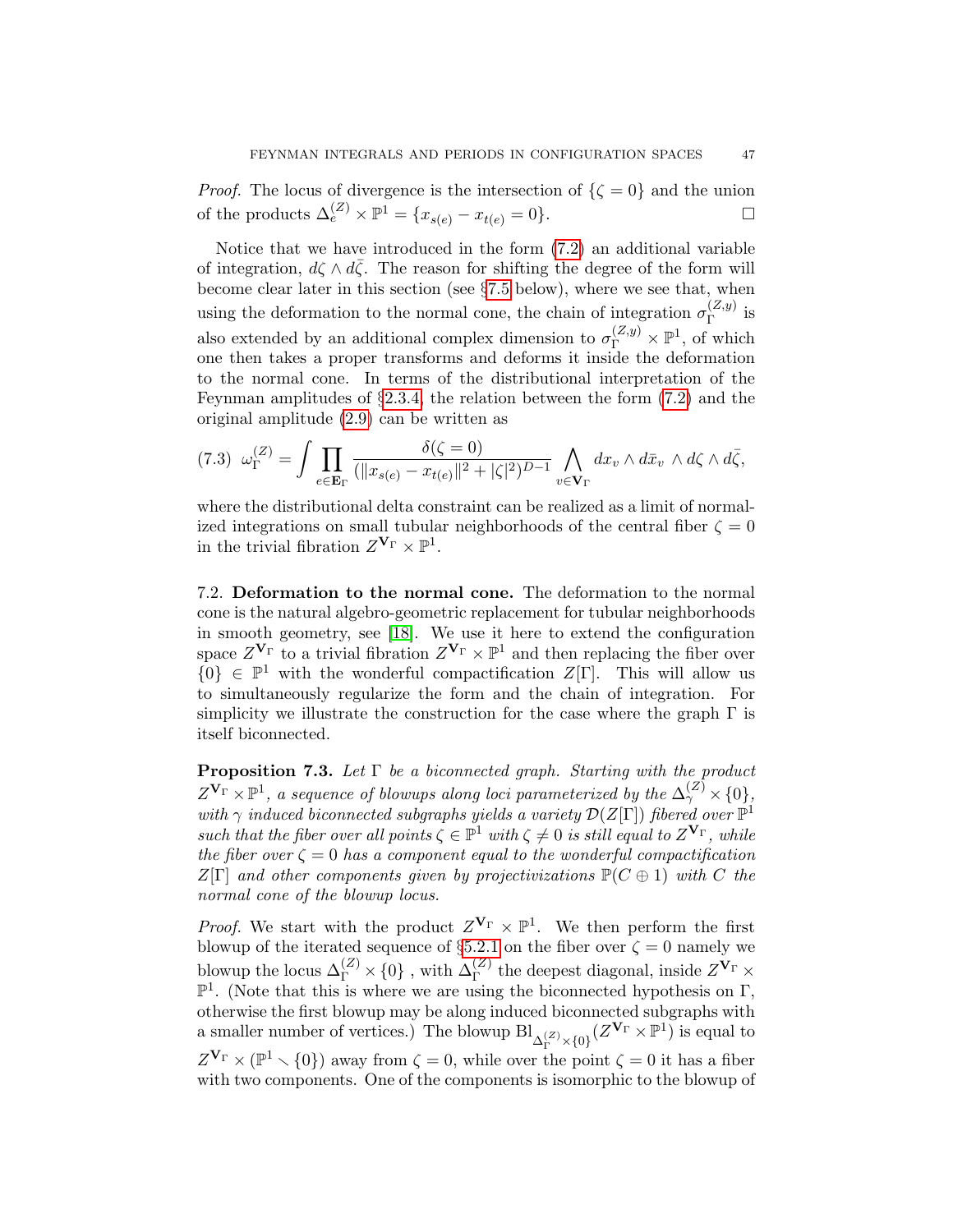$Z^{\mathbf{V}_{\Gamma}}$  along  $\Delta_{\Gamma}^{(Z)}$ , that is,  $\text{Bl}_{\Delta_{\Gamma}^{(Z)}}(Z^{\mathbf{V}_{\Gamma}}) = Y_1$ , with the notation of §[5.2.1.](#page-32-1) The other component is equal to  $\mathbb{P}(C_{Z}v_{\Gamma}(\Delta_{\Gamma}^{(Z)})\oplus 1)$  where  $C_{Z}v_{\Gamma}(\Delta_{\Gamma}^{(Z)})$  is the normal cone of  $\Delta_{\Gamma}^{(Z)}$  in  $Z^{\mathbf{V}_{\Gamma}}$ . Since  $\Delta_{\Gamma}^{(Z)} \simeq X \times X^{\mathbf{V}_{\Gamma}}$  is smooth, the normal cone is the normal bundle of  $\Delta_{\Gamma}^{(Z)}$  in  $Z^{\mathbf{V}_{\Gamma}}$ . The two Cartier divisors  $Y_1$  and  $\mathbb{P}(C_{Z_{\mathbf{V}_{\Gamma}}}(\Delta_{\Gamma}^{(Z)})\oplus 1)$  meet along  $\mathbb{P}(C_{Z_{\mathbf{V}_{\Gamma}}}(\Delta_{\Gamma}^{(Z)}))$ . We can then proceed to blow up the further loci  $\Delta_{\gamma}^{(Z)}$  with  $\gamma \in \mathcal{G}_{n-1,\Gamma}$  inside the special fiber  $\tilde{\pi}^{-1}(0)$ in  $\mathrm{Bl}_{\Delta_{\Gamma}^{(Z)}\times\{0\}}(Z^{\mathbf{V}_{\Gamma}}\times\mathbb{P}^{1}),$  where

$$
\tilde{\pi}: \mathrm{Bl}_{\Delta_{\Gamma}^{(Z)}\times\{0\}}(Z^{\mathbf{V}_{\Gamma}}\times \mathbb{P}^1)\rightarrow Z^{\mathbf{V}_{\Gamma}}\times \mathbb{P}^1
$$

is the projection. These loci lie in the intersection of the two components of the special fiber  $\tilde{\pi}^{-1}(0)$ . Thus, at the next stage we obtain a variety that again agrees with  $Z^{\mathbf{V}_{\Gamma}} \times (\mathbb{P}^1 \setminus \{0\})$  away from the central fiber, while over  $\zeta = 0$  it now has a component equal to  $Y_2$  and further components coming from the normal cone after this additional blowup. After iterating this process as in §[5.2.1](#page-32-1) we obtain a variety that has fiber  $Z^{\mathbf{V}_{\Gamma}}$  over all points  $\zeta \neq 0$  and over  $\zeta = 0$  it has a component equal to the wonderful compactification  $Z[\Gamma]$  and other components coming from normal cones.  $\Box$ 

Notice that one can also realize the iterated blowup of  $\S 5.2.1$  $\S 5.2.1$  as a single blowup over a more complicated locus and perform the deformation to the normal cone for that single blowup. We proceed as in Proposition [7.3,](#page-46-1) as it will be easier in this way to follow the effect that this deformation has on the motive.

The main reason for introducing the deformation to the normal cone, as we discuss more in detail in  $\S 7.5$  $\S 7.5$  below, is the fact that it will provide us with a natural mechanism for deforming the chain of integration away from the locus of divergences. The key idea is depicted in Figure [1,](#page-48-0) where one considers a variety X and the deformation  $\text{Bl}_{\mathcal{Y}\times\{0\}}(\mathcal{X}\times\mathbb{P}^1)$ . If  $\pi$ :  $\text{Bl}_{\mathcal{Y}\times\{0\}}(\mathcal{X}\times\mathbb{P}^1)\to\mathbb{P}^1$  denotes the projection, the special fiber  $\pi^{-1}(0)$  has two components, one given by the blowup  $\text{Bl}_{\mathcal{V}}(\mathcal{X})$  of X along Y and the other is the normal cone  $\mathbb{P}(C_{\mathcal{X}}(\mathcal{Y})\oplus 1)$  of  $\mathcal{Y}$  inside X. The two components meet along  $\mathbb{P}(C_{\mathcal{X}}(\mathcal{Y}))$ . As shown in §2.6 of [\[19\]](#page-52-26), one can use the deformation to the normal cone to deform  $\mathcal Y$  to the zero section of the normal cone. Thus, given a subvariety  $\mathcal{Z} \subset \mathcal{Y}$  the proper transform  $\overline{\mathcal{Z} \times \mathbb{P}^1}$  in  $\text{Bl}_{\mathcal{Y} \times \{0\}}(\mathcal{X} \times \mathbb{P}^1)$ gives a copy of Z inside the special fiber  $\pi^{-1}(0)$  lying in the normal cone component, see Figure [1.](#page-48-0)

<span id="page-47-0"></span>7.3. Deformation and the motive. We check that passing from the space  $Z^{\mathbf{V}_{\Gamma}}$  to the deformation  $\mathcal{D}(Z[\Gamma])$  described in Proposition [7.3](#page-46-1) does not alter the nature of the motive.

It is easy to see that this is the case at the level of virtual motives, that is, classes in the Grothendieck ring of varieties.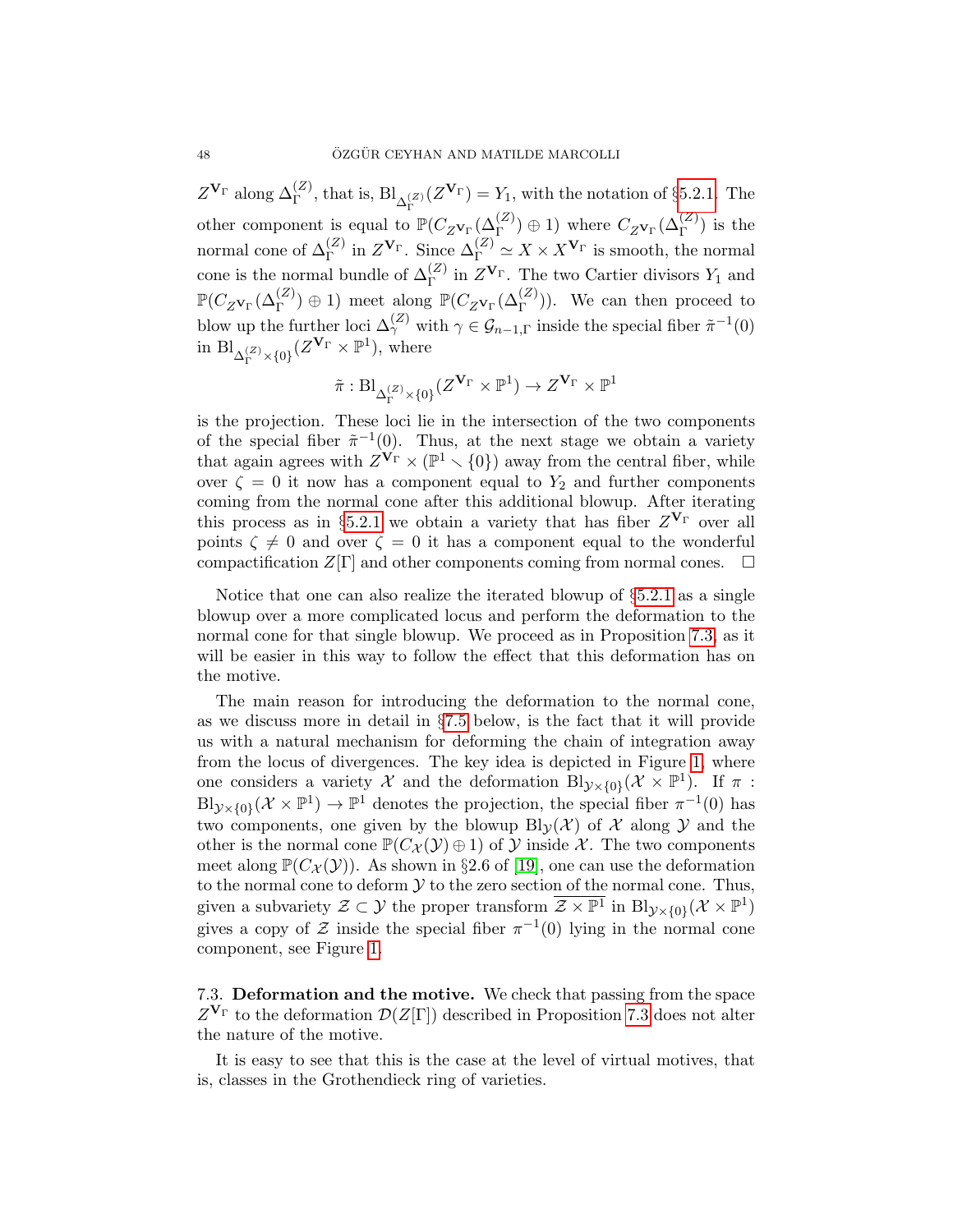

<span id="page-48-0"></span>FIGURE 1. Deformation to the normal cone.

**Proposition 7.4.** If the class  $[X]$  in the Grothendieck ring of varieties  $K_0(\mathcal{V})$  is a virtual mixed Tate motive, that is, it lies in the subring  $\mathbb{Z}[\mathbb{L}]$ generated by the Lefschetz motive  $\mathbb{L} = [\mathbb{A}^1]$ , then the class of  $\mathcal{D}(Z[\Gamma])$  is also in  $\mathbb{Z}[\mathbb{L}]$ .

*Proof.* As shown in Proposition [7.3,](#page-46-1) the space  $\mathcal{D}(Z[\Gamma])$  is a fibration over  $\mathbb{P}^1$ , which is a trivial fibration over  $\mathbb{P}^1 \setminus \{0\}$  with fiber  $Z^{\mathbf{V}_{\Gamma}}$ . By inclusionexclusion, we can write the class  $[\mathcal{D}(Z[\Gamma])]$  in  $K_0(\mathcal{V})$  as a sum of the class of the fibration over  $\mathbb{P}^1 \setminus \{0\}$ , which is

$$
[Z^{\mathbf{V}_{\Gamma}} \times (\mathbb{P}^1 \setminus \{0\})] = [X]^{2\mathbf{V}_{\Gamma}} \mathbb{L}
$$

and the class  $[\pi^{-1}(0)]$  of the fiber over  $\zeta = 0$ , with  $\pi : \mathcal{D}(Z[\Gamma]) \to \mathbb{P}^1$ the fibration. The component  $[X]^{\mathbf{2V_{\Gamma}}}\mathbb{L}$  is in  $\mathbb{Z}[\mathbb{L}]$  if the class  $[X] \in \mathbb{Z}[\mathbb{L}]$ as we are assuming, so we need to check that the class  $[\pi^{-1}(0)]$  is also in  $\mathbb{Z}[\mathbb{L}]$ . The locus  $\pi^{-1}(0)$  is constructed in a sequence of steps as shown in Proposition [7.3.](#page-46-1) At the first step, we are dealing with the deformation to the normal cone  $\text{Bl}_{\Delta_{\Gamma}^{(Z)}}(Z^{\mathbf{V}_{\Gamma}} \times \mathbb{P}^1)$  and the fiber over zero is the union of  $Y_1$  and  $\mathbb{P}(C_{Z_{\mathbf{V}_{\Gamma}}}(\Delta_{\Gamma}^{(Z)})\oplus 1)$ , intersecting along  $\mathbb{P}(C_{Z_{\mathbf{V}_{\Gamma}}}(\Delta_{\Gamma}^{(Z)}))$ . Since  $\Delta_{\Gamma}^{(Z)} \simeq X \times$  $X^{\mathbf{V}_{\Gamma}}$  is smooth and a Tate motive,  $\mathbb{P}(C_{Z^{\mathbf{V}_{\Gamma}}}(\Delta_{\Gamma}^{(Z)})\oplus 1)$  is a projective bundle over a Tate motive so it is itself a Tate motive. So is  $\mathbb{P}(C_{Z_{\text{V}_\Gamma}}(\Delta_{\Gamma}^{(Z)}))$ , for the same reason. So is also  $Y_1$  because of the blowup formula for Grothendieck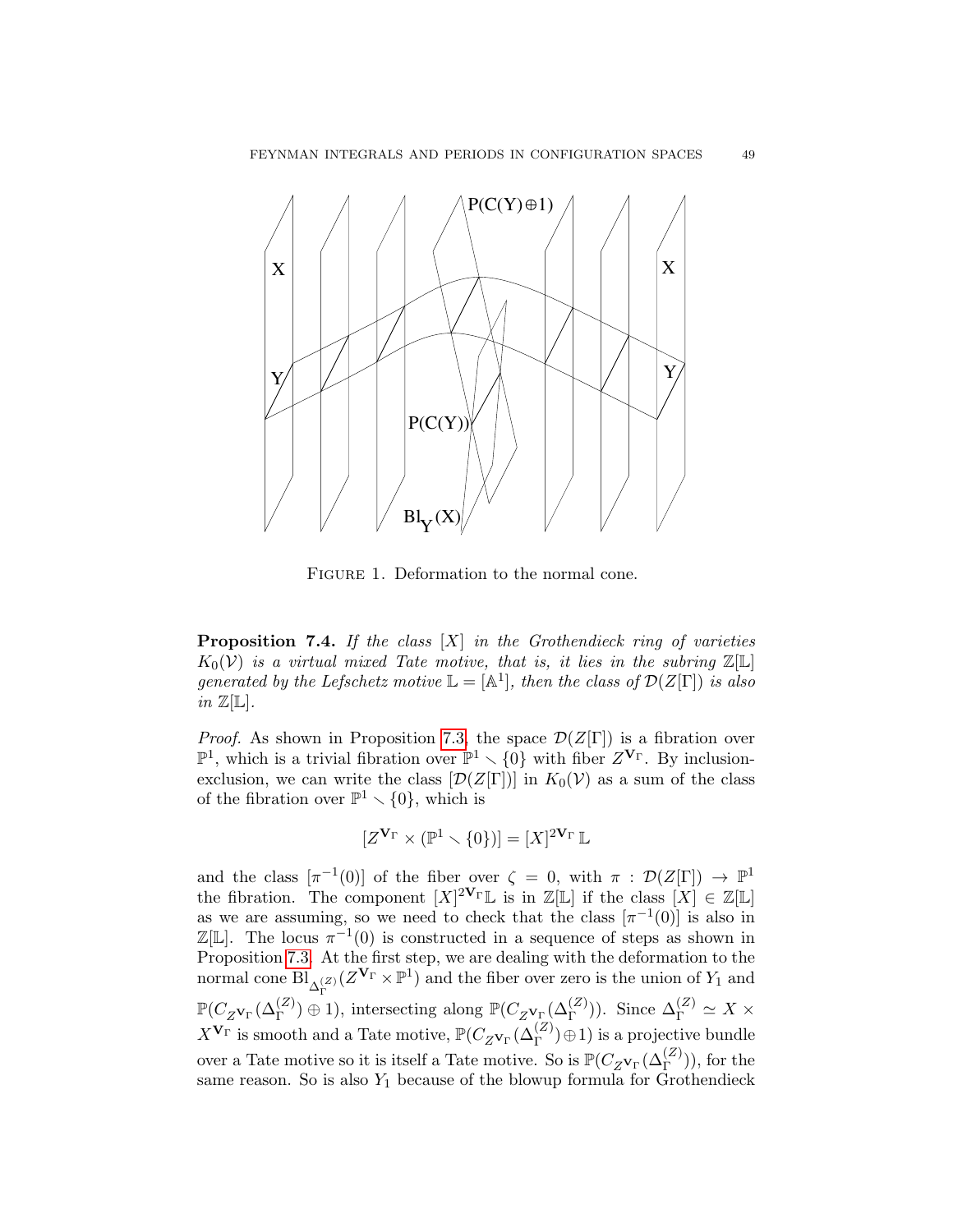classes [\[9\]](#page-52-27),

$$
[Y_1] = [Z^{\mathbf{V}_{\Gamma}}] + \sum_{k=1}^{\text{codim}(\Delta_{\Gamma}^{(Z)} \times \{0\})-1} [\Delta_{\Gamma}^{(Z)}] \mathbb{L}^k.
$$

By the inclusion-exclusion relations in the Grothendieck ring, it then follows that if the two components of the fiber over zero are in  $\mathbb{Z}[\mathbb{L}]$  and the class of their intersection also is, then so is also the class of the union, which is the class of the fiber itself. At the next step the fiber over zero is blown up again, this time along the (dominant transforms of)  $\Delta_{\gamma}^{(Z)}$  with  $\gamma \in \mathcal{G}_{n-1,\Gamma}$ . Each of these is a blowup of a variety whose class is a virtual mixed Tate motive along a locus whose class is also a virtual mixed Tate motive, hence repeated application of the blowup formula in the Grothendieck ring and an argument analogous to the one used in the first step shows that the Grothendieck class of the fiber over zero is also in  $\mathbb{Z}[\mathbb{L}]$ .

We can then, with a similar technique, improve the result from the level of Grothendieck classes to the level of motives.

## **Proposition 7.5.** If the motive  $\mathfrak{m}(X)$  of the variety X is mixed Tate, then the motive  $\mathfrak{m}(\mathcal{D}(Z[\Gamma])$  of the deformation  $\mathcal{D}(Z[\Gamma])$  is also mixed Tate.

Proof. As in the case of the Grothendieck classes, it suffices to check that, at each step in the construction of  $\mathcal{D}(Z[\Gamma])$ , the result remains inside the category of mixed Tate motives. It is clear that, if  $m(X)$  is mixed Tate, then  $\mathfrak{m}(Z)$ ,  $\mathfrak{m}(Z^{\mathbf{V}_{\Gamma}})$  and  $\mathfrak{m}(Z^{\mathbf{V}_{\Gamma}} \times \mathbb{P}^{1})$  also are. At the next step, we use the blowup formula for Voevodsky motives (Proposition 3.5.3 of [\[45\]](#page-53-13)) and we obtain

$$
\mathfrak{m}(\mathrm{Bl}_{\Delta_{\Gamma}^{(Z)} \times \{0\}} (Z^{\mathbf{V}_{\Gamma}} \times \mathbb{P}^{1})) =
$$

$$
\mathrm{codim}(\Delta_{\Gamma}^{(Z)} \times \{0\}) - 1
$$

$$
\bigoplus_{k=1}^{\mathrm{codim}}(\Delta_{\Gamma}^{(Z)})(k)[2k].
$$

This implies that  $\mathfrak{m}(\mathrm{Bl}_{\Delta_{\Gamma}^{(Z)}\times\{0\}}(Z^{\mathbf{V}_{\Gamma}}\times\mathbb{P}^{1}))$  is mixed Tate if  $\mathfrak{m}(X)$  is. The successive steps are again obtained by blowing up loci  $\Delta_{\gamma}^{(Z)}$  whose motive  $m(\Delta_{\gamma}^{(Z)})$  is mixed Tate, inside a variety whose motive is mixed Tate by the previous step, hence repeated application of the blowup formula for motives  $yields the result.$ 

The analog of Remark [5.7](#page-34-3) also holds for the motive  $\mathfrak{m}(\mathcal{D}(Z[\Gamma]).$ 

<span id="page-49-0"></span>7.4. Form regularization on the deformation. Let  $\tilde{\omega}_{\Gamma}^{(Z)}$  $\Gamma^{(2)}$  be the regularized form defined in [\(7.2\)](#page-45-1). In order to allow room for a regularization of the chain of integration, we pull it back to the deformation to the normal cone described above.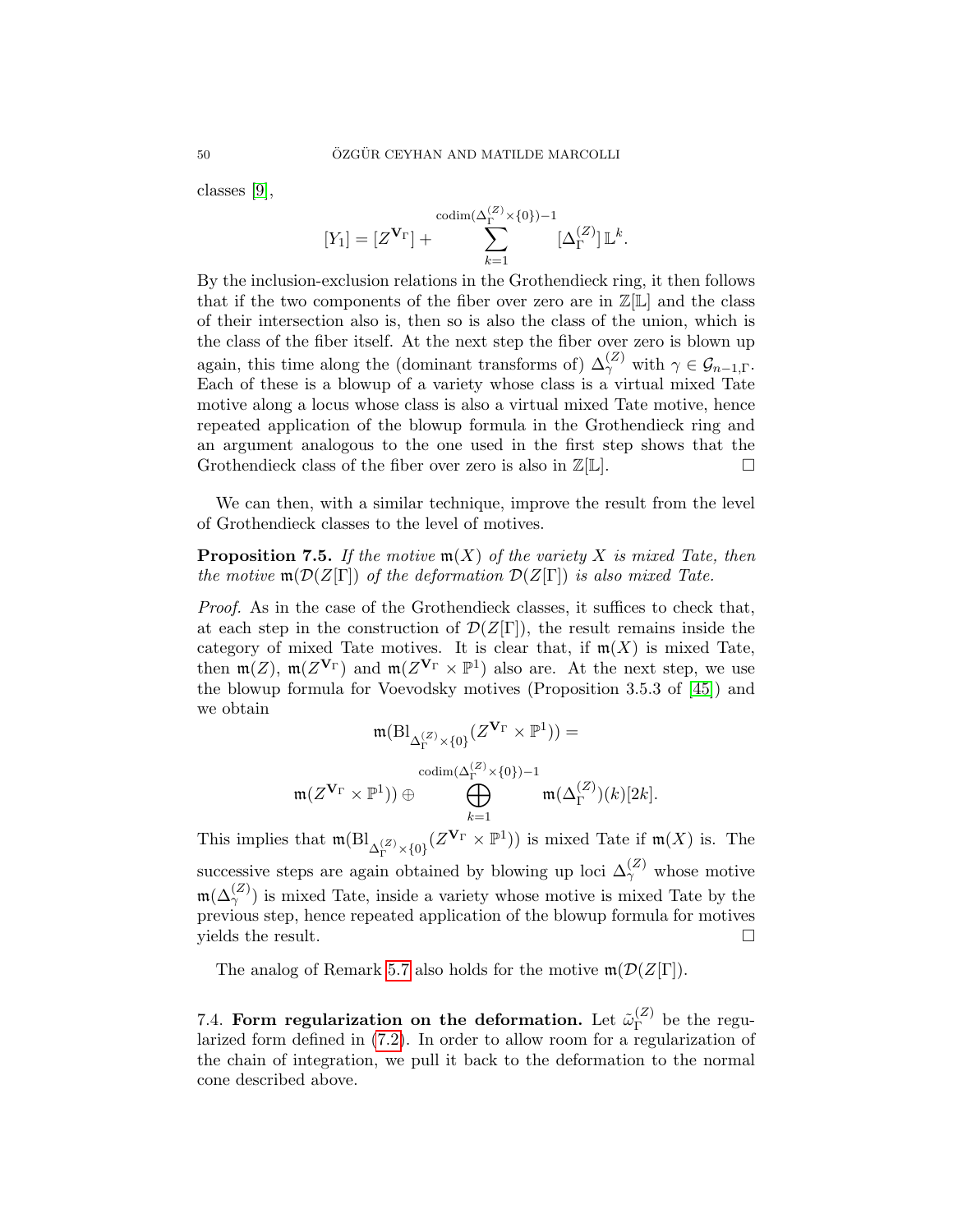**Definition 7.6.** The regularization of the form  $\omega_{\Gamma}^{(Z)}$  $\int_{\Gamma}^{(2)}$  on the deformation space  $\mathcal{D}(Z[\Gamma])$  is the pullback

(7.4) 
$$
\tilde{\pi}_{\Gamma}^*(\tilde{\omega}_{\Gamma}^{(Z)}),
$$

where  $\tilde{\pi}_{\Gamma} : \mathcal{D}(Z[\Gamma]) \to Z^{\mathbf{V}_{\Gamma}} \times \mathbb{P}^1$  is the projection and  $\tilde{\omega}_{\Gamma}^{(Z)}$  $\int_{\Gamma}^{(2)}$  is the regularization of [\(7.2\)](#page-45-1).

The locus of divergence  $\{\tilde{\pi}_{\Gamma}^{\ast}(\tilde{\omega}_{\Gamma}^{(Z)}\)$  $\binom{2}{\Gamma}$  =  $\infty$ } inside the deformation space  $\mathcal{D}(Z[\Gamma])$  is then given by the following.

Lemma 7.7. The locus of divergence of the regularized Feynman amplitude  $\tilde \pi_\Gamma^*(\tilde \omega_\Gamma^{(Z)}$  $\binom{[2]}{\Gamma}$  on the space  $\mathcal{D}(Z[\Gamma])$  is a union of divisors inside the central fiber,

(7.5) 
$$
\bigcup_{\Delta_{\gamma}^{(Z)} \in \mathcal{G}_{\Gamma}} D_{\gamma}^{(Z)} \subset \pi^{-1}(0),
$$

where  $\pi : \mathcal{D}(Z[\Gamma]) \to \mathbb{P}^1$  is the projection of the fibration.

*Proof.* When pulling back the regularized form  $\tilde{\omega}_{\Gamma}^{(Z)}$  $\Gamma^{(Z)}$  from  $Z^{\mathbf{V}_{\Gamma}} \times \mathbb{P}^1$  to  $\mathcal{D}(Z[\Gamma]),$  the poles of  $\tilde{\omega}_{\Gamma}^{(Z)}$  $\chi_{\Gamma}^{(Z)}$  along the diagonals  $\Delta_{\gamma}^{(Z)} \times \{0\}$  yield (as in Propo-sition [5.9](#page-34-2) and Corollary [5.10\)](#page-35-3) poles along the divisors  $D_{\gamma}^{(Z)}$ , contained in the central fiber  $\pi^{-1}(0)$  at  $\zeta = 0$  of  $\mathcal{D}(Z[\Gamma]).$ 

<span id="page-50-0"></span>7.5. Deformation of the chain of integration. We now describe a regularization of the chain of integration, based on the deformation to the normal cone.

<span id="page-50-2"></span>**Proposition 7.8.** The proper transform of the chain  $\sigma_{\Gamma}^{(Z,y)} \times \mathbb{P}^1$  inside  $\mathcal{D}(Z[\Gamma])$  gives a deformation of the chain of integration, which does not intersect the locus of divergences of the form  $\tilde{\pi}_{\Gamma}^{\ast}(\tilde{\omega}_{\Gamma}^{(Z)})$  $\binom{(\mathcal{Z})}{\Gamma}$ .

*Proof.* Consider the chain  $\sigma_{\Gamma}^{(Z,y)} = X^{\mathbf{V}_{\Gamma}} \times \{y\}$  of [\(2.10\)](#page-6-5), inside  $Z^{\mathbf{V}_{\Gamma}}$ . Extend it to a chain  $\sigma_{\Gamma}^{(Z,y)} \times \mathbb{P}^1$  inside  $Z^{\mathbf{V}_{\Gamma}} \times \mathbb{P}^1$ . Let  $\sigma_{\Gamma}^{(Z,y)} \times \mathbb{P}^1$  denote the proper transform in the blowup  $\mathcal{D}(Z[\Gamma]).$  Then, as illustrated in Figure [1,](#page-48-0) we obtain a deformation of  $\sigma_{\Gamma}^{(Z,y)}$  $\Gamma$ <sup>(2,g)</sup> inside the normal cone component of the special fiber  $\pi^{-1}(0)$  in  $\mathcal{D}(Z[\Gamma])$  that is separated from the intersection with the component given by the blowup  $Z[\Gamma]$ .

<span id="page-50-1"></span>7.6. Regularized integral. Using the deformation of the chain of integration and of the form, one can regularize the Feynman integral by

<span id="page-50-3"></span>(7.6) 
$$
\int_{\Sigma_{\Gamma}^{(Z,y)}} \tilde{\pi}_{\Gamma}^*(\tilde{\omega}_{\Gamma}^{(Z)}),
$$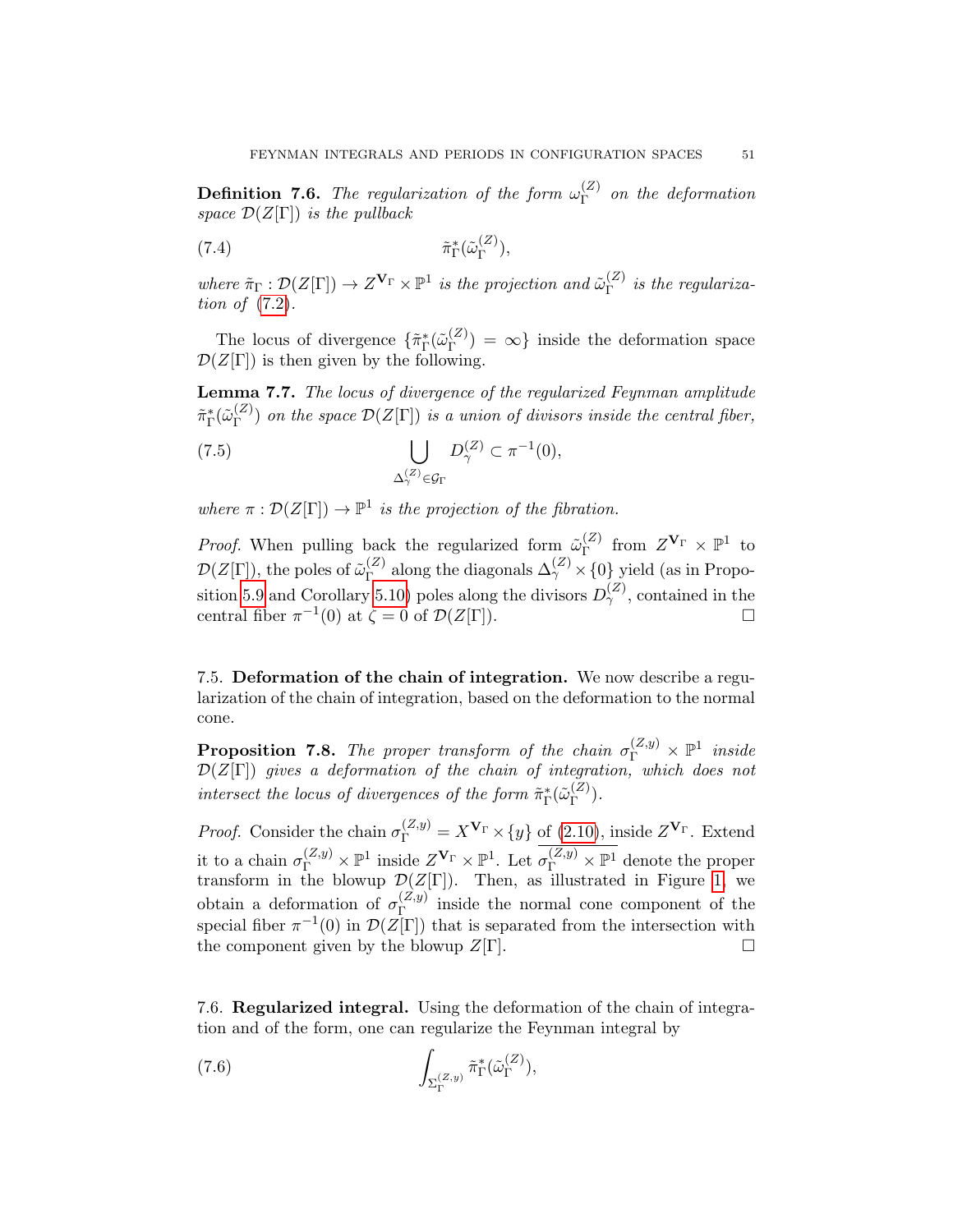where  $\Sigma_{\Gamma}^{(Z,y)}$  denotes the  $(2{\bf V}_{\Gamma}+2)$ -chain on  $\mathcal{D}(Z[\Gamma])$  obtained as in Proposition [7.8.](#page-50-2) As in [\(7.3\)](#page-46-2), one also has a corresponding integral on the intersection of the deformed chain  $\Sigma^{(Z,y)}$  with the central fiber, which we can write as

$$
\int_{\Sigma_{\Gamma}^{(Z,y)}} \delta(\pi^{-1}(0)) \,\, \tilde{\pi}_{\Gamma}^{\ast}(\tilde{\omega}_{\Gamma}^{(Z)}).
$$

7.6.1. Behavior at infinity. The regularization [\(7.6\)](#page-50-3) described above avoids divergences along the divisors  $D_{\gamma}^{(Z)}$  in  $Z[\Gamma]$ . It remains to check the behavior at infinity, both in the  $\mathbb{P}^1$ -direction added in the deformation construction, and along the locus  $\mathcal{D}_{\infty}$  in  $\mathcal{D}(Z[\Gamma])$  defined, in the intersection of each fiber  $\pi^{-1}(\zeta)$  with the chain of integration  $\Sigma_{\Gamma}^{(Z,y)}$ , by  $\Delta_{\Gamma,\infty} := X^{\mathbf{V}_{\Gamma}} \setminus \mathbb{A}^{D\mathbf{V}_{\Gamma}}$ .

## **Proposition 7.9.** The integral [\(7.6\)](#page-50-3) is convergent at infinity when  $D > 2$ .

*Proof.* For the behavior of [\(7.6\)](#page-50-3) when  $\zeta \to \infty$  in  $\mathbb{P}^1$ , we see that the form behaves like  $r^{-2D+2}$  rdr, where  $r = |\zeta|$ . This gives a convergent integral for  $2D-3>1$ . For the behavior at  $\Delta_{\Gamma,\infty}$ , consider first the case where a single radial coordinate  $r_v = |x_v| \to \infty$ . In polar coordinates, we then have a radial integral  $r_v^{-(2D-2)\mathbf{E}_{\Gamma,v}} r^{D-1} dr$ , where  $\mathbf{E}_{\Gamma,v} = \{e \in \mathbf{E}_{\Gamma} | v \in \partial(e)\}\$ is the valence  $v(v)$  of the vertex v. This gives a convergent integral when  $(2D-2)v(v) - D + 1 > 1$ . Since  $v(v) \ge 1$  and  $2D-2 \ge 0$ , we have  $(2D-2)\mathbf{E}_{\Gamma,v} - D + 1 \geq D-1$ , so the condition is satisfied whenever  $D > 2$ . More generally, one can have several  $r_v \to \infty$ . The strongest constraint comes from the case that behaves like  $r^{-(2D-2)\sum_v v(v)} r^{D|\mathbf{V}_{\Gamma}|-1}$ . In this case the convergence condition is given by  $(2D-2)v_{\Gamma}-D|\mathbf{V}_{\Gamma}|>0$ , where  $v_{\Gamma}=$  $\sum_{v \in \mathbf{V}_{\Gamma}} v(v)$ . Again we have  $v_{\Gamma} \geq |\mathbf{V}_{\Gamma}|$ , and we obtain

$$
(2D-2)v_{\Gamma} - D|\mathbf{V}_{\Gamma}| \ge (D-2)|\mathbf{V}_{\Gamma}| > 0,
$$

whenever  $D > 2$ . In this case the condition for convergence at  $|\zeta| \to \infty$  is also satisfied.  $\square$ 

Acknowledgments. Parts of this work have been carried out during visits of the first author to the California Institute of Technology, the Institut des Hautes Etudes Scientifiques and the Max Planck Institut für Mathematik. We thank these institutions for their support. The second author acknowledges support from NSF grants DMS-0901221, DMS-1007207, DMS-1201512, and PHY-1205440. The authors thank Paolo Aluffi and Spencer Bloch for many useful conversations.

The first author's son, Uzay, was diagnosed with neuroblastoma, at the time when we were in the early stages of this project. His doctor, Tanju Başarır Ozkan, not only saved Uzay with her exceptional professional skills, but also gave constant personal support, so that O.C. could return to work and continue the project. This paper is dedicated to her, to express the author's deepest gratitude: Ellerin dert görmesin Tanju abla.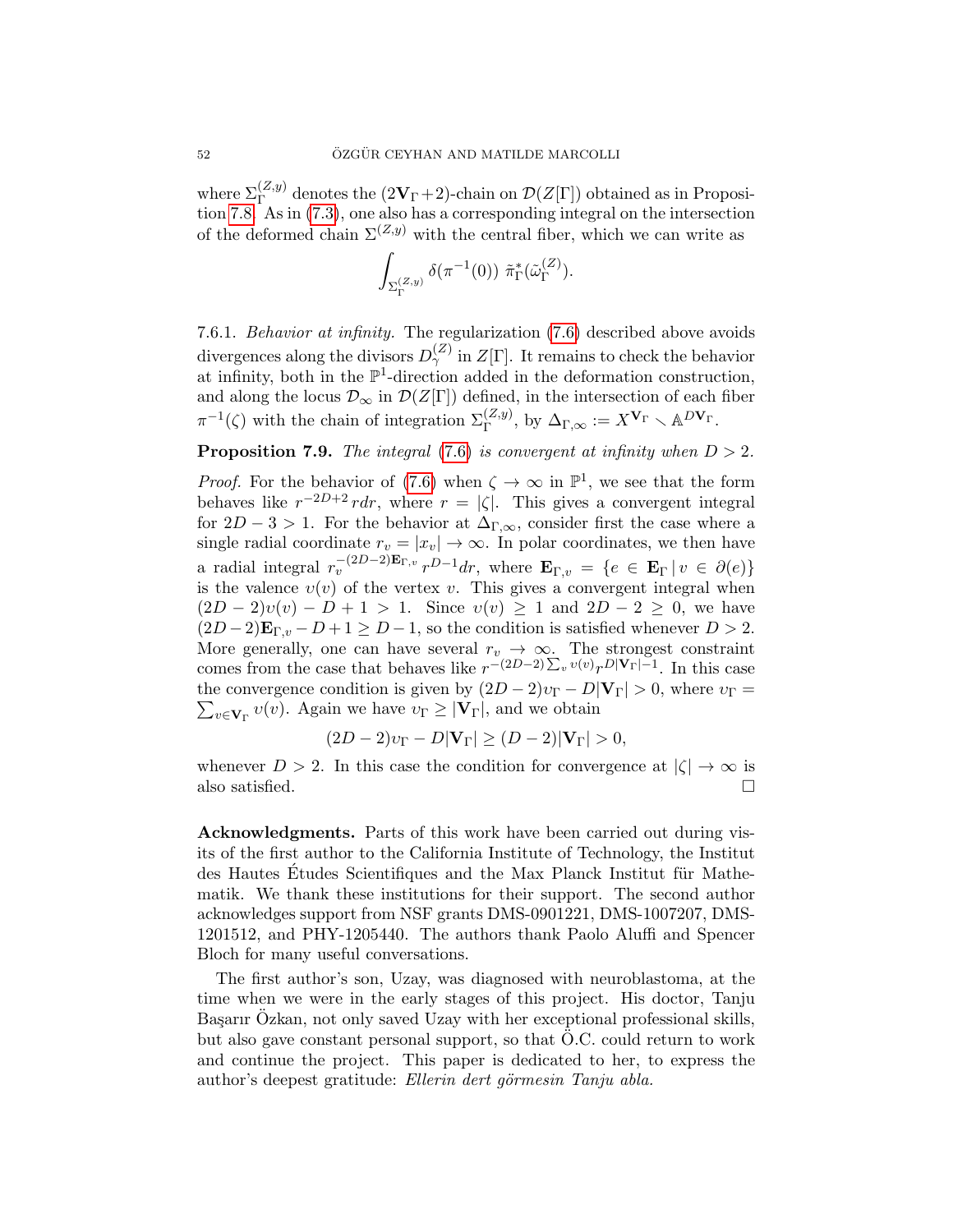#### <span id="page-52-0"></span>**REFERENCES**

- <span id="page-52-5"></span>[1] L.A. Aizenberg, A.P. Yuzhakov, Integral representations in multidimensional complex analysis, Transl. Amer. Math. Soc. Vol.58, 1980.
- <span id="page-52-6"></span>[2] L.A. Aizenberg, A.K. Tsikh, A.P. Yuzhakov, Multidimensional residues and applications, in "Several Complex Variables, II", Encyclopedia of Mathematical Sciences, Vol.8, Springer Verlag, 1994.
- <span id="page-52-24"></span>[3] A.G. Aleksandrov, A.K. Tsikh, Multi-logarithmic differential forms on complete intersections, J. Siberian Fed. Univ. Math and Phys. 2 (2008) 105–124.
- <span id="page-52-17"></span>[4] S. Ališauskas, Coupling coefficients of  $SO(n)$  and integrals involving Jacobi and Gegenbauer polynomials, J. Phys. A, 35 (2002) 7323–7345.
- <span id="page-52-18"></span>[5] T.M. Apostol, T.H. Vu, Dirichlet series related to the Riemann zeta function, J. Number Theory, 19 (1984) 85–102.
- <span id="page-52-14"></span>[6] H. Bateman, A. Erdelyi, Higher transcendental functions, Vol.2, McGraw-Hill, 1953.
- <span id="page-52-12"></span>[7] I. Benjamini, L. Lovász, *Harmonic and analytic functions on graphs*, J. Geom. 76 (2003) 3–15.
- <span id="page-52-9"></span>[8] C.A. Berenstein, R. Gay, A. Vidras, A. Yger, Residue currents and Bezout identities, Progress in Math. Vol.114, Birkäuser, 1993.
- <span id="page-52-27"></span>[9] F. Bittner, The universal Euler characteristic for varieties of characteristic zero, Compos. Math. 140 (2004), no. 4, 1011–1032.
- <span id="page-52-13"></span>[10] S. Bloch, lecture at Caltech, May 2012.
- <span id="page-52-2"></span>[11] F. Brown, Mixed Tate motives over Z, Ann. of Math. 175 (2012) N.2, 949–976.
- <span id="page-52-1"></span>[12] Ö. Ceyhan, M. Marcolli Feynman integrals and motives of configuration spaces, Communications in Mathematical Physics, Vol.313 (2012) N.1, 35–70
- <span id="page-52-4"></span>[13] K.G. Chetyrkin, A.L. Kataev, F.V. Tkachov, New approach to evaluation of multiloop Feynman integrals: the Gegenbauer polynomial x-space technique, Nuclear Phys. B 174 (1980) 345–377.
- <span id="page-52-10"></span> $[14]$  N. Coleff, M. Herrera, Les courants résidus associés à une forme méromorphe, Lect. Notes Math. 633, Springer, 1978.
- <span id="page-52-7"></span>[15] P. Deligne, Équations différentielles à points singuliers réguliers, Lecture Notes in Math., 163, Springer, Berlin, 1970.
- <span id="page-52-23"></span>[16] P. Deligne, *Théorie de Hodge. II*, Inst. Hautes Études Sci. Publ. Math. No. 40 (1971), 5–57.
- <span id="page-52-16"></span>[17] P. Freitas, Integrals of polylogarithmic functions, recurrence relations, and associated Euler sums, Mathematics of Computation, Vol. 74 (2005) N. 251, 1425–1440.
- <span id="page-52-11"></span>[18] W. Fulton, *Intersection theory*, Second Edition, Springer, 1998.
- <span id="page-52-26"></span>[19] W. Fulton, Introduction to Intersection Theory in Algebraic Geometry, American Mathematical Soc., 1984.
- <span id="page-52-19"></span>[20] W. Fulton, R. MacPherson, A compactification of configuration spaces. Ann. of Math. (2) 139 (1994), no. 1, 183–225.
- <span id="page-52-15"></span>[21] J. Gallier, Notes on spherical harmonics and linear representations of Lie groups, preprint, 2009.
- <span id="page-52-20"></span>[22] A.B. Goncharov, *Periods and mixed motives*, arXiv[.math/0202154v](http://arxiv.org/abs/math/0202154)2.
- <span id="page-52-8"></span>[23] Ph. Griffiths, On the periods of certain rational integrals. I, II, Ann. of Math. (2) 90 (1969), 460–495; 496–541.
- <span id="page-52-3"></span>[24] Ph. Griffiths, J. Harris, Principles of algebraic geometry, Wiley, 1994.
- <span id="page-52-21"></span>[25] A. Grothendieck, On the de Rham cohomology of algebraic varieties, Inst. Hautes Etudes Sci. Publ. Math. No. 29 (1966) 95–103. ´
- <span id="page-52-22"></span>[26] R. Hartshorne, On the De Rham cohomology of algebraic varieties, Inst. Hautes Etudes Sci. Publ. Math. No. 45 (1975), 5–99. ´
- <span id="page-52-25"></span>[27] M. Herrera, D. Lieberman, Residues and principal values on complex space, Math. Ann. 194 (1971) 259–294.